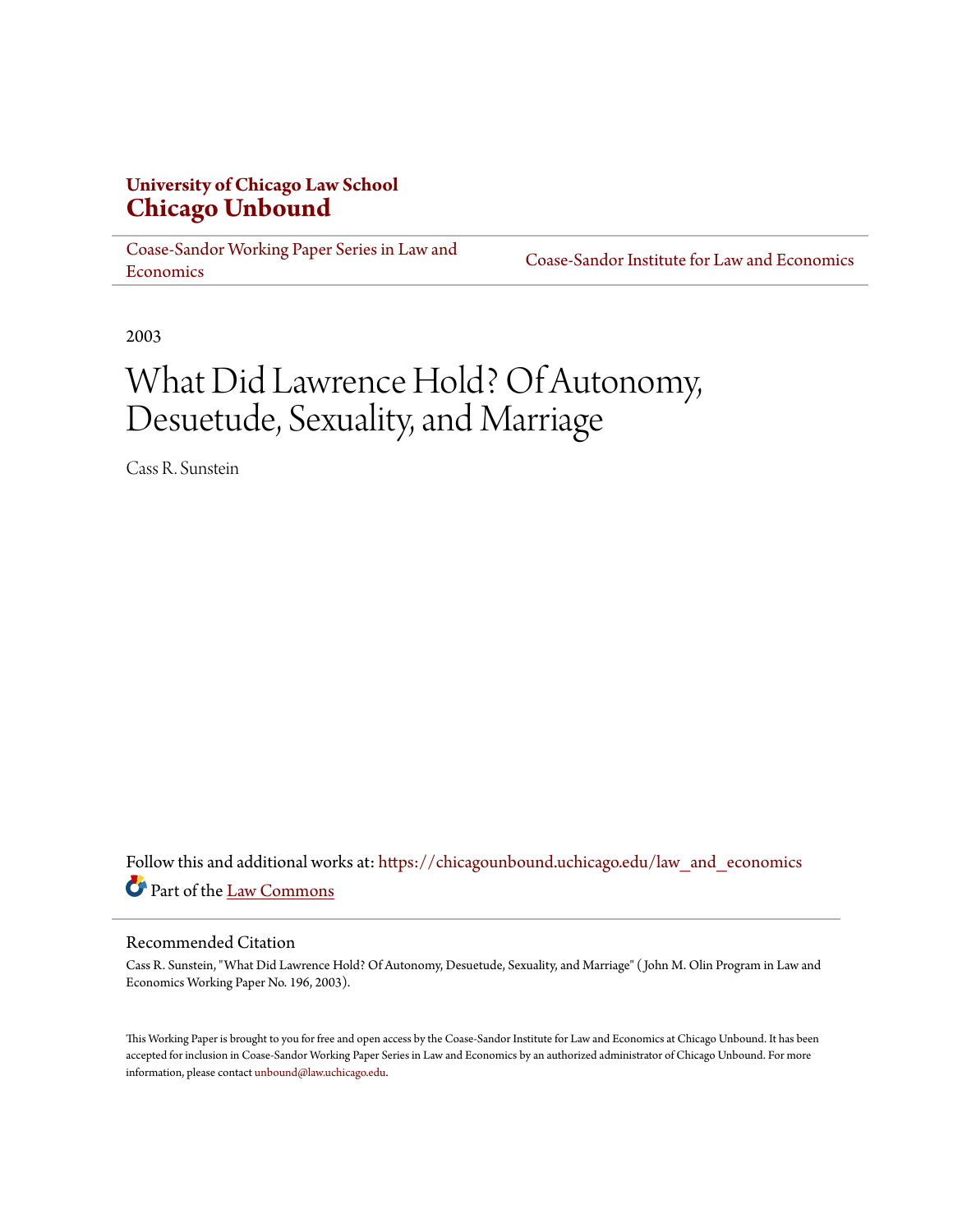# CHICAGO

### **JOHN M. OLIN LAW & ECONOMICS WORKING PAPER NO. 196 (2D SERIES)**



# What Did *Lawrence* Hold? Of Autonomy, Desuetude, Sexuality, and Marriage

*Cass R. Sunstein*

## **THE LAW SCHOOL THE UNIVERSITY OF CHICAGO**

September 2003

This paper can be downloaded without charge at: The Chicago Working Paper Series Index: [http://www.law.uchicago.edu/Lawecon/index.html](http://www.law.uchicago.edu/Publications/Working/index.html) and at the Social Science Research Network Electronic Paper Collection: [http://ssrn.com/abstract\\_id=](http://papers.ssrn.com/sol3/search.taf)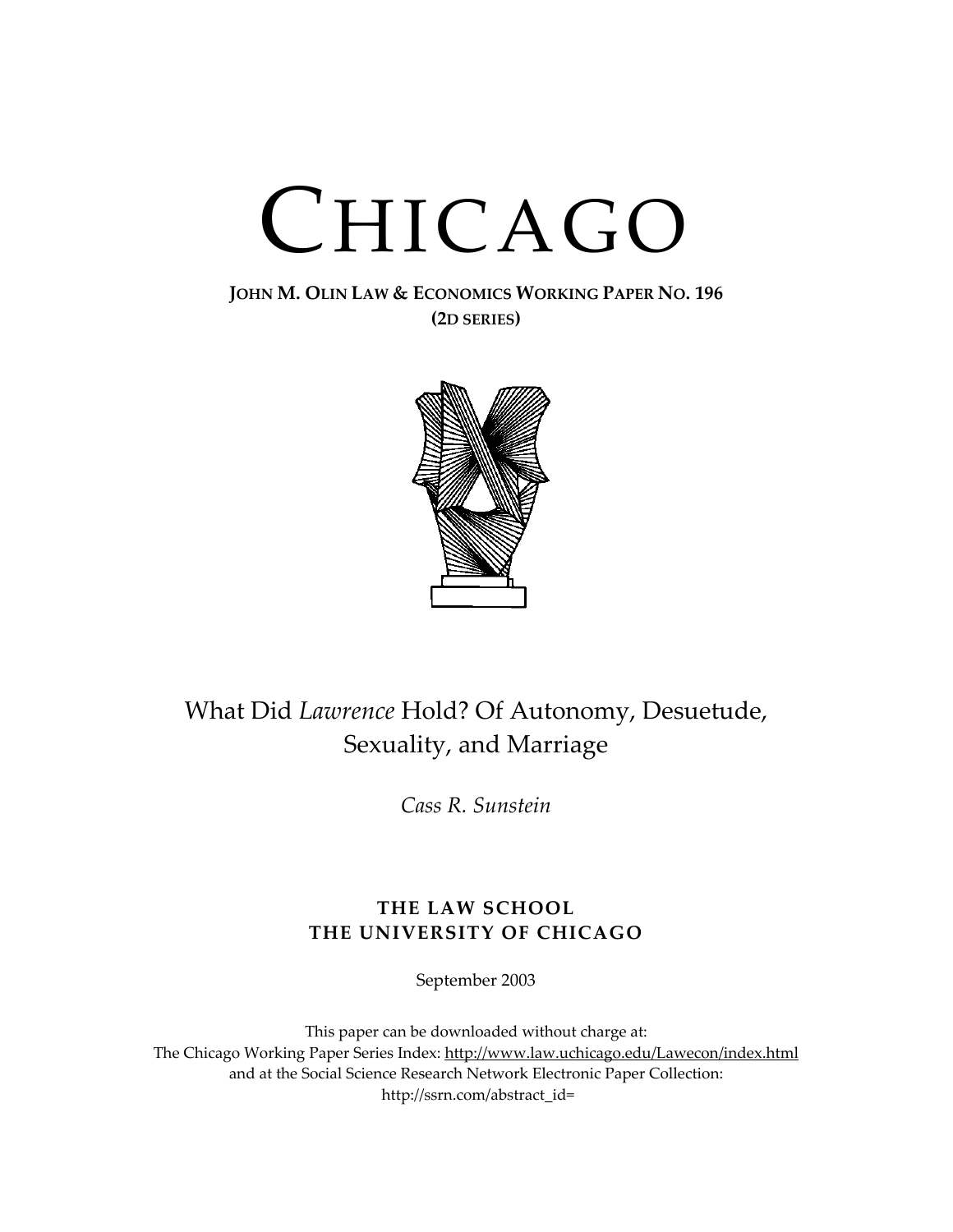1

#### **What Did** *Lawrence* **Hold? Of Autonomy, Desuetude, Sexuality, and Marriage**

#### **Cass R. Sunstei[n\\*](#page-2-0)**

#### **Abstract**

*The Supreme Court's decision in Lawrence v. Texas is best seen as a cousin to Griswold v. Connecticut, invalidating a ban on the use of contraception within marriage, and Reed v. Reed, invalidating a preference for men over women in the administration of estates. In both cases, the Court struck down an anachronistic law palpably out of step with existing public convictions. Lawrence should be understood in the same terms, as*  rooted in a distinctly American-style doctrine of desuetude. The central principle is that *at least if certain interests are involved, criminal statutes may not be invoked against citizens when the underlying moral judgments have become anachronistic, as*  demonstrated by a pattern of nonenforcement. A key problem here is procedural; it *involves an absence of fair notice and arbitrary exercise of discretion. This understanding of the decision has implications for the many imaginable constitutional challenges to other laws involving sex and sexual orientation. After Lawrence, states are certainly prohibited from banning fornication; they are almost certainly forbidden to ban use of sexual devices. Bans on prostitution, incest, and adultery stand on firmer grounds, though even here responsible challenges can be imagined. After Lawrence, the Constitution almost certainly forbids public discrimination against those who have engaged in homosexual conduct, at least outside of certain specialized contexts (most notably the military). The hardest cases involve the failure to recognize same-sex marriages. The ban on same-sex marriages cannot be said to be an anachronism, even though it is not easy, in principle, to reject the law struck down in Lawrence while permitting states to deny gays and lesbians the right to marry. One general lesson, underlined by Lawrence, is that political and social change is usually a precondition for changed interpretation of the Constitution.* 

<span id="page-2-0"></span><sup>\*</sup> Karl N. Llewellyn Distinguished Service Professor, Law School and Department of Political Science, University of Chicago. I am grateful to Mary Anne Case, Carolyn Frantz, Richard A. Posner, Geoffrey Stone, and Adrian Vermeule for valuable comments; special thanks to Case, Frantz, and Vermeule for discussions. I am also grateful to Sarah A. Sulkowski for superb research assistance.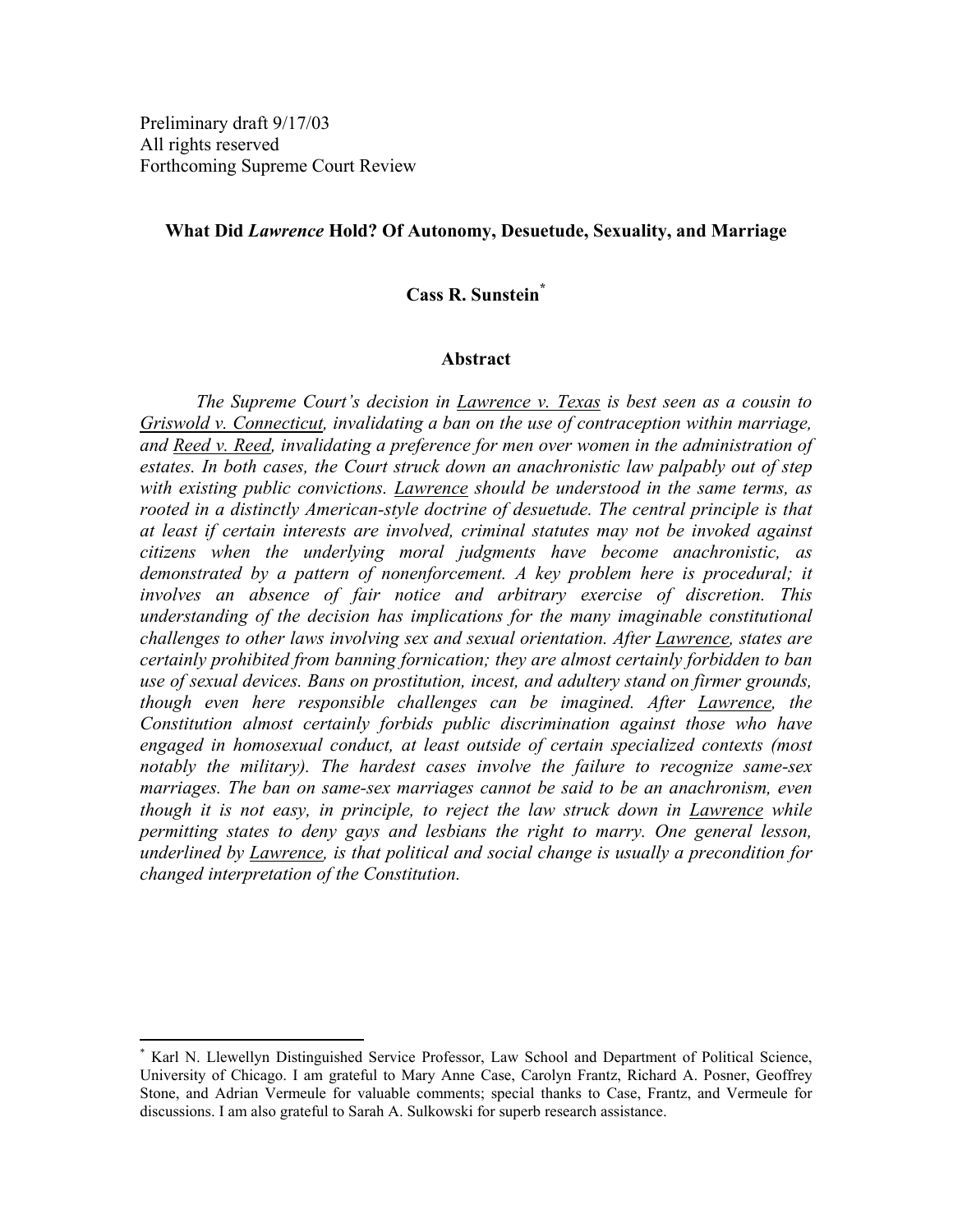<span id="page-3-8"></span>In 1900, Mr. Dooley famously said that "[n]o matter whether th' constitution follows th' flag or not, th' supreme court follows th 'ilection returns."<sup>[1](#page-3-0)</sup> The Court doesn't really do that. But members of the Supreme Court live in society, and they are inevitably influenced by what society appears to think.<sup>[2](#page-3-1)</sup> My principal suggestion here is that the Court's remarkable decision in *Lawrence v. Texas*<sup>[3](#page-3-2)</sup> is best seen as a successor to *Griswold v. Connecticut*<sup>[4](#page-3-3)5</sup>: judicial invalidation of a law that had become hopelessly out of touch with existing social convictions. So understood, *Lawrence*, like *Griswold*, reflects an American variation on the old English idea of desuetude. Put too simply, the basic idea is that when constitutionally important interests are at stake, due process principles requiring fair notice, and banning arbitrary action, are violated when criminal prosecution is brought on the basis of moral judgments lacking public support, as exemplified by exceedingly rare enforcement activity.<sup>6</sup>

In *Griswold*, it will be recalled, the Court invalidated a Connecticut law forbidding married people to use contraceptives—a law that was ludicrously inconsistent with public convictions in Connecticut and throughout the nation.<sup>[7](#page-3-6)</sup> *Griswold* was decided in the midst of a substantial national rethinking of issues of sex and morality. Whatever the outcome of that rethinking, it was clear, by 1965, that reasonable people would no longer support bans on the use of contraceptives within marriage. In this respect, *Griswold* was quite similar to *Reed v. Reed*. [8](#page-3-7) There the Court struck down an Idaho statute giving a preference to men over women in the administration of estates of decedents who had died intestate—a law that was unquestionably a holdover from views about sex roles that were widely regarded as obsolete. *Reed* was decided in the midst of a substantial rethinking of gender roles; whatever the outcome of that rethinking, it was clear, by 1971, that a flat presumption in favor of men over women in employment would no longer be acceptable in principle.<sup>9</sup> *Lawrence* belongs in the same family. In the area of

 $\overline{a}$ 

<span id="page-3-7"></span>8 404 U.S. 71 (1971).

<span id="page-3-0"></span><sup>&</sup>lt;sup>1</sup>Peter Dunne, *The Supreme Court's Decisions*, *in* Mr. Dooley's Opinions 26 (1900).

<span id="page-3-1"></span><sup>&</sup>lt;sup>2</sup> Robert Dahl made this argument nearly a half-century ago, before much of the work of the Warren Court. Notwithstanding the passage of decades, his argument stands up well. *See* Robert Dahl, *Decision-Making in a Democracy: The Supreme Court as a National Policy-Maker*, 6 Journal of Public Law 279 (1957).

<span id="page-3-2"></span><sup>123</sup> S. Ct. 2472 (2003).

<span id="page-3-3"></span> $4\overline{381}$  U.S. 479 (1965).

<span id="page-3-4"></span><sup>5</sup> 404 U.S. 71 (1971).

<span id="page-3-5"></span><sup>&</sup>lt;sup>6</sup> I specify this brief statement below.<br> $\frac{7281 \text{ H}}{2}$   $\frac{156}{2}$   $\frac{470}{2}$  (1065)

<span id="page-3-6"></span> $7\,381$  U.S. 479 (1965).

<sup>&</sup>lt;sup>9</sup> The Court has shown special sensitivity to changing public convictions in the death penalty context. Furman v. Georgia, 408 US 238 (1972), invalidated certain capital sentences, in a complex set of opinions that seemed to presage the end of capital punishment in the United States. At least in retrospect, *Furman* is best seen as a kind of "remand" to state legislatures, asking for a new assessment of whether capital punishment was consistent with contemporary values. The result of the "remand" was a new affirmation of public support for capital punishment, to which the Court subsequently deferred, see Gregg v. Georgia, 428 US 153 (1976). In Coker v. Georgia, 433 U.S. 584 (1977), and Enmund v. Florida, 458 U.S. 782, 789-793 (1982), the Court relied heavily on contemporary practices in striking down death sentences for rape and for a defendant who did not take or intend to take life.More recently, the Court ruled that the Constitution forbids application to capital punishment to the mentally retarded, see Atkins v. Virginia, 536 US 304 (2002); in so ruling, the Court relied heavily on what it saw as changing social values. In a theme echoed in Lawrence, the Court wrote, A claim that punishment is excessive is judged not by the standards that prevailed in 1685 when Lord Jeffreys presided over the 'Bloody Assizes' or when the Bill of Rights was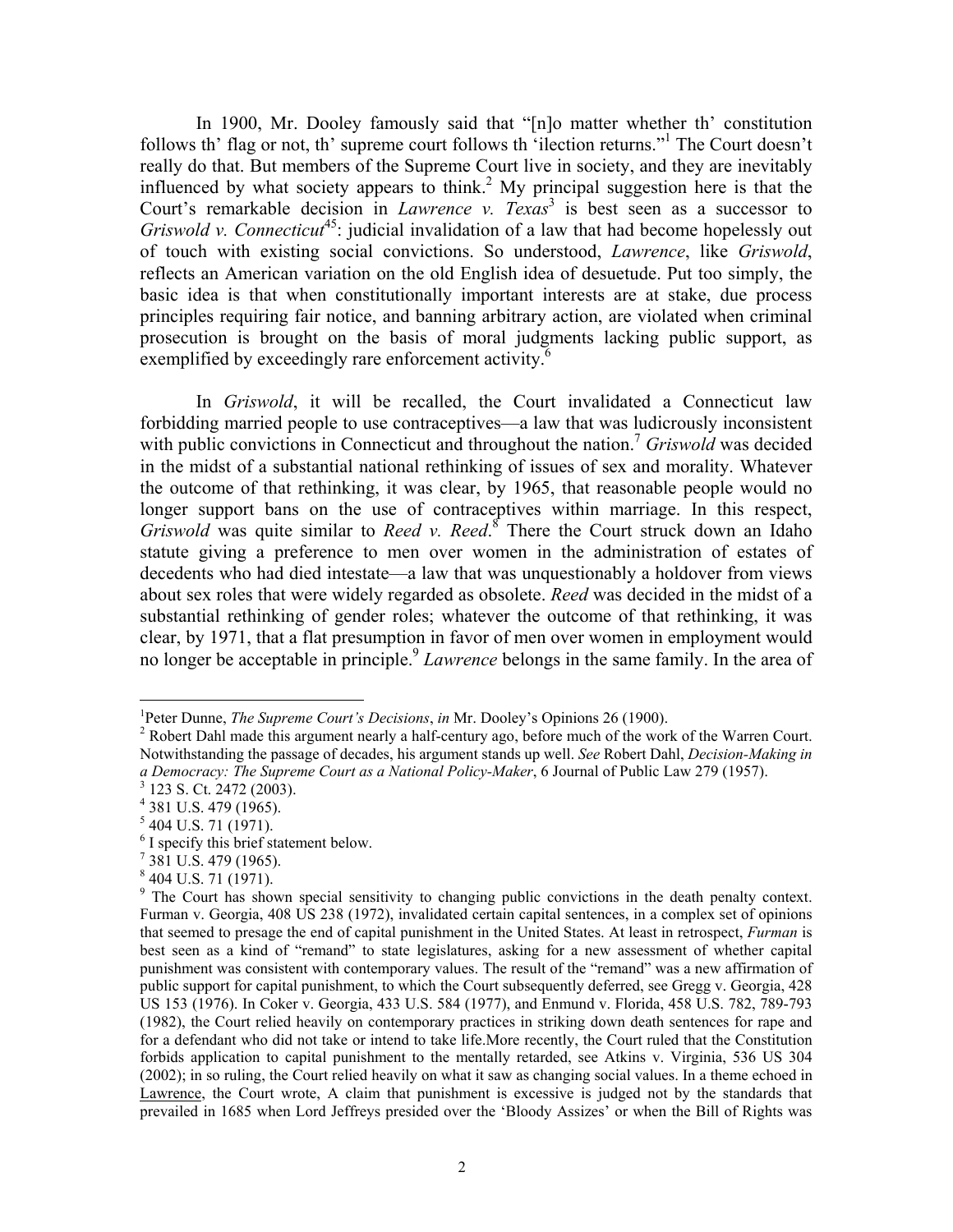sexual orientation, America is in the midst of a civil rights revolution -- one that has moved, in an extraordinarily short time, toward delegitimating prejudice against and hatred for homosexuals. *Lawrence* was made possible by that revolution, of which it is now a part.

In making this argument, my principal goal is not to evaluate *Lawrence*, but instead to obtain an understanding of its scope and of its relationship to other apparently dramatic decisions in the Court's past. But even if my argument is correct, it must be acknowledged that the Court's remarkably opaque opinion has three principal strands.<sup>10</sup> Each of those strands supports a different understanding of the Court's holding and the principle that supports it.

- 1. Autonomy. A tempting reading of *Lawrence* is straightforward: A criminal prohibition on sodomy is unconstitutional because it intrudes on private sexual conduct that does not harm third parties. On this view, the Court has endorsed a quite general principle: Without a compelling justification, the state cannot interfere with consensual sexual behavior, at least if that behavior is noncommercial. On this view, consensual sexual behavior counts as a fundamental right for purposes of the due process clause. The state is forbidden to intrude into the domain of consensual sexual behavior unless it can show that its intrusion is the least restrictive means of achieving a compelling state interest—a showing that will be impossible to make, at least most of the time.
- 2. Rational basis. An alternative reading of *Lawrence*, also quite broad, would take the Court to have held, not that sexual behavior counts as a fundamental right requiring compelling justification, but that the criminal prohibition on sodomy is unconstitutional because it is not supported by a legitimate state interest. The principle here is that the government cannot interfere with consensual sexual behavior if it is attempting to do so for only moral reasons, unaccompanied by a risk of actual harm. The implications of this reading are not so different from those of the first; both are Millian in nature.<sup>11</sup> But the two readings are nonetheless different, because the second depends not on the fundamental nature of the right to engage in sexual activity, but instead on the absence of even plausibly legitimate grounds for interfering with that right in the context of consensual sodomy. On this reading,

adopted, but rather by those that currently prevail." Id. at 311. In a key passage, the Court suggested: "It is not so much the number of these States [abolishing the death penalty for the mentally retarded] that is significant, but the consistency of the direction of change. Given the well-known fact that anticrime legislation is far more popular than legislation providing protections for persons guilty of violent crime, the large number of States prohibiting the execution of mentally retarded persons (and the complete absence of States passing legislation reinstating the power to conduct such executions) provides powerful evidence that today our society views mentally retarded offenders as categorically less culpable than the average criminal." Id. at 315. Note also that the Court emphasized that even in states that authorized the death penalty to those with mental retardation, few were actually willing to impose that punishment, an idea with clear links to the rationale in *Lawrence*.<br><sup>10</sup> In this respect, the decision is akin to Plyler v. Doe, 457 US 202 (1982), in which the Court struck down

<span id="page-4-0"></span>a law requiring children of illegal aliens to pay for public education; there too the Court's opinion was an amalgam of considerations, without a clear doctrinal foundation.

<span id="page-4-1"></span><sup>&</sup>lt;sup>11</sup> John Stuart Mill, On Liberty (Currin V. Shields ed., Liberal Arts Press 1956) (1859).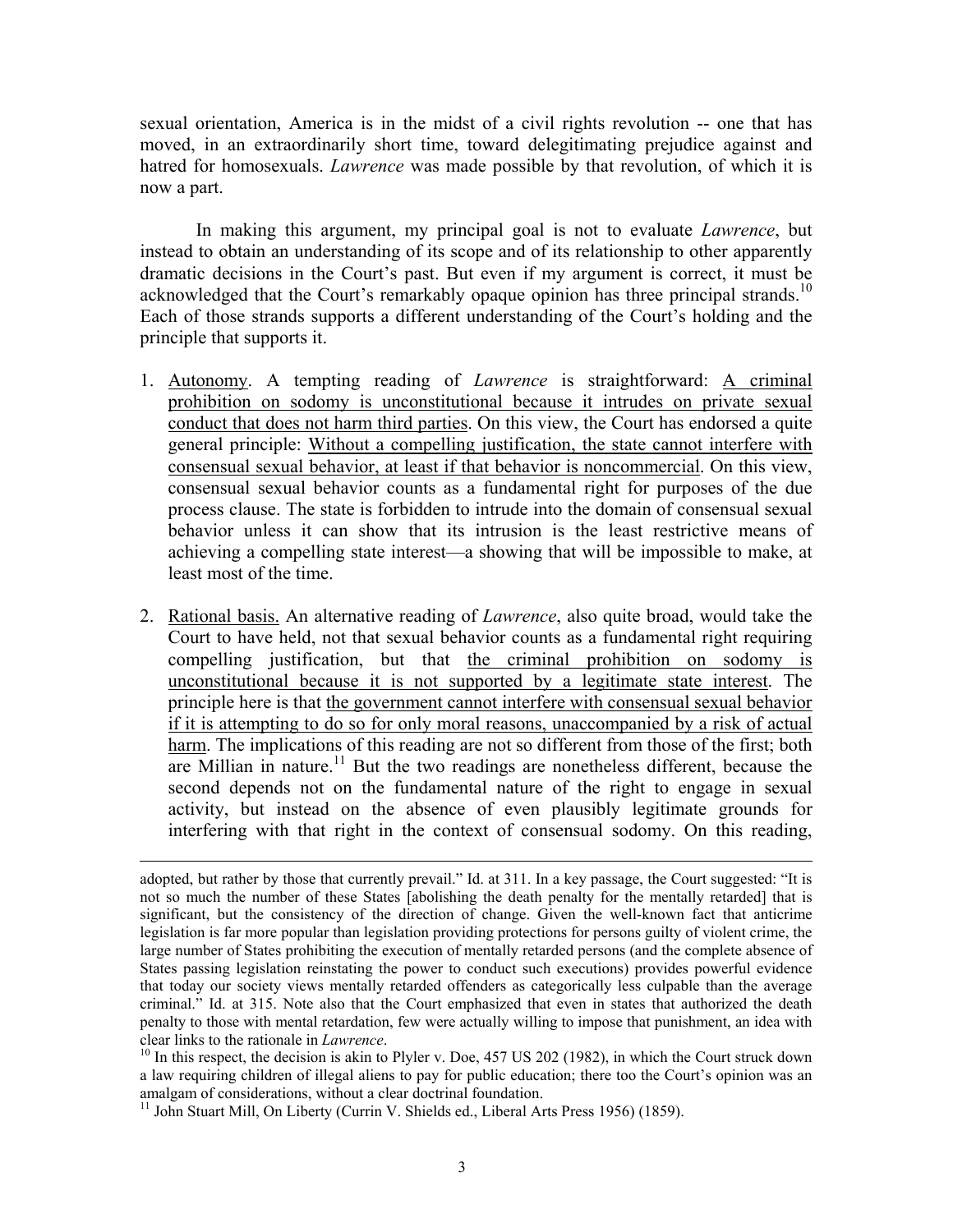*Lawrence* is rooted in a form of "rational basis" review, one that dooms a great deal of legislation.

3. Desuetude, American-style. A narrower reading of *Lawrence*, my emphasis here, would take the following form: The criminal prohibition on sodomy is unconstitutional because it intrudes on private sexual conduct without having a strong or even legitimate moral grounding in existing public commitments. If this is the Court's holding, it is undergirded by a more general principle: Without a strong justification, the state cannot bring the criminal law to bear on consensual sexual behavior if enforcement of the relevant law can no longer claim to have strong moral support in the enforcing state or the nation as a whole. This aspect of the opinion is rooted in the old idea of desuetude. It suggests that, at least in some circumstances, involving certain kinds of interests, a criminal law cannot be enforced if it has lost public support.

It should be clear that while all three principles are potentially broad, the first and the second are the most far-reaching. And there is actually a fourth understanding of the opinion, one that cannot be characterized as the Court's holding, but one that is perhaps a subtext:

4. Equality. Sodomy laws are unconstitutional because they demean the lives of gays and lesbians and thus offend the Constitution's equality principle. The underlying principle is that as a general rule, there is no legitimate basis for treating homosexuals differently than heterosexuals. On this view, *Lawrence* is really a case about the social subordination of gays and lesbians, whatever the rhetoric about sexual freedom in general. *Lawrence*'s words sound in due process, but much of its music involves equal protection.

Each of the four ideas can be found in *Lawrence*, a claim that I hope to establish here. But I want to draw special attention to the third, which is, I believe, central to the Court's own analysis, and a key to the development of substantive due process over the past decades. In fact something like a desuetude principle is part and parcel of the *Lawrence* Court's treatment of the state's interest, showing why that interest counts as illegitimate, and also of the Court's explanation of why the case cannot be distinguished from *Griswold* and its successors. When the Court asserts the absence of a "legitimate state interest which can justify its intrusion into the personal and private life of an individual,"[12](#page-5-0) it is best understood to be saying that the moral claim that underlies the intrusion has become hopelessly anachronistic. And the anachronistic nature of that moral claim has everything to do with the Court's rejection, not of moral claims in general, but of the particular moral claim that underlies criminal prohibitions on same-sex sodomy.

*Lawrence* might be read broadly as an effort to enact some version of John Stuart Mill's *On Liberty*<sup>13</sup>, requiring respect for individual choices (at least with respect to sex) unless there is some kind of harm to others. But it is reasonable to understand the Court's

<span id="page-5-0"></span><sup>&</sup>lt;sup>12</sup> 123 S. Ct. at 2484.

<span id="page-5-1"></span><sup>&</sup>lt;sup>13</sup> John Stuart Mill, On Liberty (Currin V. Shields ed., Liberal Arts Press 1956) (1859).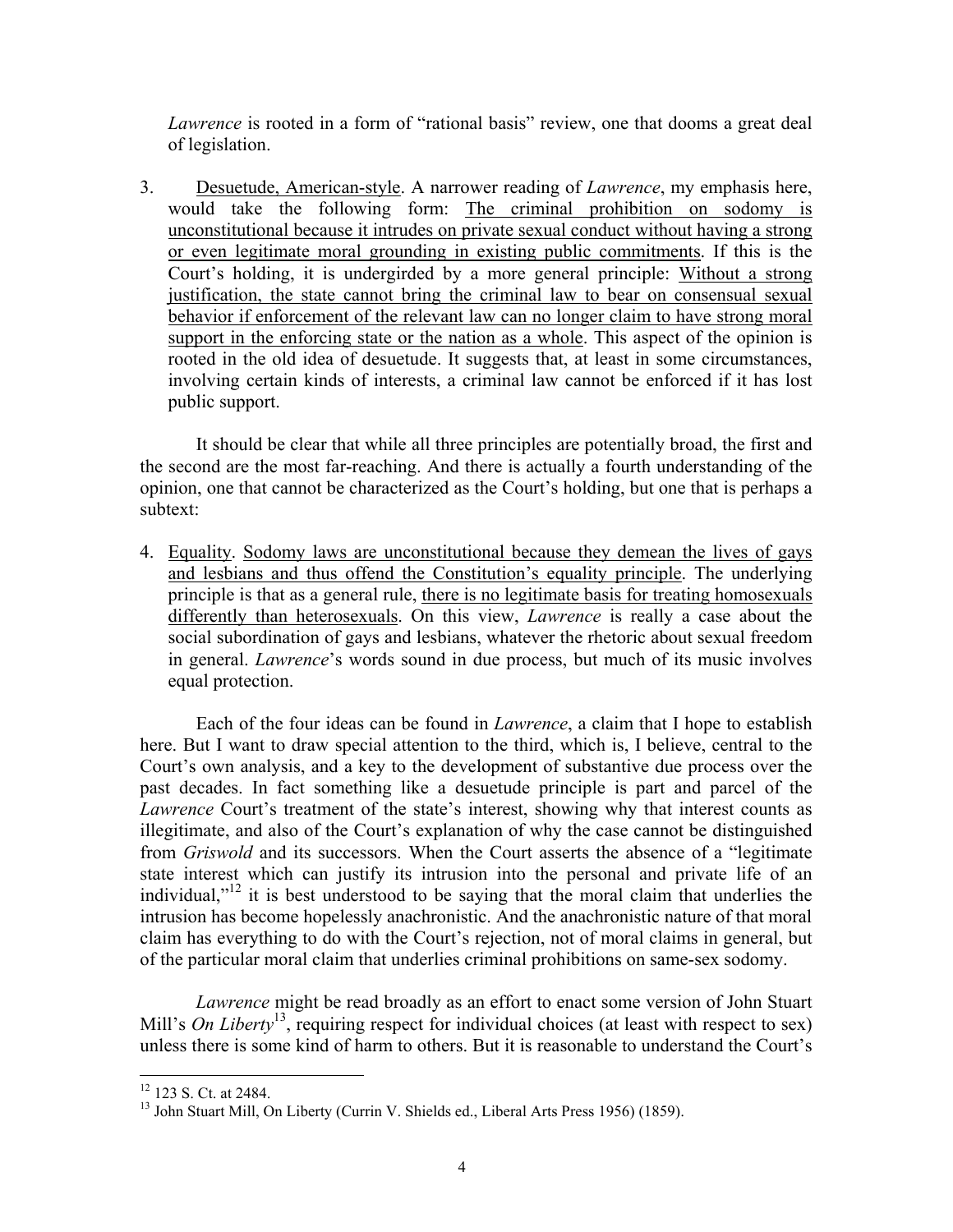decision more narrowly, as a ruling that forbids invocation of generally unenforced criminal law on the basis of a moral justification that has become anachronistic -- at least when a constitutionally important interest is involved and when the absence of significant enforcement activity can be explained only by reference to the anachronistic nature of the relevant moral justification. This reading also helps clarify what made the decision possible and its future fate. If I am correct, *Lawrence* was possible not because the Court reached, all on its own, an ambitious and novel view of the nature of constitutional liberty, or because it attempted to read a controversial view of autonomy into the due process clause. The decision was possible only because of the ludicrously poor fit between the sodomy prohibition and the society in which the justices live. And if I am correct, *Lawrence* will have broad implications only if and to the extent that those broad implications receive general public support. For example, the Supreme Court may or may not read *Lawrence* to require state to recognize gay and lesbian marriages. But if it does so, it will be following public opinion, not leading it. Political and social change was a precondition for *Lawrence*, whose future reach will depend on the nature and extent of that change.

While I will spend most of my time on the Court's due process ruling, my own view is that the proper course in Lawrence was sketched by Justice O'Connor in her concurring opinion.<sup>14</sup> Rather than invalidating the Texas statute on grounds of substantive due process, the Court should have invoked the equal protection clause to strike down, as irrational, the state's decision to ban homosexual sodomy but not heterosexual sodomy. This approach would have been more cautious than the Court's own. It would have had the large advantage of making it unnecessary to overrule any precedent.<sup>15</sup> At the same time, an equal protection ruling would have recognized the fact, established by the Court's opinions, that the equal protection clause does not build on longstanding traditions, but instead rejects them insofar as they attempt to devalue or humiliate certain social groups.<sup>16</sup> The problem in Lawrence is not adequately understood without reference to the social subordination of gays and lesbians, not least through the use of the criminal law. Hence Justice O'Connor's approach suggests, lightly to be sure, the plausibility of rationale (4) above, a rationale that seems to me essentially correct. And if states are required to punish heterosexual sodomy if they are attempting to punish homosexual sodomy, I believe that it is quite implausible to think that any form of sodomy would be subject to criminal prosecution; political safeguards are far too strong to permit significant numbers of arrests and prosecutions of heterosexuals for engaging in conduct that is quite widespread.

<span id="page-6-1"></span><span id="page-6-0"></span>

<sup>&</sup>lt;sup>14</sup> 123 S. Ct. at 2485 (O'Connor, J., concurring).<br><sup>15</sup> I do not engage here the debate over whether principles of stare decisis required the Court to refuse to overrule *Bowers v. Hardwick*. My only suggestion is that the Court should not have overruled that decision when it was unnecessary to do so in order to decide *Lawrence*. A possible objection to the equal protection approach, one that I also cannot engage here, is that this approach is actually broader than that taken by the majority, above all because it would seem to require states to recognize same-sex marriages. It is true that an equal protection ruling would raise questions about bans on such marriages. But as we shall see, a due

<span id="page-6-2"></span> $\frac{16}{16}$  See, e.g., City of Cleburne v. Cleburne Living Center, Inc., 473 U.S. 432 (1985); Romer v. Evans, 517 U.S. 620 (1996).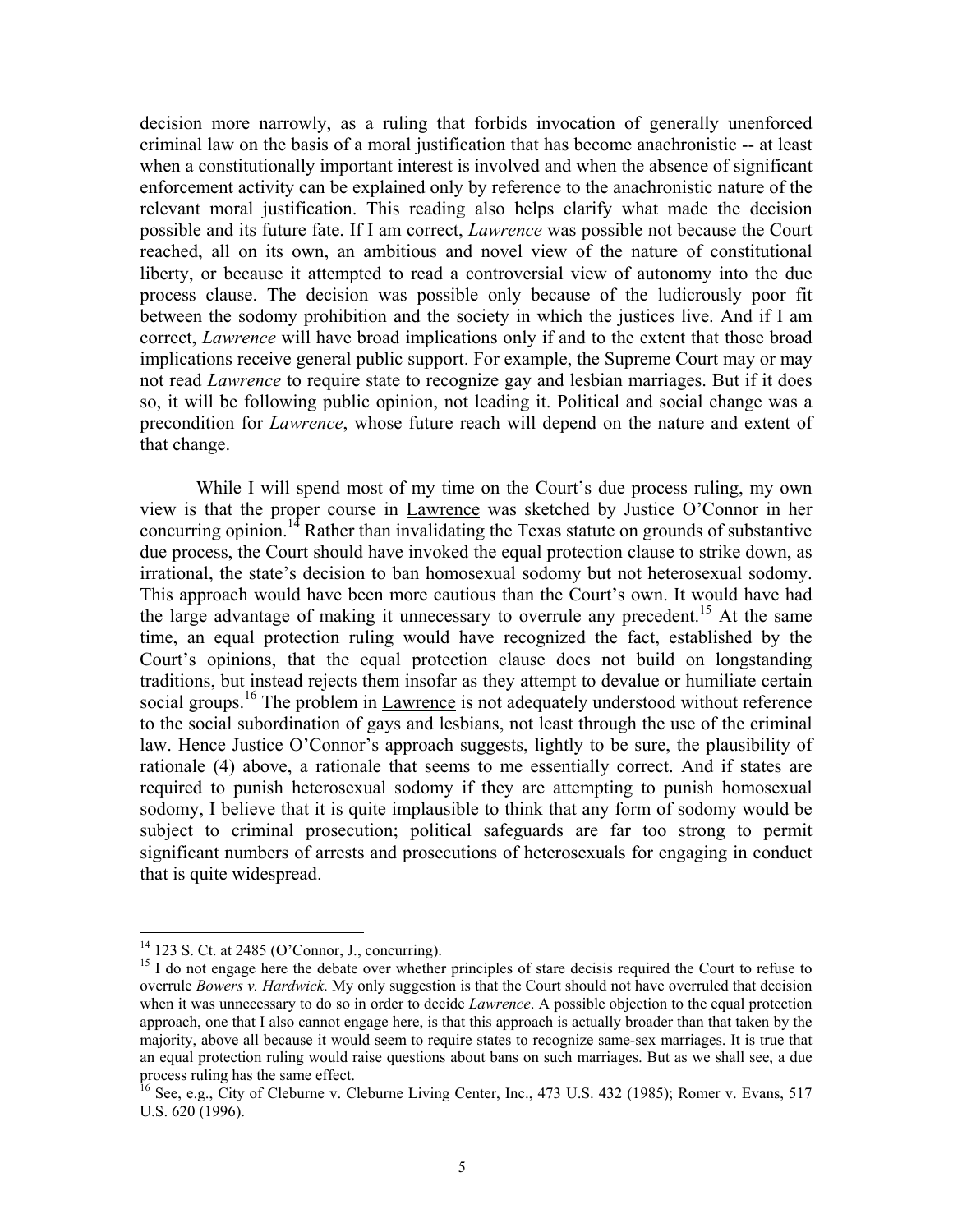For all these reasons, invalidation on equal protection grounds would have been preferable to the substantive due process route. But if the due process clause is to be invoked, the idea of desuetude provides a method for understanding, disciplining, and narrowing what the Court did. This reading of *Lawrence* prevents the opinion from being a simple invocation of "liberty"; it also helps explain what made the Lawrence decision possible from a generally conservative Supreme Court. Best of all, it has considerable independent appeal. $^{17}$ 

This Article comes in four parts. The first explores the Court's dilemma in *Lawrence*—the state of pre-*Lawrence* law, the available options, and the difficulties with those options. The second discusses *Lawrence* itself, emphasizing the various strands to which I have referred. The third discusses possible readings of the decision and tries to unpack them. Here I draw attention to the more narrow reading of the opinion, suggesting that if understood in a way that emphasizes the anachronistic and almost never enforced nature of the Texas statute, the *Lawrence* decision can claim a strong foundation in both democratic values and the rule of law. The fourth explores the implications of the *Lawrence* decision for constitutional attacks on laws regulating sexual relationships, constitutional attacks on government discrimination against gays and lesbians, and constitutional attacks on laws refusing to recognize same-sex marriages.

#### **I. The Court's Dilemma**

The facts of *Lawrence* were exceedingly simple. Police officers in Houston, Texas responded to a private report of a weapons disturbance in a private residence. They entered the residence, owned by John Geddes Lawrence. On entering, they did not see any weapons. But they did see Lawrence, engaging in a sexual act with Tyron Garner. Lawrence and Garner were arrested, held in custody, and convicted of the crime of "deviate sexual intercourse, namely anal sex, with a member of the same sex (man)."<sup>18</sup> They were each fined  $$200<sup>19</sup>$  Deviate sexual intercourse is defined to include "any contact between any part of the genitals of one person and the mouth or anus of another person" or "the penetration of the genitals or the anus of another person with an object."<sup>[20](#page-7-3)</sup> The Texas law was challenged on equal protection and due process grounds.<sup>[21](#page-7-4)</sup>

 The *Lawrence* Court had three options. It could have invalidated the Texas statute on equal protection grounds. It could have invalidated that law on due process grounds. Or it could have upheld the law against both challenges. As we will see, the Court faced a serious difficulty in *Lawrence*: a majority believed, in my view correctly, that the Texas statute had to be invalidated -- but any rationale for invalidation would inevitably raise serious doubts about practices, including the ban on same-sex marriages, that the majority did not want to question. For the majority, a central problem was to develop a rationale

<span id="page-7-0"></span><sup>&</sup>lt;sup>17</sup> See Guido Calabresi, Foreword: Antidiscrimination and Constitutional Accountability (What the Bork-Brennan Debate Ignores), 105 Harv. L. 80 (1991); Cass R. Sunstein, One Case At A Time (1999).<br><sup>18</sup> 123 S. Ct. at 2475-76.<br><sup>19</sup> 41 S.W.3d at 349.<br><sup>20</sup> *Id.* at 2476 (citing Tex. Penal Code Ann. § 21.01(1)).<br><sup>21</sup> *Id.* 

<span id="page-7-1"></span>

<span id="page-7-2"></span>

<span id="page-7-3"></span>

<span id="page-7-4"></span>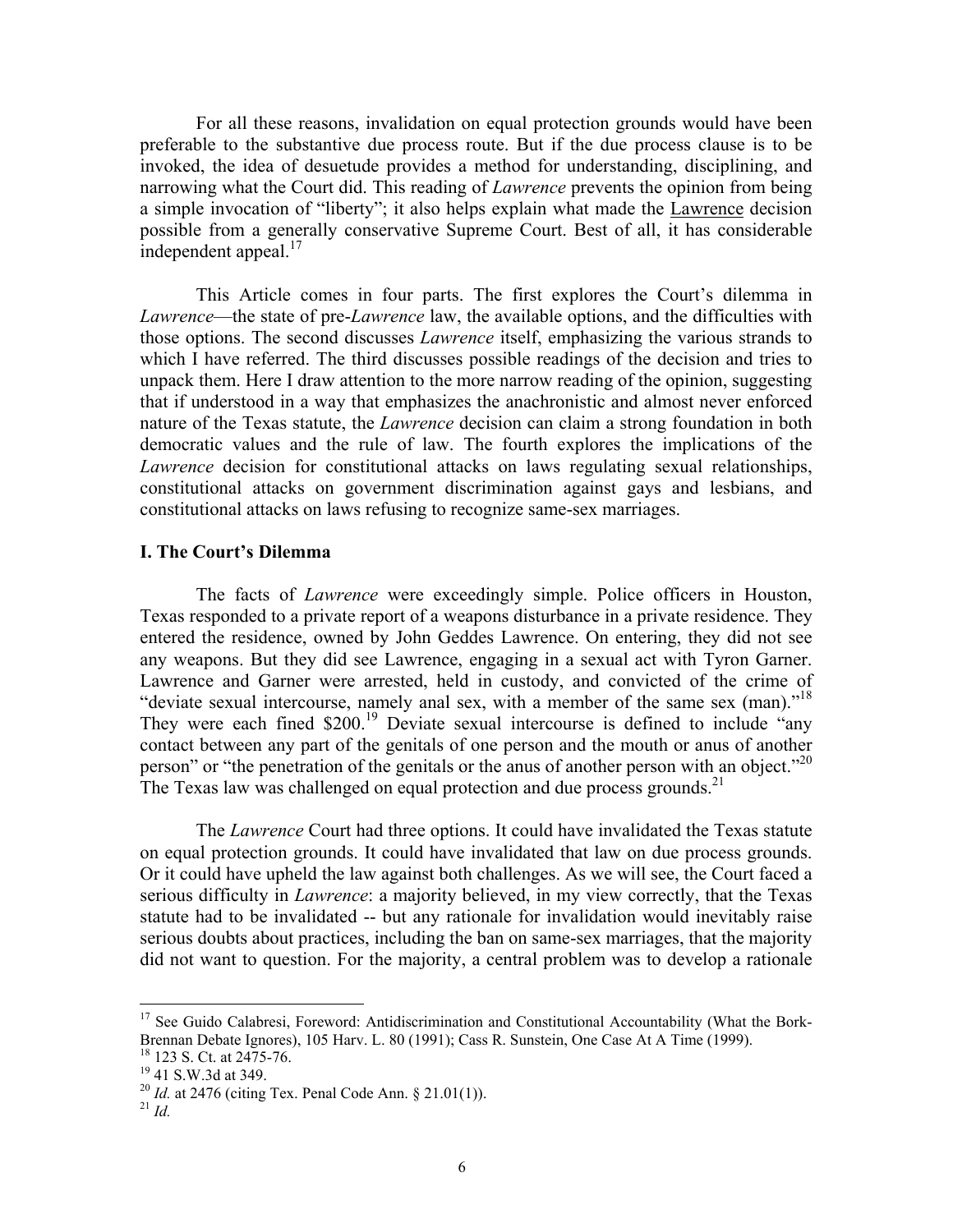that would strike down the Texas statute without producing an unintended revolution in the law. Let us investigate the Court's options in light of preexisting law.

#### **A. Equal Protection**

1. Heightened scrutiny. The Equal Protection Clause might have been used to strike down the Texas law under decisions calling for "heightened scrutiny" of laws that discriminate against traditionally disadvantaged groups. The paradigm examples of such groups are, of course, African-Americans and women.<sup>22</sup> Perhaps laws discriminating against gays and lesbians should be subject to similarly skeptical judicial scrutiny.<sup>23</sup> To say the least, the Court has not laid down a clear test for deciding when such scrutiny will be applied; instead it has pointed to a series of considerations, including a history of discrimination, a circumstance of immutability, and political powerlessness.<sup>24</sup> Probably the best way of making sense of the doctrine is to say that heightened scrutiny is applied when the relevant discrimination is peculiarly likely to reflect prejudice and hostility rather than legitimate interests. In the context of race, for example, the problem is not that skin color is immutable, but that discrimination against African-Americans is usually based on illicit considerations; heightened scrutiny is a way of testing whether other, public-spirited justifications can actually be brought forward in defense of the relevant law. Discrimination against homosexuals can be understood in analogous terms. Suppose, for example, that a school forbids homosexuals from becoming teachers,  $25$  or that a police department refuses to hire gays them. [26](#page-8-4) If heightened scrutiny were applied, a ban on same-sex sodomy would be extremely difficult to defend.

As a matter of precedent, the problem is that the Court has never suggested that gays and lesbians are entitled to heightened scrutiny. In fact it has been extremely reluctant to expand the class of groups so entitled—ruling, for example, that rational basis review applies to discrimination against handicapped people<sup>27</sup> and elderly people.<sup>28</sup> These are not decisive problems, to be sure; a ruling that required heightened scrutiny is not foreclosed by existing decisions. But such a ruling would certainly be an innovation.

An alternative route to heightened scrutiny would be to contend that discrimination against homosexuals *is* a kind of discrimination on the basis of sex.<sup>29</sup> Here it might be suggested that if a law punishes same-sex sodomy, it is punishing people who would not be punished if their gender were different. But this view raises a number of

1

<span id="page-8-1"></span><span id="page-8-0"></span>

<sup>&</sup>lt;sup>22</sup> See, e.g., United States v. Virginia, 518 U.S. 515 (1996); Loving v. Virginia, 388 U.S. 1 (1967).<br><sup>23</sup> See David Richards, Sexual Preference as a Suspect (Religious) Classification, 55 Ohio St. L.J. 491 (1994); Cass R. Sunstein, *Homosexuality and the Constitution*, 70 Ind. L.J. 1, 8 (1994).<br><sup>24</sup> See, e.g., Frontiero v. Richardson, 411 US 677 (1973) (plurality opinion).<br><sup>25</sup> Glover v. Williamsburg Local School District B

<span id="page-8-2"></span>

<span id="page-8-3"></span>Court, S.D.Ohio, 1998).<br><sup>26</sup> See, e.g., *Childers v. Dallas Police Department*, 513 F.Supp. 134 (U.S. District Court, N.D. Texas, 1981)<br><sup>27</sup> City of Cleburne v. Cleburne Living Center, Inc., 473 U.S. 432 (1985).<br><sup>28</sup> Massa

<span id="page-8-4"></span>

<span id="page-8-5"></span>

<span id="page-8-6"></span>

<span id="page-8-7"></span>N.Y.U. L. Rev. 197 (1994).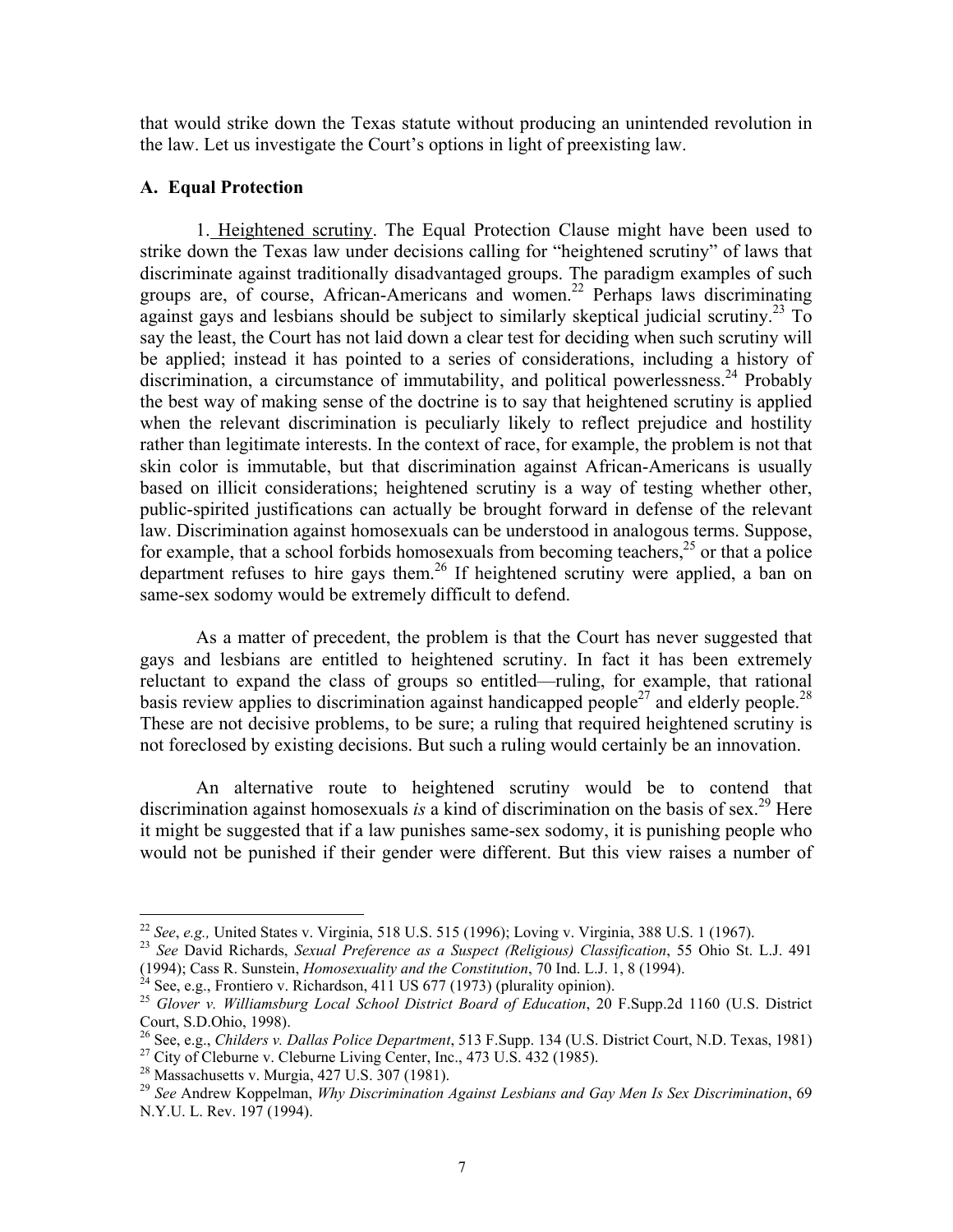complexities.<sup>30</sup> It would also seem to have broad implications, essentially treating all discrimination against gays and lesbians as indistinguishable from, because literally identical to, discrimination against women.<sup>[31](#page-9-1)</sup>

2. Rationality review. When rational basis review is applied, statutes are almost always upheld under the equal protection clause.<sup>32</sup> But three cases provided a plausible backdrop for the plaintiffs' challenge in *Lawrence*. Taken together, the three cases suggest that a bare "desire to harm a politically unpopular group"<sup>33</sup> is constitutionally unacceptable. Texas' prohibition of homosexual sodomy, not affecting heterosexual sodomy, could be challenged as reflecting such a bare desire.

The problem in *United States Department of Agriculture v. Moreno* arose from Congress' decision to exclude from the food stamp program any household containing an individual who was unrelated to any other member of the household.<sup>34</sup> Thus the statute required that any household receiving food stamps must consist solely of "related" individuals[.35](#page-9-5) The Court invalidated the statute. The Court noted that the legislative history suggested a congressional desire to exclude "hippies" and "hippie communes."<sup>[36](#page-9-6)</sup> To this the Court said: "[I]f the constitutional conception of 'equal protection of the laws' means anything, it must at the very least mean that a bare congressional desire to harm a politically unpopular group cannot constitute a legitimate governmental interest  $\dots$ ."<sup>[37](#page-9-7)</sup> This idea was extended in the *Cleburne* case, in which the plaintiffs challenged a city's denial of a special use permit for the operation of a group home for the mentally retarded.<sup>38</sup> Applying rational basis review, the Court admonished that "mere negative attitudes, or fear, unsubstantiated by factors which are properly cognizable in a zoning proceeding, are not permissible bases for<sup>139</sup> unequal treatment. Thus the Court concluded that the discriminatory action under review was based "on an irrational prejudice."<sup>40</sup> And in *Romer v. Evans*, the Court struck down a Colorado law forbidding localities from including gays and lesbians within the protection of laws prohibiting discrimination.<sup>[41](#page-9-11)</sup> The Court held that the law violated rational basis review because it was based not on a legitimate public purpose but on a form of "animus"—with the apparent suggestion that statutes rooted in "animus" represent core offenses of the equal protection guarantee. The Court said that the law stands (and falls) as "a status-based classification of persons undertaken for its own sake."<sup>[42](#page-9-12)</sup>

<span id="page-9-4"></span>

<span id="page-9-0"></span><sup>&</sup>lt;sup>30</sup> See id. for detailed discussion.

<span id="page-9-1"></span>

<span id="page-9-3"></span><span id="page-9-2"></span>

<sup>&</sup>lt;sup>31</sup> *See id.*; I essentially accept this claim in Sunstein, *supra* note 16.<br><sup>32</sup> *See*, *e.g.*, *id.*; Lalli v. Lalli, 429 U.S. 259 (1978).<br><sup>33</sup> United States Dep't of Agric. v. Moreno, 413 U.S. 528, 534 (1973).<br><sup>34</sup> *S* 

<span id="page-9-5"></span>

<span id="page-9-6"></span>

<span id="page-9-7"></span>

<span id="page-9-8"></span>

<span id="page-9-9"></span>

<span id="page-9-11"></span><span id="page-9-10"></span>

<sup>&</sup>lt;sup>40</sup> *Id.* at 450.<br><sup>41</sup> 517 U.S. 620 (1996).

<span id="page-9-12"></span><sup>42</sup> *Id.* at 621.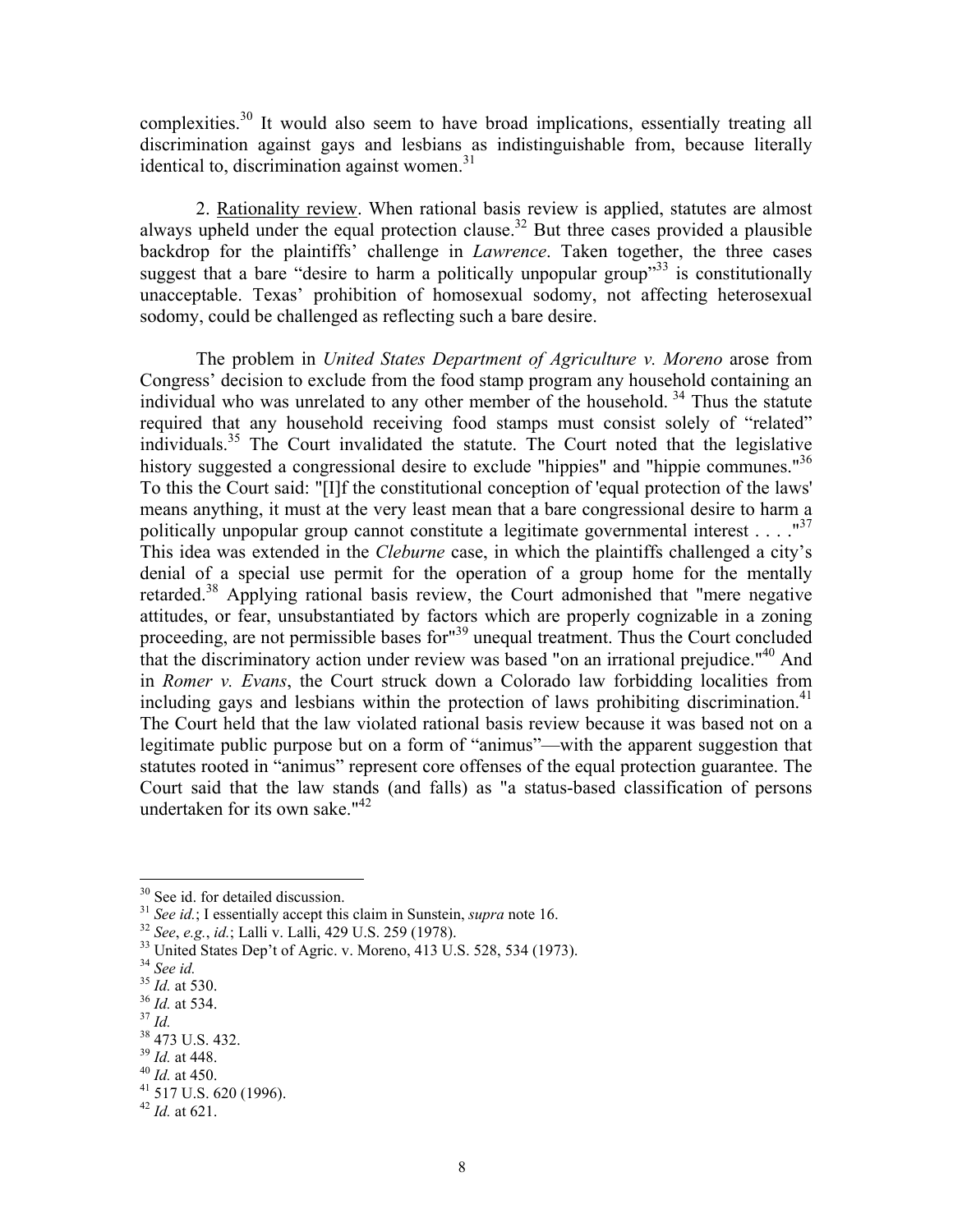An equal protection ruling in *Lawrence*, based on these cases, would have had a great deal of appeal. It would have made it unnecessary for the Court to reconsider *Bowers v. Hardwick*[43.](#page-10-0) It would have built carefully on *Romer v. Evans*. In these ways, such a ruling would have been narrow, converting the *Moreno*-*Cleburne*-*Romer* trilogy into the *Moreno*-*Cleburne*-*Romer*-*Lawrence* quartet. On the other hand, it is not clear that such a ruling would have had more limited consequences than a due process ruling. An invalidation of the line between homosexual and heterosexual sodomy would have raised questions about a host of other discriminatory practices. Is the state permitted not to recognize gay marriages? To discriminate against homosexuals in its employment practices? If the Court wanted to cabin the reach of its ruling, and not to create anything like a revolution in the law, these were important (and difficult) questions to answer.

#### **B. Due Process**

The modern story of substantive due process begins in 1965, when the Court invalidated a Connecticut law forbidding the use of contraceptives by married people.<sup>44</sup> After that decision, the Court decided a set of cases protecting certain decisions involving sex, reproduction, the family, and other areas that appeared to be intimate and private. $45$ The cases turned out to be quite unruly, and there was no clear line between what was protected and what was not.<sup>46</sup>

A possible view would be that since *Bowers*, or at least since *Washington v. Glucksberg*<sup>47</sup>, the Court has said something like this: "Thus far, but no further!" Since 1985, the Court has been extremely reluctant to use the idea of substantive due process to strike down legislation, and before *Lawrence*, the Court seemed unwilling to add to the list even if the logic of the prior cases suggested that it ought to do so.<sup>48</sup> On this view, the Court's refusal to overrule *Roe v. Wade*<sup>49</sup> reflects not approval of that decision, and much less a willingness to extend its logic, but a kind of temporal dividing line between permissible and prohibited uses of substantive due process.[50](#page-10-7) In other words, the continuing validity of *Roe* suggests not that the Court will try to follow the logic of the privacy cases, but that the Court will refuse to overrule its precedents while also failing to build on their logic.

If we sought to bring more principled order to the Court's decisions, we might invoke the Court's own words and insist that any asserted right must have a strong foundation in Anglo-American traditions. This was the limiting principle invoked in both *Bowers* and *Glucksberg*. In *Bowers*, the Court, quoting Justice Powell, emphasized the

<span id="page-10-0"></span>

<span id="page-10-2"></span><span id="page-10-1"></span>

<sup>&</sup>lt;sup>43</sup> 478 U.S. 186 (1986) (holding that there is no fundamental right to engage in homosexual sodomy).<br><sup>44</sup> Griswold, 381 U.S. 479.<br><sup>45</sup> *See, e.g.*, Eisenstadt v. Baird, 405 U.S. 438 (1972); Carey v. Population Services I

<span id="page-10-4"></span><span id="page-10-3"></span>

<sup>&</sup>lt;sup>46</sup> For a general discussion, *see* Cass R. Sunstein, *The Right to Die, 106 Yale L.J. 1123 (1997)*<br><sup>47</sup> 521 U.S. 702 (1997) (holding that there is no fundamental right to assistance in committing suicide).<br><sup>48</sup> The most

<span id="page-10-5"></span>

<span id="page-10-6"></span>

<span id="page-10-7"></span><sup>50</sup> *See* Planned Parenthood of Southeastern Pa. v. Casey, 505 U.S. 833 (1992) (upholding some state restrictions on abortion).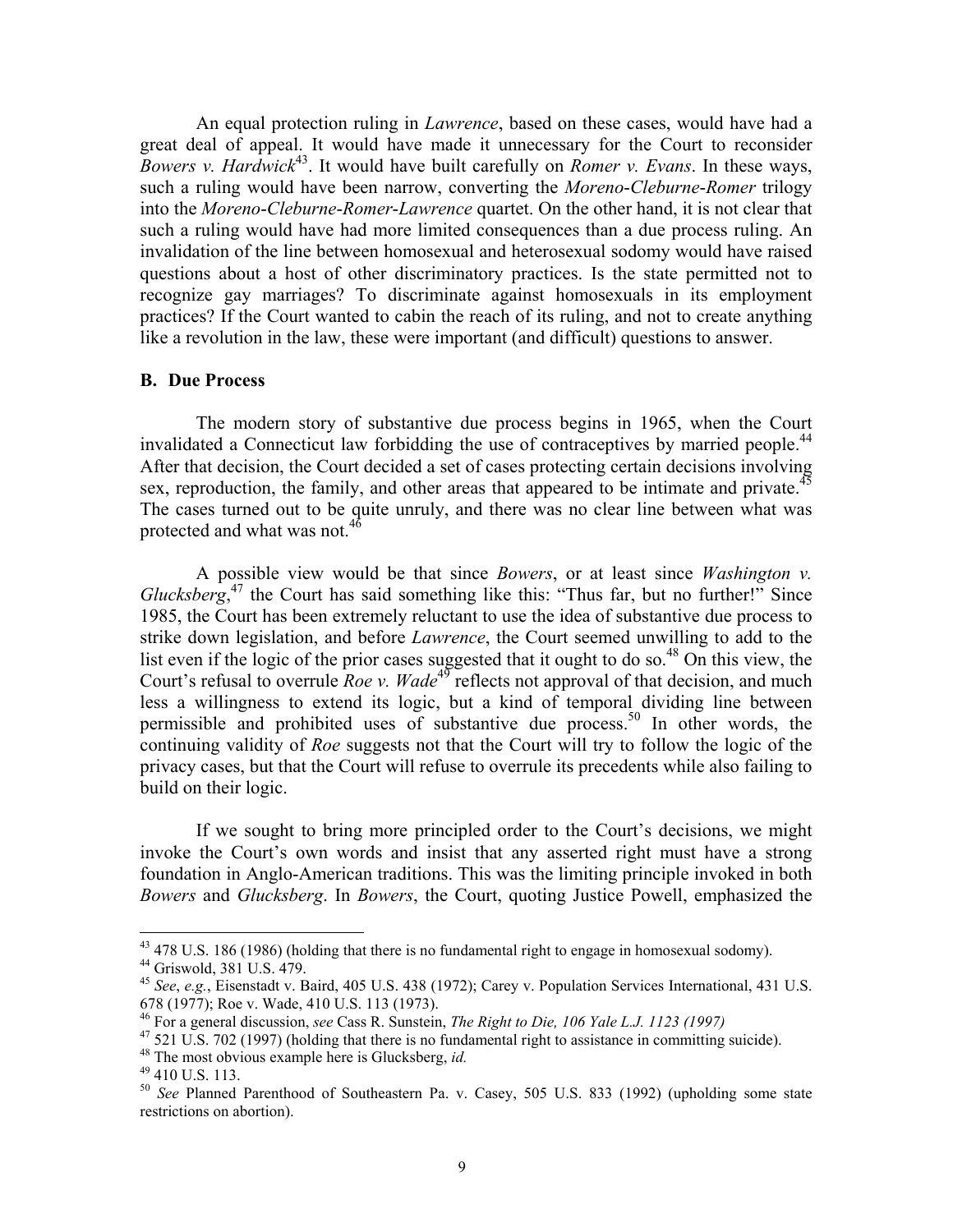need to ask whether the relevant liberties "are 'deeply rooted in this Nation's history and tradition.'["51](#page-11-0) In *Glucksberg*, the Court said that "the development of this Court's substantive-due-process jurisprudence . . . has been…carefully refined by concrete examples involving fundamental rights found to be deeply rooted in our legal tradition."<sup>[52](#page-11-1)</sup> The Court stressed that this historical test tended "to rein in the subjective elements"<sup>53</sup> and to avoid "the need for complex balancing of competing interests in every case."<sup>54</sup> The historical approach might have the advantage of disciplining judicial discretion, but it has the disadvantage of fitting extremely poorly with some of the cases. It is not at all clear, for example, that the right to choose abortion has a strong foundation in tradition. Nonetheless, it would hardly be implausible, before *Lawrence v. Texas*, to argue that henceforth, the line between protected and unprotected interests would turn largely on history.

#### **II. What the Court Did**

#### **A. Substantive Due Process Reborn**

The heart of the Court's opinion in *Lawrence* began with a dramatic reading of precedent, stating, for the first time in the Court's history, that the Constitution recognizes a right to make sexual choices free from state control. Putting *Griswold* together with *Eisenstadt*, the Court said that "the right to make certain decisions regarding sexual conduct extends beyond the marital relationship."<sup>55</sup> Taken by itself, this statement equivocates between two readings: the state may not punish sexual activity through the particular *means* of the threatening unwanted pregnancy<sup>56</sup>; or the state may not punish sexual activity at all. But the Court clearly endorsed the broader reading. In speaking of homosexual activity in particular, the Court said that the government was seeking "to control a personal relationship that, whether or not entitled to formal recognition in the law, is within the liberty of persons to choose without being punished as criminals."<sup>57</sup> Thus the Court suggested that the state could not intrude on sexual liberty "absent injury to a person or abuse of an institution the law protects."[58](#page-11-7) Here, then, is the foundation for a reading of *Lawrence* as rooted in a general principle of sexual autonomy.

<span id="page-11-2"></span>

<span id="page-11-6"></span>

<span id="page-11-7"></span>

<span id="page-11-0"></span><sup>&</sup>lt;sup>51</sup> 478 U.S. at 194.

<span id="page-11-1"></span>

<span id="page-11-3"></span>

<span id="page-11-5"></span><span id="page-11-4"></span>

<sup>52 521</sup> U.S. at 722.<br>
53 *Id.*<br>
54 *Id.*<br>
55 123 S. Ct. at 2477.<br>
<sup>56</sup> Thus it would have been possible to read the contraception cases as holding, not that the state may not punish consensual sexual activity, but that it cannot do so through the indirect and discriminatory means of threatening childbirth. The early privacy cases did not involve bans on sexual activity; instead they involved efforts to control such activity by prohibiting the use of contraception. A narrow reading of the cases would suggest that there is no right to immunity from state regulation of sex, but instead a right not to be subject to regulation through the indirect method of risking unwanted pregnancy. *See* Cass R. Sunstein, Designing Democracy (2002). 57 123 S. Ct. at 2478. 58 *Id.*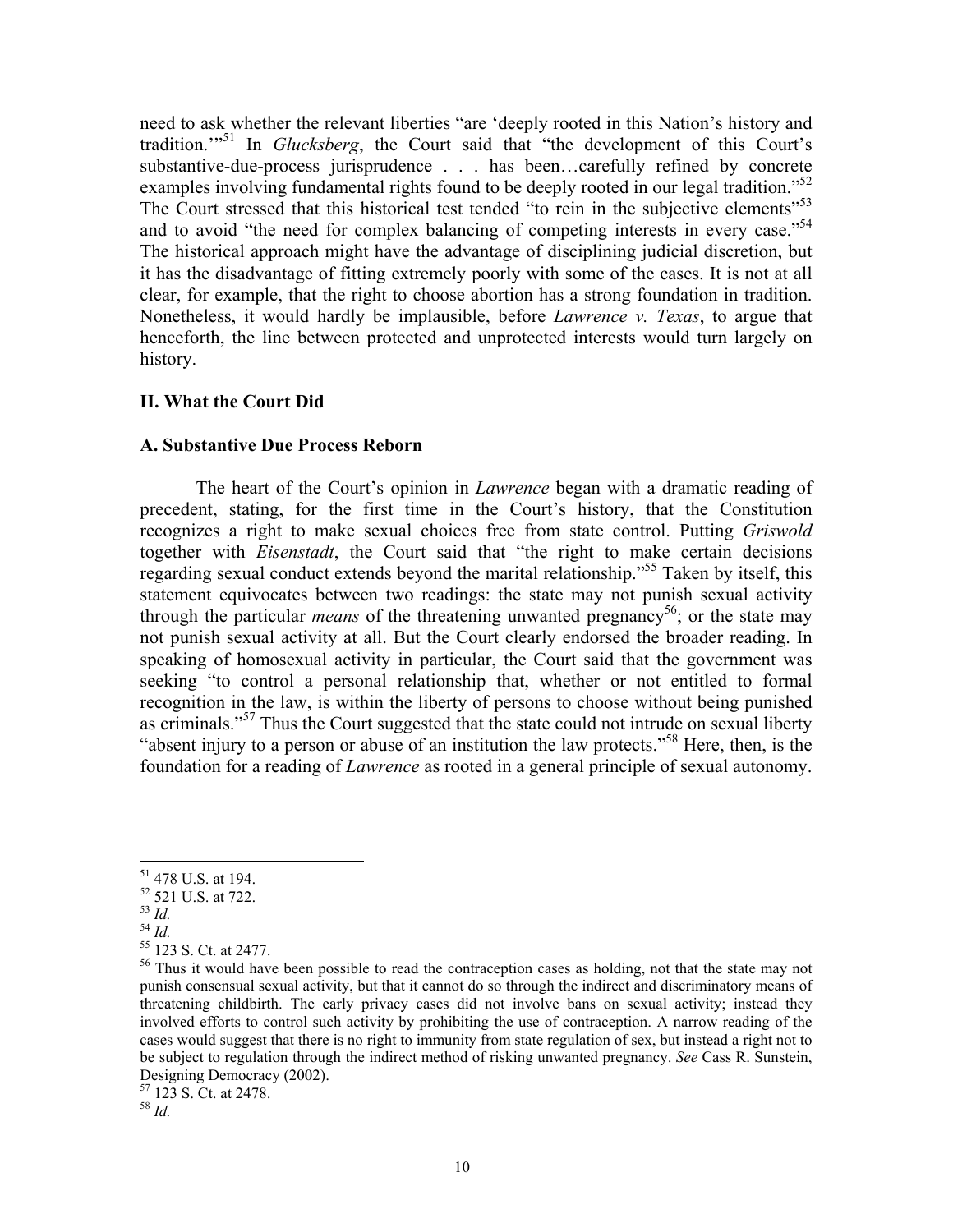The Court then turned from its precedents to an investigation of the suggestion in *Bowers* that prohibitions on same-sex sodomy "have ancient roots."<sup>59</sup> Rejecting that conclusion, the Court emphasized the complexity of American traditions on this count. In a lengthy discussion, the Court undermined the suggestion that there has been an unbroken path of hostility to same-sex sodomy. But the Court freely conceded that there is no history of accepting that practice; it did not contend that traditions affirmatively support a constitutional right to sexual freedom in that domain. On the contrary, and in a dramatic departure from both *Bowers* and *Glucksberg*, the Court said that longstanding traditions were not decisive. What were important were current convictions, not old ones. "[W]e think that our laws and traditions in the past half century are of most relevance here."<sup>60</sup> Hence the Court stressed an "emerging recognition that liberty gives substantial protection to adult persons in deciding how to conduct their private lives in matters pertaining to sex."<sup>[61](#page-12-2)</sup>

The emerging recognition could be seen in many places. First, the Model Penal Code did not endorse criminal penalties on consensual sexual activities conducted in private; and several states specifically changed their laws in response to the Model Penal Code.<sup>62</sup> Second, fewer than half the states (24) outlawed sodomy even in 1986, and the statutory prohibition went largely unenforced even in those states.<sup>63</sup> Third, the practices of Western nations were increasingly opposed to the criminal punishment of homosexual conduct. Britain repealed its law forbidding homosexual conduct in  $1967<sup>64</sup>$  and the European Court of Human Rights concluded that laws banning consensual homosexual conduct are invalid under the European Convention on Human Rights.<sup>65</sup> Fourth, only thirteen states now forbid such conduct, and of these just four have laws that discriminate only against homosexual conduct.<sup>66</sup> "In those states where sodomy is still proscribed, whether for same-sex or heterosexual conduct, there is a pattern of nonenforcement with respect to consenting adults acting in private."<sup>67</sup>

The Court added that it had issued two decisions casting the holding of *Hardwick* "into even more doubt."[68](#page-12-9) In *Casey*, the Court had reaffirmed not only Roe but also its commitment to substantive due process, emphasizing "that our laws and traditions afford constitutional protection to personal decisions relating to marriage, procreation, contraception, family relationships, child rearing, and education.<sup>"69</sup> Thus the Court read *Casey* as an endorsement of the ideas underlying *Roe*, and not simply as a refusal to reject a decision on which the nation had come to rely. And in *Romer v. Evans*, the Court

<span id="page-12-10"></span>

<span id="page-12-0"></span>

<span id="page-12-1"></span>

<span id="page-12-2"></span>

<span id="page-12-3"></span>

<span id="page-12-4"></span>

<span id="page-12-6"></span><span id="page-12-5"></span>

<sup>&</sup>lt;sup>59</sup> 478 U.S. at 192.<br>
<sup>60</sup> 123 S. Ct. at 2480.<br>
<sup>61</sup> *Id.*<br>
<sup>62</sup> *Id.* at 2480-81.<br>
<sup>63</sup> *Id.* at 2481 (citing Bowers, 478 U.S. at 192-93).<br>
<sup>64</sup> *Id.* (citing Sexual Offences Act, 1967, c. 60, § 1).<br>
<sup>65</sup> *Id.* (citing nations, for the interpretation of the United States Constitution, raises many complexities, which I cannot explore here.<br>  $^{66}$  *Id.*<br>  $^{67}$  *Id.* 

<span id="page-12-7"></span>

<span id="page-12-8"></span>

<span id="page-12-9"></span> $\frac{68}{68}$  *Id.* (citing Casey, 505 U.S. at 851).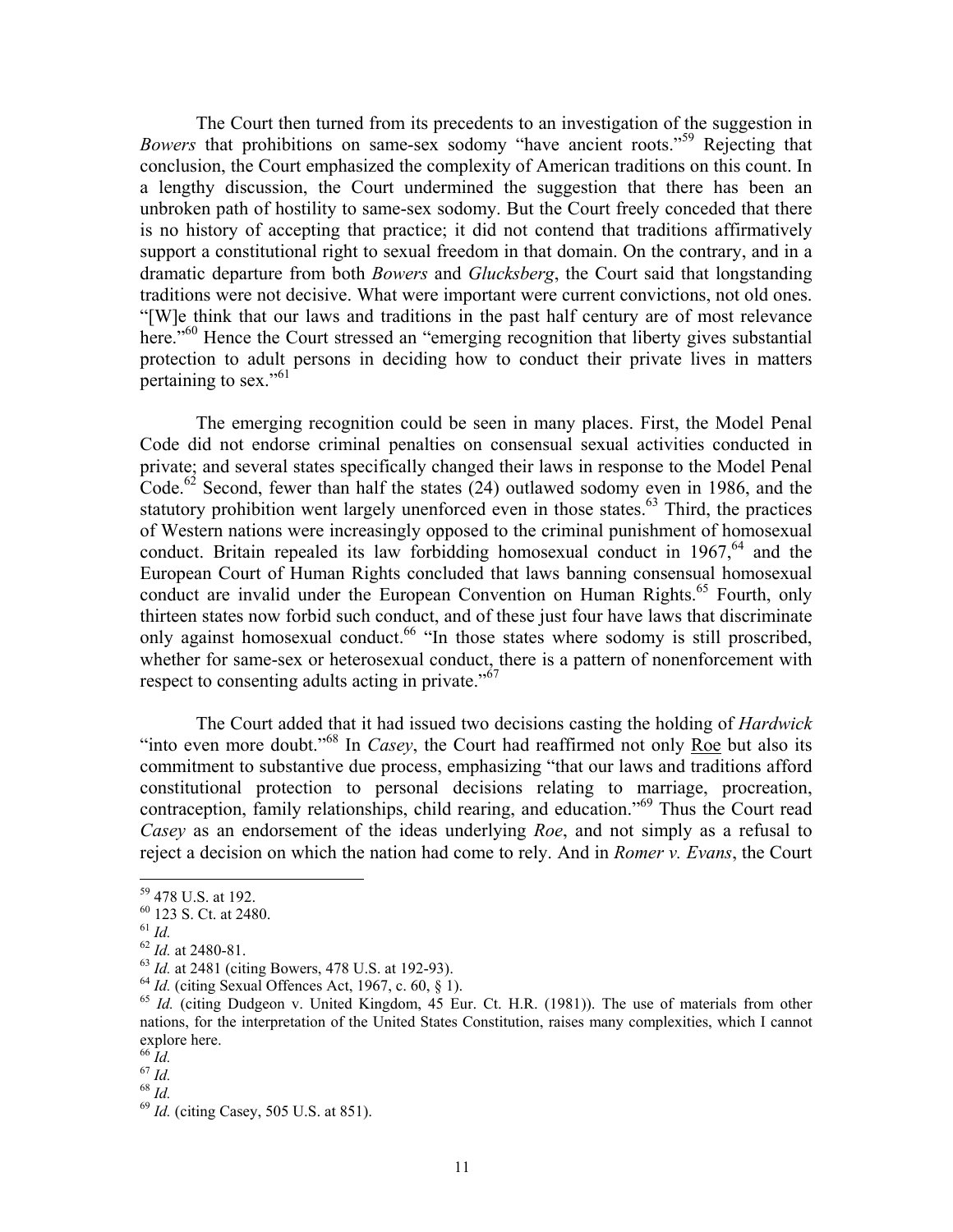struck down a law "born of animosity toward the class of persons affected."<sup>70</sup> These decisions made *Bowers* decreasingly plausible.

The Court acknowledged that the plaintiff's equal protection challenge, based on *Romer*, was "tenable."<sup>71</sup> But the Court said that "the instant case requires us to address whether *Bowers* itself has continuing validity."<sup>72</sup> (This is remarkable because the instant case "required" no such thing; it would have been fully possible to resolve the case without addressing *Bowers*.) The Court explained that if the Texas statute were invalidated on equal protection grounds, it would remain unclear whether a statute could forbid both same-sex and different-sex sodomy.<sup>73</sup> The Court added that when "homosexual conduct is made criminal by the law of the State, that declaration in and of itself is an invitation to subject homosexual persons to discrimination both in the public and in the private spheres."[74](#page-13-4) In the Court's view, the continued validity of *Bowers* "demeans the lives of homosexual persons."[75](#page-13-5) Here the Court emphasized the stigma imposed by the law, coming not only from the fact that the act is a misdemeanor but also because of "all that imports for the dignity of the persons charged."[76](#page-13-6) The collateral consequences of the criminal conviction could not be avoided.

At this point the Court emphasized that *Bowers* had been eroded not only by *Casey* and *Romer*, but also by independent sources. Academics had widely criticized the decision.<sup>77</sup> Five different state courts had refused to follow it in interpreting their own state constitutions.<sup>78</sup> The European Court of Human Rights, along with other nations, had rejected the *Bowers* approach, a relevant fact "to the extent that Bowers relied on values we share with a wider civilization."<sup>79</sup> Stare decisis was relevant but not conclusive, for the *Bowers* decision did not produce detrimental reliance "comparable to some instances where recognized individual rights are involved.["80](#page-13-10) The Court concluded that "*Bowers* was not correct when it was decided, and it is not correct today."<sup>81</sup>

The Court was aware of the potential breadth of its ruling, and it took steps to clarify its scope. "The present case does not involve minors. It does not involve persons who might be injured or coerced or who are situated in relationships where consent might not easily be refused. It does not involve public conduct or prostitution. It does not involve whether the government must give formal recognition to any relationship that

- <span id="page-13-1"></span>
- <span id="page-13-2"></span>
- <span id="page-13-4"></span><span id="page-13-3"></span>
- <span id="page-13-5"></span>

<span id="page-13-0"></span> $^{70}$  *Id.* at 2482 (quoting Romer, 517 U.S. at 634).

<span id="page-13-7"></span><span id="page-13-6"></span>

<sup>&</sup>lt;sup>71</sup> Id.<br>
<sup>72</sup> Id.<br>
<sup>73</sup> Id.<br>
<sup>74</sup> Id.<br>
<sup>75</sup> Id.<br>
<sup>75</sup> Id.<br>
<sup>76</sup> Id.<br>
<sup>76</sup> Id.<br>
<sup>77</sup> Id. at 2483 (citing C. Fried, Order and Law: Arguing the Reagan Revolution—A Firsthand Account 81-<br>
84 (1991); R. Posner, Sex and Reason

<span id="page-13-8"></span> $^{78}$  *Id.* (citing Jegley v. Picado, 349 Ark. 600 (2002); Powell v. State, 270 Ga. 327 (1998); Gryczan v. State, 283 Mont. 433 (1997); Campbell v. Sundquist, 926 S.W.2d 250 (Tenn. App. 1996); Commonwealth v.

<span id="page-13-9"></span>

<span id="page-13-11"></span><span id="page-13-10"></span>

 $W^{79}$  *Id.*<br> $W^{80}$  *Id.* 81 *Id.* at 2484.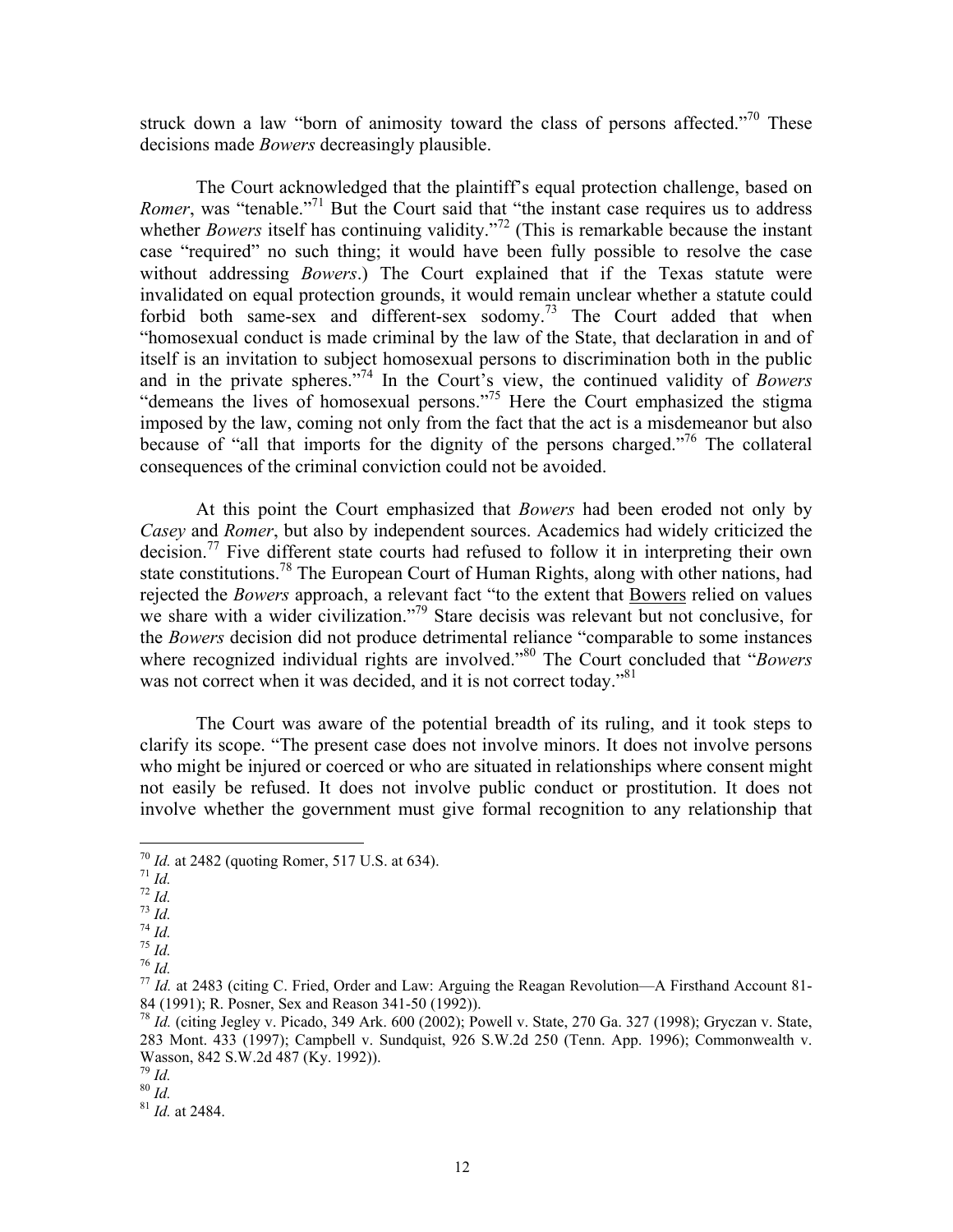homosexual persons seek to enter."<sup>82</sup> What was involved instead was "full and mutual consent" to engage in "sexual practices common to a homosexual lifestyle. . . . The State cannot demean their existence or control their destiny by making their private sexual conduct a crime."<sup>83</sup> In a closing word, the Court said that the Texas law "furthers no legitimate state interest which can justify its intrusion into the personal and private life of the individual." $84$ 

#### **B. Other Voices**

I will return to the complexities in the opinion shortly. For the moment, let us explore the views of the three other justices who wrote in *Lawrence*.

1. Equal protection and Justice O'Connor. Justice O'Connor rejected the Court's due process holding and urged the equal protection route. Building on the *Moreno*-*Cleburne*-*Romer* trilogy, she contended that when a law is based on "a desire to harm a politically unpopular group," the Court has applied "a more searching form of rational basis review.<sup>585</sup> She added that invalidation, via rational basis review, is more likely when the challenged legislation "inhibits personal relationships."<sup>86</sup>

To be sure, Texas had justified its law as a means of promoting morality, and that kind of justification had been found sufficient in *Bowers*, which Justice O'Connor did not seek to disturb. But *Bowers* was decided under the due process clause. *Lawrence* was different, because it presented the not-yet-decided question "whether, under the Equal Protection Clause, moral disapproval is a legitimate state interest to justify by itself a statute that bans homosexual sodomy, but not heterosexual sodomy."<sup>87</sup> She concluded that it is not. Under rational basis review, moral disapproval is not a sufficient basis for discriminating among groups of persons. "Texas' invocation of moral disapproval as a legitimate state interest proves nothing more than Texas' desire to criminalize homosexual sodomy."<sup>88</sup> And because the law is enforced so infrequently, "the law serves" more as a statement of dislike and disapproval than as a tool to stop criminal behavior."<sup>89</sup>

Aware of the potentially broad implications of the equal protection argument, Justice O'Connor urged that her analysis would not doom all distinctions between homosexuals and heterosexuals. With her eye firmly on the military and on family law, she said that "Texas cannot assert any legitimate state interest here, such as national security or preserving the traditional institution of marriage.<sup>"90</sup> In the latter context,

<span id="page-14-0"></span> $82$  Id.

<span id="page-14-1"></span>

<span id="page-14-2"></span>

<span id="page-14-3"></span>

<span id="page-14-5"></span><span id="page-14-4"></span>

<sup>&</sup>lt;sup>83</sup> *Id.*<br><sup>84</sup> *Id.*<br><sup>85</sup> *Id.* at 2485 (O'Connor, J., concurring).<br><sup>86</sup> *Id.* (O'Connor, J., concurring).<br><sup>87</sup> *Id.* at 2486 (O'Connor, J., concurring).<br><sup>88</sup> *Id.* (O'Connor, J., concurring).<br><sup>89</sup> *Id.* (O'Connor, J., c

<span id="page-14-6"></span>

<span id="page-14-7"></span>

<span id="page-14-8"></span>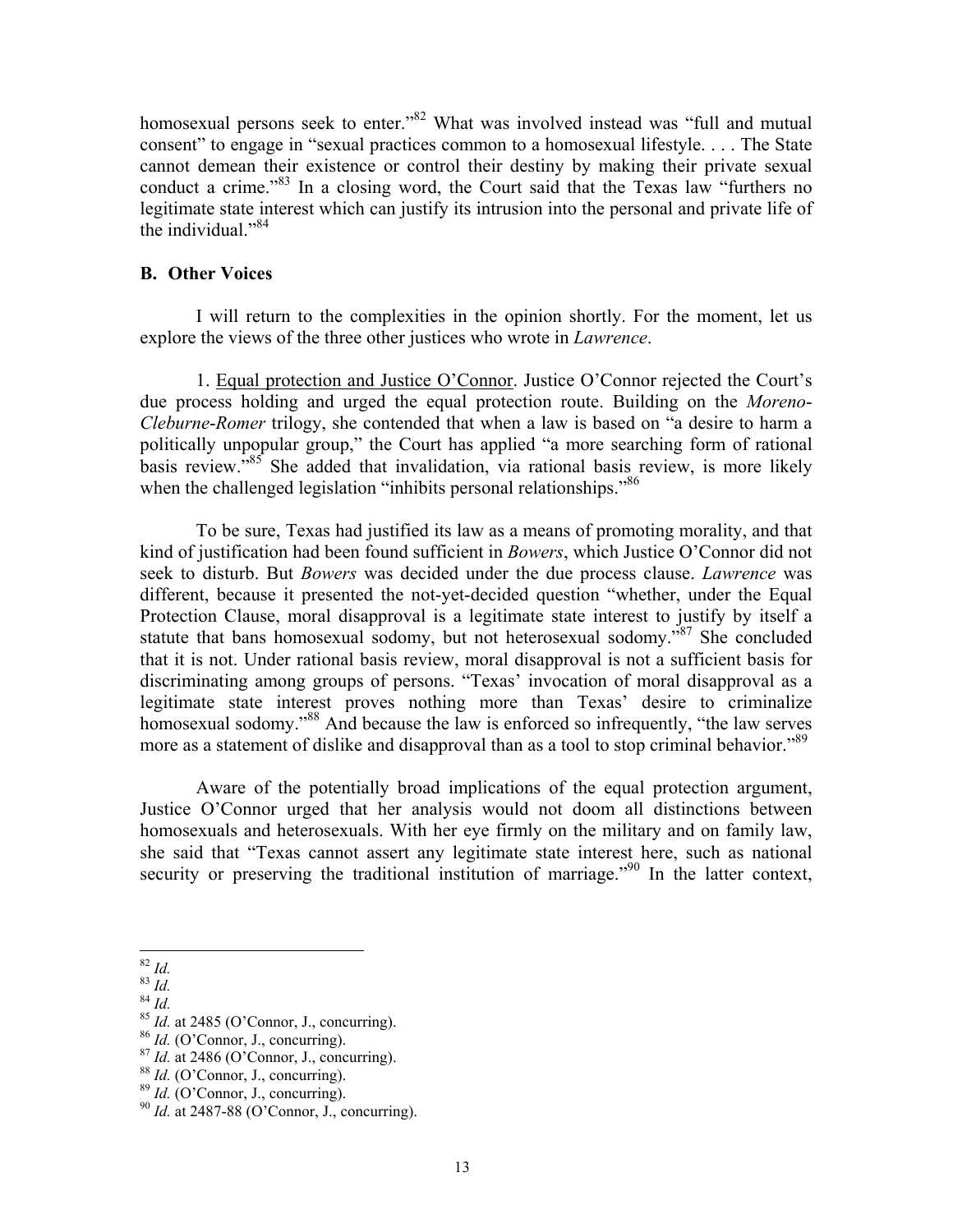"other reasons exist to promote the institution of marriage beyond mere moral disapproval of an excluded group."<sup>[91](#page-15-0)</sup>

2. Scalia, the slippery slope, and "a massive disruption of the current social order." Justice Scalia's argument had three elements. First, he chastised the Court for what he saw as its palpable inconsistency on the issue of stare decisis. Invoking stare decisis, the Court had refused to overrule *Roe*, a nineteen-year-old ruling, in its *Casey* decision in 1992.<sup>92</sup> The same Court was now willing to overrule *Bowers*, decided seventeen years previously. Justice Scalia saw no justification for the differential treatment. Second, Justice Scalia urged that the Court's ruling would have extremely large implications. "State laws against bigamy, same-sex marriage, adult incest, prostitution, masturbation, adultery, fornication, bestiality, and obscenity" can be upheld "only in light of Bowers' validation of laws based on moral choices. Every single one of these laws is called into question by today's decision."[93](#page-15-2) The Court's decision therefore entails "a massive disruption of the current social order"<sup>94</sup> (something that could not have been said about a decision to overrule *Roe*). Thus Justice Scalia urged that the Court's opinion "dismantles the structure of constitutional law that has permitted a distinction to be made between heterosexual and homosexual unions, insofar as formal recognition in marriage is concerned."<sup>[95](#page-15-4)</sup>

Justice Scalia's third argument involved the proper interpretation of the Constitution in principle. After doubting that the due process clause is a substantive safeguard at all, he urged that as it has developed, the idea of substantive due process has been disciplined by asking whether the relevant rights are "deeply rooted in this Nation's history and tradition."<sup>96</sup> Justice Scalia questioned the idea that there is an "emerging awareness<sup>"97</sup> that consensual homosexual activity should be protected; but his more basic objection was that any emerging awareness was irrelevant. "Constitutional entitlements do not spring into existence because some States choose to lessen or eliminate criminal sanctions on certain behavior.<sup>"98</sup> Justice Scalia saw the Court as holding that the moral views underlying the Texas statute did not provide a legitimate basis for it. Here his objection was exceedingly simple: "This effectively decrees the end of all morals legislation."<sup>99</sup> With respect to equal protection, Justice Scalia urged that a rational basis was what was required, and that as for due process purposes, "the enforcement of traditional notions of sexual morality" provided the rational basis.<sup>[100](#page-15-9)</sup>

3. Thomas and the uncommonly silly law. Justice Thomas' short dissenting opinion emphasizes that as a member of the Texas legislature, he would vote to repeal the

<span id="page-15-0"></span>

<span id="page-15-1"></span>

<span id="page-15-2"></span>

<span id="page-15-3"></span>

<span id="page-15-4"></span>

<span id="page-15-6"></span><span id="page-15-5"></span>

<sup>&</sup>lt;sup>91</sup> *Id.* at 2488 (O'Connor, J., concurring).<br><sup>92</sup> *Id.* (Scalia, J., dissenting) (citing Casey, 505 U.S. at 844).<br><sup>93</sup> *Id.* at 2490 (Scalia, J., dissenting).<br><sup>94</sup> *Id.* at 2491 (Scalia, J., dissenting).<br><sup>95</sup> *Id.* at 2

<span id="page-15-7"></span>

<span id="page-15-8"></span>

<span id="page-15-9"></span>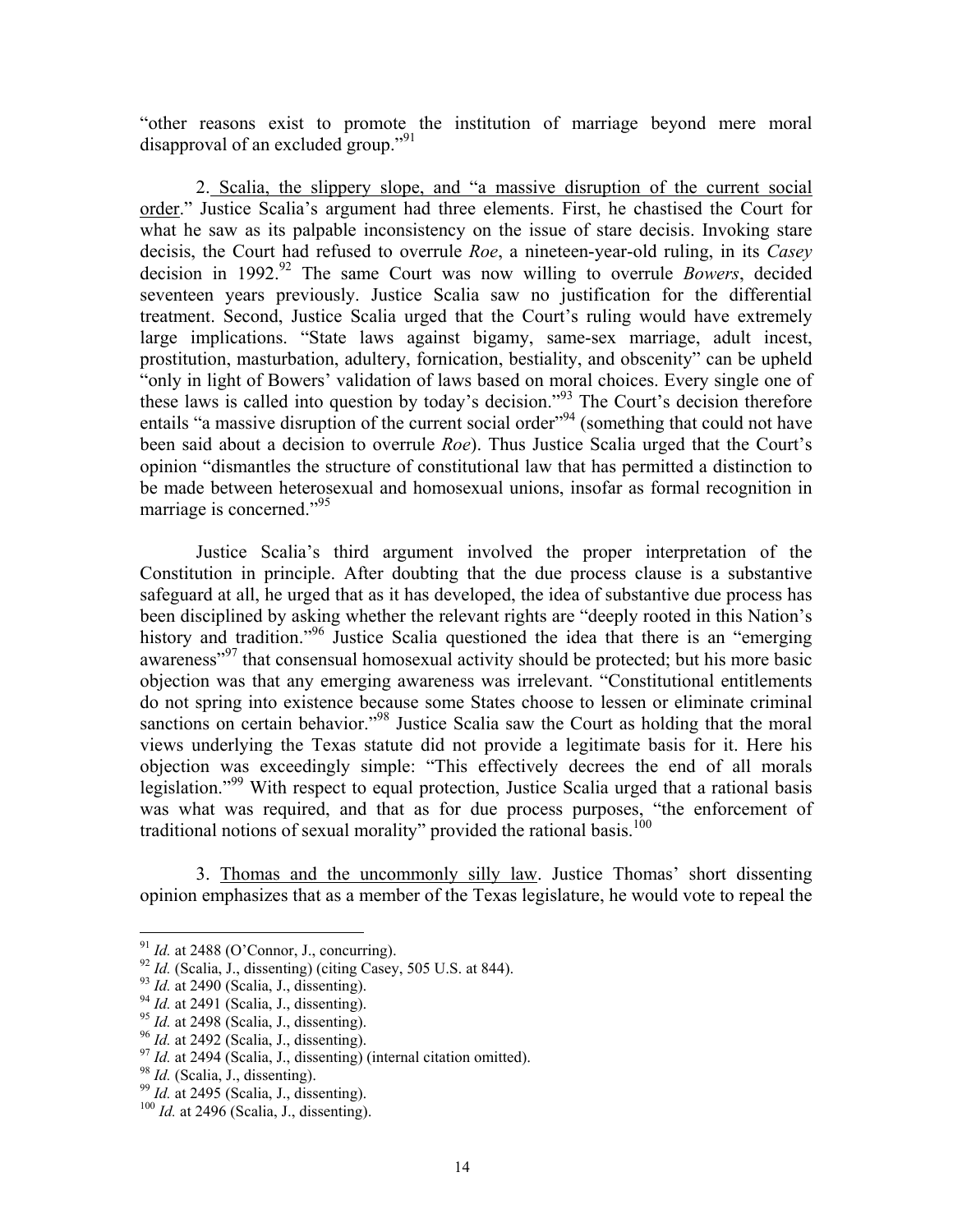relevant law. "Punishing someone for expressing his sexual preference through noncommercial consensual conduct with another adult does not appear to be a worthy way to expend valuable law enforcement resources."<sup>101</sup> Invoking Justice Stewart's concurrence in *Griswold*, he contended that the law is "uncommonly silly,"<sup>102</sup> but that nothing in the Constitution forbids it. $103$ 

#### **III. Interpretive Puzzles**

I will suggest that *Lawrence* is best understood as responsive to what the Court saw as an emerging national awareness, reflected in a pattern of nonenforcement, that it is illegitimate to punish people because of homosexual conduct -- and that the decision therefore embodies a kind of American-style desuetude. But to support this suggestion, it will be necessary to unpack the Court's opaque opinion, which raises a number of puzzles. Let us begin with the simplest.

#### **A. A Fundamental Right or Rational Basis Review?**

Was *Lawrence* based on rational basis review, or instead on something else? It is astonishing but true that this question is exceedingly difficult to answer.

If the Court had attempted to write a conventional due process opinion, it would have taken one of two routes. First, the Court might have said that the right to engage in consensual sexual activity qualifies as fundamental, so that the government may not interfere with that right unless it has a compelling justification.<sup>104</sup> Second, the Court might have said that whether or not the relevant right qualifies as fundamental, the state cannot interfere with it, simply because it lacks a legitimate reason to justify the interference. But the Court said neither, at least not in plain terms. The Court did not unambiguously identify any "fundamental interest" on the part of the plaintiffs that would support its ruling. In fact it did not use the "fundamental interest" formulation at any point in its analysis. Moreover, the Court did not say that the Texas statute lacked a "rational basis." In fact it did not use the "rational basis" formulation at any point in its analysis. Much of the opacity of the Court's opinion stems from its failure to specify what kind of review it was applying to the Texas statute.

To be sure, the Court did end its opinion with a reference to the absence of any "legitimate interest" on the state's part.<sup>105</sup> Justice Scalia seized on this point to urge that the Court issued a rational basis opinion after all<sup>106</sup>—a characterization to which the Court (revealingly?) does not specifically object. Thus Justice Scalia contends that much of the Court's opinion "has no relevance to its actual holding,["107](#page-16-6) which was that the statute failed rational basis review. Justice Scalia's reading cannot be said to be senseless;

<span id="page-16-0"></span> $101$  *Id.* at 2498 (Thomas, J., dissenting).

<span id="page-16-1"></span><sup>&</sup>lt;sup>102</sup> *Id.* (Thomas, J., dissenting) (quoting Griswold, 381 U.S. at 527 (Stewart, J., concurring)).<br><sup>103</sup> *Id.* (Thomas, J., dissenting).<br><sup>103</sup> *Id.* (Thomas, J., dissenting).<br><sup>104</sup> *See, e.g.*, Roe, 410 U.S. 113.<br><sup>105</sup> 1

<span id="page-16-2"></span>

<span id="page-16-3"></span>

<span id="page-16-4"></span>

<span id="page-16-5"></span>

<span id="page-16-6"></span>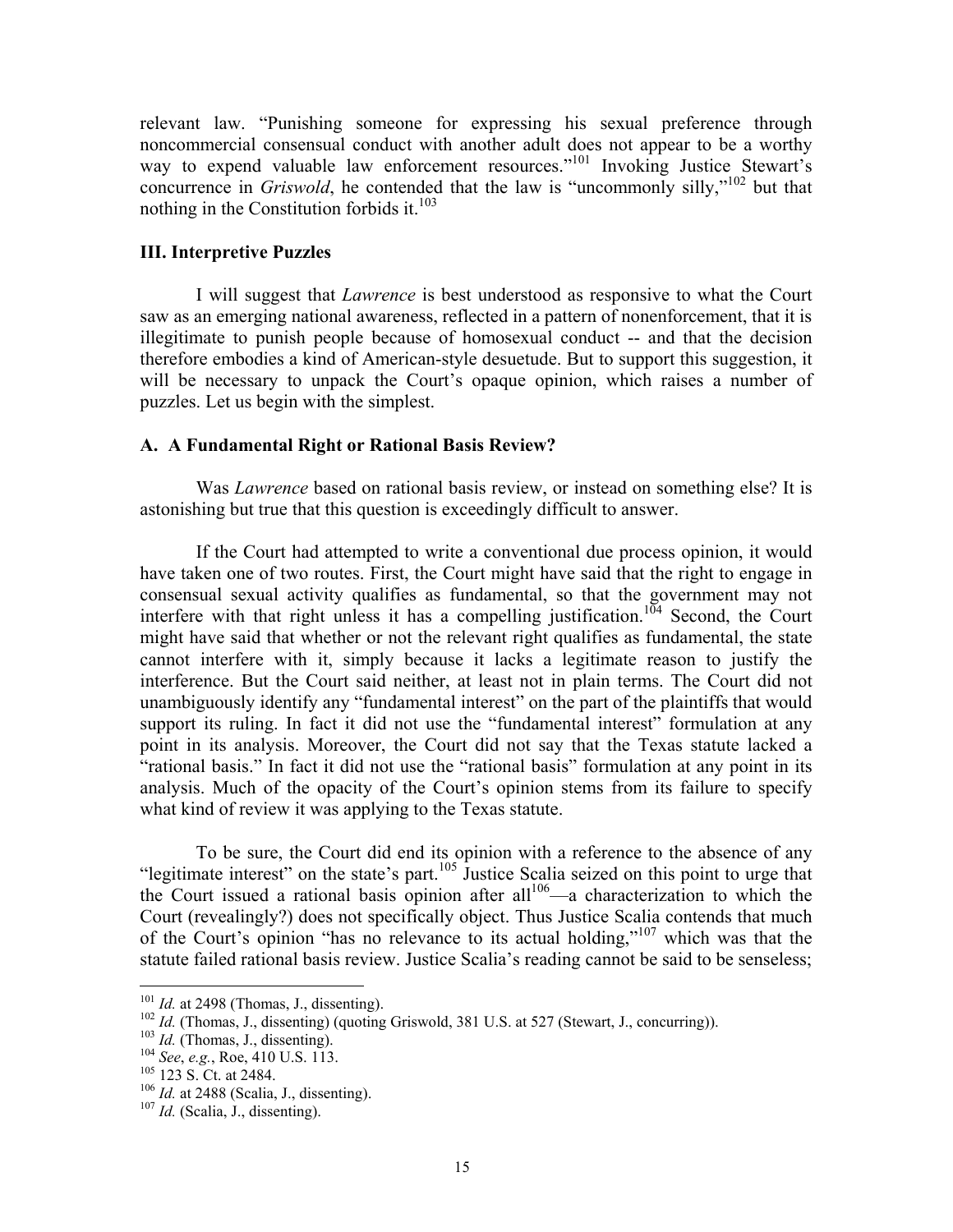it is not demonstrably wrong. But I believe that it is incorrect, and that in the end the Court's opinion treats the relevant right as a fundamental one. Begin with the most relevant part of the Court's opinion:

"The petitioners are entitled to respect for their private lives. The State cannot demean their existence or control their destiny by making their private sexual conduct a crime. Their right to liberty under the Due Process Clause gives them the full right to engage in their conduct without intervention of the government. 'It is a promise of the Constitution that there is a realm of personal liberty which the government may not enter.' The Texas statute furthers no legitimate state interest which can justify its intrusion into the personal and private life of the individual."<sup>108</sup>

The Court immediately follows its reference to "no legitimate state interest"<sup>109</sup> with the phrase, "which can justify its intrusion into the personal and private life of the individual."<sup>110</sup> The Court's emphasis on "respect for their private lives,"<sup>111</sup> on "control" [of] their destiny"<sup>112</sup>, and on "personal and private life"<sup>113</sup> suggests that the interest involved is not an ordinary one -- and that the Court is demanding something more than a rational basis. The same point is strongly suggested by the Court's reference, in this paragraph, to *Casey*<sup>114</sup>, which of course involved a fundamental right, not a rational basis test.

But there is a more basic reason for seeing the Court's opinion as finding the relevant interest to be fundamental. The Court begins with an effort to assimilate the issue in *Lawrence* to the issues in *Griswold*, *Eisenstadt*, *Roe*, *Carey*, and *Casey* -- all of which are now taken, by the Court, to suggest a fundamental right in the domain of sex and reproduction. Hence the Court refers to "the right to make certain decisions regarding sexual conduct,"<sup>115</sup> to the individual's interest in making "certain fundamental decisions" affecting her destiny,["116](#page-17-8) and to the "emerging awareness that liberty gives substantial protection to adult persons in deciding how to conduct their private lives in matters pertaining to sex."[117](#page-17-9) These statements would be unintelligible if *Lawrence* were based solely on rational basis review. Indeed, much of the Court's opinion would be dicta. In the end, *Lawrence* is not plausibly a rational basis decision.

An alternative reading is that the Court deliberately refused to specify its "tier" of analysis because it was rejecting the idea of tiers altogether. Perhaps the Court was signaling its adoption of a kind of sliding scale, matching the strength of the interest to the demand for state justification, without formally requiring identification of a

<span id="page-17-4"></span>

<span id="page-17-0"></span> $^{108}$  *Id.* at 2484 (quoting Casey, 505 U.S. at 847) (internal citation omitted). <sup>108</sup> *Id.* at 2484 (quoting Casey, 505 U.S. at 847) (internal citation omitted).<br><sup>109</sup> *Id.*<br><sup>110</sup> *Id.*<br><sup>111</sup> *Id.*<br><sup>112</sup> *Id.*<br><sup>112</sup> *Id.*<br><sup>113</sup> *Id.*<br><sup>114</sup> *Id.* (citing Casey, 505 U.S. at 847).<br><sup>115</sup> *Id.* at 2477.<br><sup></sup>

<span id="page-17-1"></span>

<span id="page-17-2"></span>

<span id="page-17-3"></span>

<span id="page-17-6"></span><span id="page-17-5"></span>

<span id="page-17-7"></span>

<span id="page-17-8"></span>

<span id="page-17-9"></span>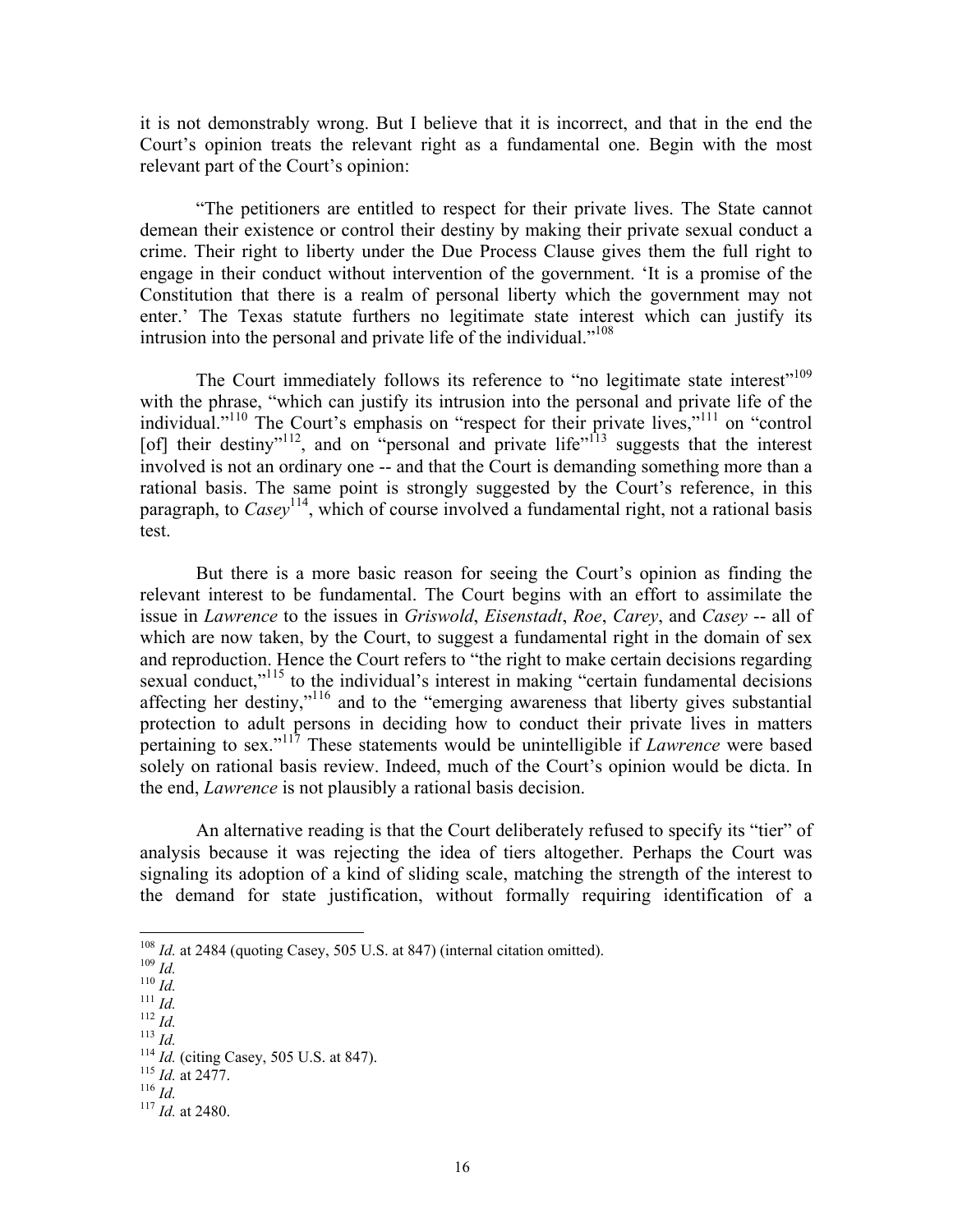fundamental right. And indeed, some of the Court's decisions do suggest a partial collapse of the traditional tiers approach to judicial review.<sup>118</sup> For many years, Justice Marshall complained of the rigidity of the usual tiers, urging a more open-ended form of balancing.<sup>119</sup> Justice Marshall's views appeared to fall on deaf ears. But perhaps *Lawrence* reflects some appreciation of the difficulties in fitting all cases within the traditional framework. This is not a wholly implausible reading, but it would be quite surprising if the Court meant to adopt a sliding-scale of analysis without saying so. The more natural interpretation is simpler: The Court's assimilation of the *Lawrence* problem to that in *Griswold* and its successors suggests that a fundamental right was involved.

#### **B. Autonomy Simpliciter, or Desuetude-Informed Autonomy?**

But why, exactly, does the relevant interest count as a fundamental one? There are two possibilities. The first is that the right to engage in consensual sex counts, simply as a matter of principle, as part of the liberty that the due process clause substantively protects. On this view, in *Lawrence* the Court accepted, to this extent, John Stuart Mill's view in *On Liberty*,<sup>120</sup> holding that the government may not interfere with (certain) private choices unless there is harm to others. The second and narrower idea is that this particular *kind* of sex—homosexual sex between consenting adults—counts as fundamental. It does so because of major changes in social values in the last half-century. On this view, *Lawrence* finds a fundamental right as a result of existing public convictions, with which the Texas statute cannot be squared, simply because sodomy prosecutions are so hopelessly out of step with them.

*Lawrence* could be read in either way. But the second interpretation is far more plausible. A simple autonomy reading would have consequences that the Court did not likely intend. As Justice Scalia suggests, it would raise serious questions about prohibitions on adult incest, prostitution, adultery, fornication, bestiality, and obscenity.<sup>121</sup> (I do not mention his suggestion that the Court has questioned laws forbidding masturbation,<sup>122</sup> for one reason: There are no laws forbidding masturbation!) Now it might be possible, even under the autonomy reading, to justify most or all of those prohibitions on the ground that they counteract concrete harms, sufficient to support the intrusion on a presumptively protected right. (I return to this question below.) And cases involving commercial activity probably must be analyzed in a way that gives the government more room to maneuver. But it would be remarkable if *Lawrence* were understood to require a careful inquiry into the adequacy of government justifications for banning (say) adult incest and bestiality.

<span id="page-18-0"></span><sup>118</sup> *See*, *e.g.*, the heightened approach to rational basis review in Romer, 517 U.S. 620, and Cleburne, 473

<span id="page-18-1"></span>U.S. 432, and the softened approach to strict scrutiny in Grutter v. Bollinger, 123 S. Ct. 2325 (2003).<br><sup>119</sup> *See* Dandridge v. Williams, 397 U.S. 471 (1970) (Marshall, J., dissenting); San Antonio Independent<br>School Dist

<span id="page-18-2"></span>

<span id="page-18-4"></span><span id="page-18-3"></span>

<sup>&</sup>lt;sup>120</sup> See Mill, *supra* note 11.<br><sup>121</sup> 123 S. Ct. at 2490 (Scalia, J., dissenting).<br><sup>122</sup> *Id.* (Scalia, J., dissenting). There are of course laws forbidding public masturbation, but that is a different matter. Nothing in *Lawrence* suggests that states are banned from regulating sexual conduct that occurs in public view.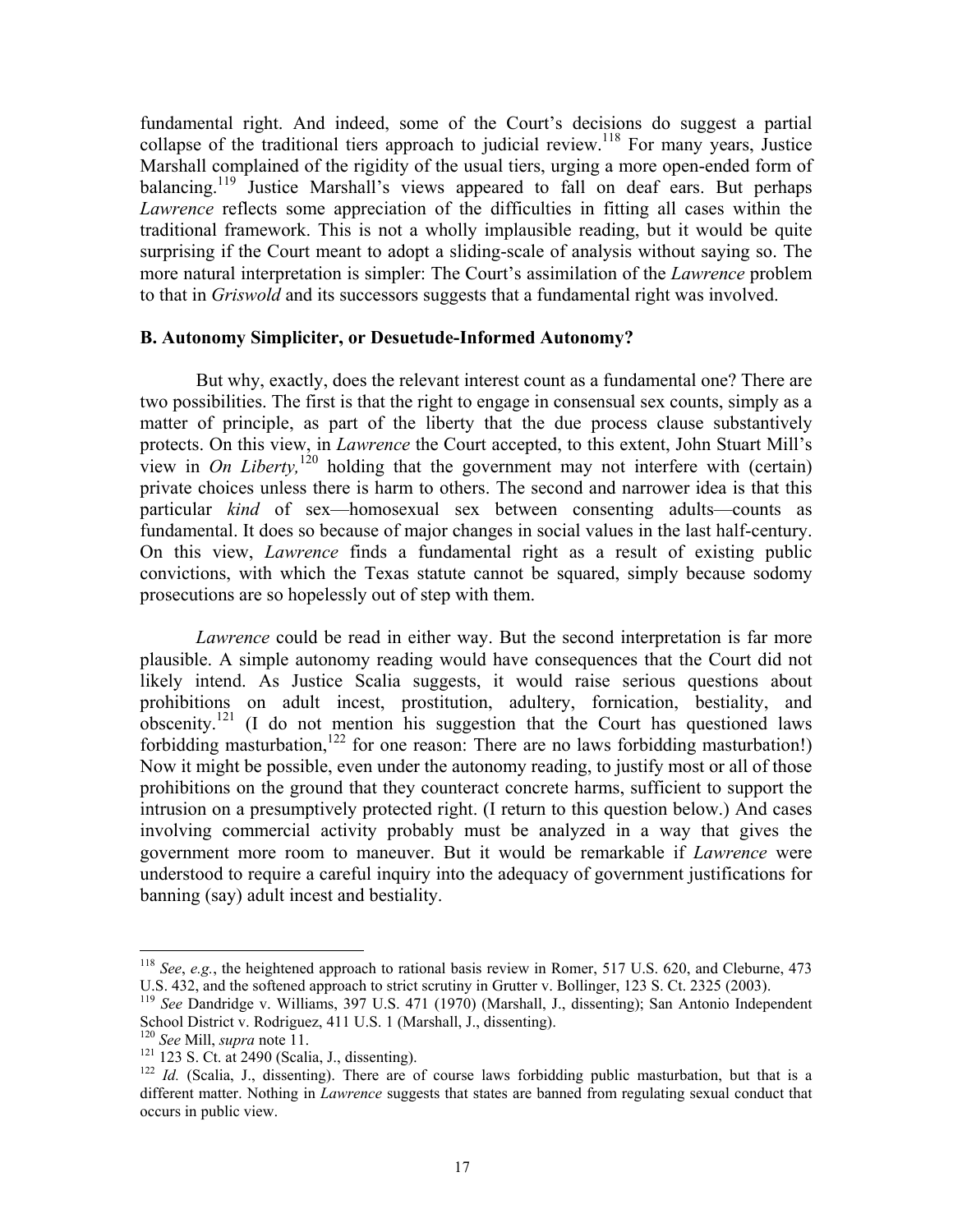In any case, a simple autonomy reading would make the Court's apparently pivotal discussion of "emerging awareness" into an irrelevancy. Recall that the Court rejected *Bowers* in large part by pointing to a range of indications that bans on homosexual sodomy were out of step with existing values.<sup>123</sup> Hence two factors were emphasized in the Court's ruling: only thirteen states prohibited sodomy; and the sodomy laws were rarely enforced, through criminal prosecution, even in those states.<sup>124</sup> It does appear that the Court was responding to, and requiring, an evolution in public opinion something like a broad consensus that the practice at issue should not be punished.

These points suggest that the Court's decision was less about sexual autonomy, as a freestanding idea, and closer to a kind of due process variation on the old common law idea of desuetude.<sup>125</sup> According to that concept, laws that are hardly ever enforced are said, by courts, to have lapsed, simply because they lack public support.<sup>126</sup> The rationale here is that unenforced laws lack support in public convictions, and may not be brought to bear, in an unpredictable and essentially arbitrary way, against private citizens.[127](#page-19-4) Most American courts do not accept that idea in express terms.[128 B](#page-19-5)ut long ago, Alexander Bickel invoked the notion of desuetude to help account for *Griswold*.<sup>[129](#page-19-6)</sup> The simple idea is that the ban on use of contraceptives by married people had become hopelessly out of touch with existing convictions—so much so that the ban could rarely if ever be invoked as a basis for actual prosecutions. The public would not accept a situation in which married people were actually convicted of that crime. In those circumstances, the statutory ban was a recipe for arbitrary and even discriminatory action, in a way that does violence to democratic ideals and even the rule of law. It does violence to democratic ideals because a law plainly lacking public support is nonetheless invoked to regulate private conduct. It violates the rule of law because a measure of this kind lacks, in practice, the kind of generality and predictability on which the rule of law depends. $130$ 

If anything, a ban on sodomy is even worse than the Connecticut law struck down in *Griswold*. Such a ban is used, not for frequent arrests or convictions, but for rare and unpredictable harassment by the police. An advantage of this reading is that it mutes the apparent roots of *Lawrence* in substantive due process. The idea of desuetude is, in a sense, a procedural one. There is a procedural problem: a lack of fair notice combined with denial of equal treatment, a problem that is inevitable in a system in which criminal prosecutions are rare and episodic. In fact, the idea of desuetude forbids criminal

<span id="page-19-6"></span>

<span id="page-19-0"></span><sup>&</sup>lt;sup>123</sup> Id. at 2479-2482.

<span id="page-19-2"></span><span id="page-19-1"></span>

<sup>124</sup> *Id.* at 2479-2482.<br><sup>124</sup> *Id.* at 2481.<br><sup>125</sup> *See*, *e.g.*, J.R. Philip, *Some Reflections on Desuetude*, 43 Juridical Review 260 (1931); Linda Rogers and<br>William Rogers, *Desuetude as a Defense*, 52 Iowa Law Review

<span id="page-19-3"></span><sup>&</sup>lt;sup>126</sup> Mortimer Kadish and Sanford Kadish, Discretion to Disobey: A Study of Lawful Departures From Legal Rules 129-31 (1973).<br><sup>127</sup> Poe v. Ullman, 367 U.S. 497, 502 (1961) (quoting Nashville, C. & St. L.R. Co. v. Browning, 310 U.S.

<span id="page-19-4"></span><sup>362, 369 (1940)).</sup> 

<span id="page-19-5"></span><sup>128</sup> For discussion, *see* Kadish and Kadish, *supra* note 116, at 127-140; John Chipman Gray, *Desuetude of Statutes in the United States*, *in* The Nature and Sources of Law 189-97, 329-34, (2nd ed. 1921); Arthur E. Bonfield, *The Abrogation of Penal Statutes by Nonenforcement*, 49 Iowa Law Review 389 (1964).<br><sup>129</sup> *See* Alexander Bickel, The Least Dangerous Branch 155 (1965).<br><sup>130</sup> *See* Lon Fuller, The Morality of Law (1962).

<span id="page-19-7"></span>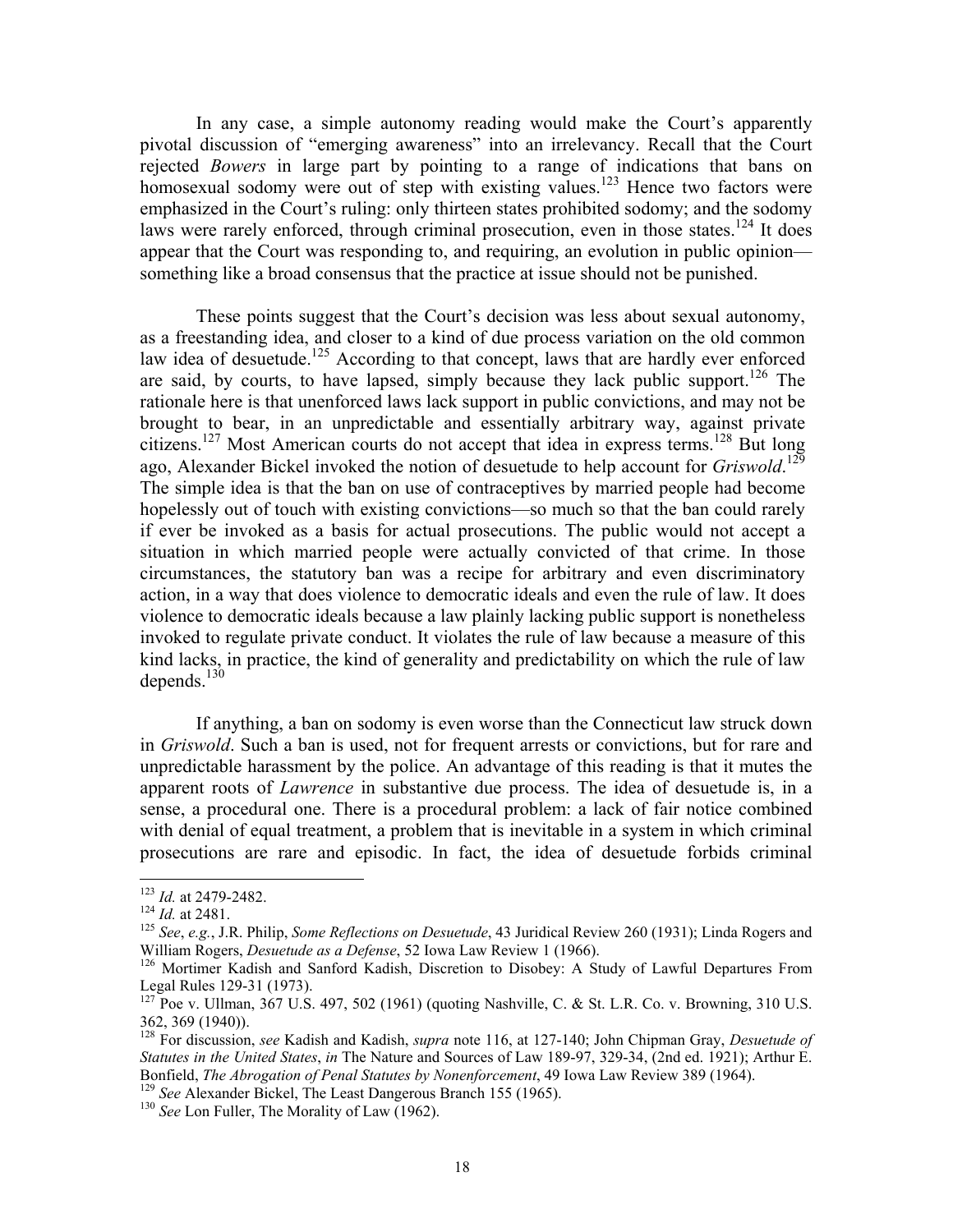punishment not in spite of public values but in their service—a claim that the *Lawrence* Court makes explicitly.<sup>131</sup>

Of course this interpretation of *Lawrence* raises its own problems; a desuetudeinformed reading is far from simple and straightforward. The decision should not be read to say that each and every criminal statute becomes unenforceable if it is rarely enforced; that reading would be far too broad. At a minimum, it is also necessary to say that the rarity of enforcement is a product of the anachronistic nature of the moral judgment that underlies it.<sup>132</sup> Building on this idea, the notion of desuetude might be applied whenever a criminal statute is rarely invoked because the public no longer supports the moral argument that lies behind it. Let us call this the broad version of the basic idea. But it is true that the Court is not well-equipped to say when statutes are anachronistic, and any use of desuetude, under the due process clause, is likely to be limited to certain interests that have a threshold of importance. Thus Lawrence must be understood as involving another, less ambitious version of the idea, suggesting that when those interests are implicated, the state may not rely on a justification that has lost public support. Let us call this the narrow version of the idea.

Because of its modesty, the narrow version is obviously preferable; the Court should not be read to have gone as far as the broad version suggests. But there is an evident problem with the narrow version. For it to operate, we must have an antecedent way, to some extent independent of public convictions, to determine whether an interest has some kind of constitutional status. Without that independent way, the narrow version dissolves into the broader one: Any interest on which the public no longer wants to intrude becomes a fundamental one by definition. (Is this true of the right to use marijuana within the home? Of the right of sixteen-year-olds to drink alcohol within the home?) In the end, the Lawrence Court must have concluded that as a matter of principle, the right to engage in same-sex relations had a special status in light of the Court's precedents taken along with emerging public convictions -- and that the moral arguments that supported the ban were no longer sufficient to justify it.

In this sense, the "emerging public awareness" emphasized by the Court operated at two levels. First, it served to discredit the particular moral justification for the law, in a conventional use of the idea of desuetude. Second, it helped to inform the Court's judgment that the interest at stake could not be distinguished, in principle, from those involved in Griswold, Eisenstadt, Carey, and Roe. Hence some idea about autonomy is an inescapable part of the analysis. This second use of public convictions is not a use of the idea of desuetude; but it does belong in the same family. There are a number of complexities here, and I shall return to the shortly.

<span id="page-20-0"></span><sup>&</sup>lt;sup>131</sup> 123 S. Ct. at 2480.

<span id="page-20-1"></span> $132$  A freestanding desuetude argument would raise questions about many statutes, including those forbidding the private possession of marijuana. In that latter case, the ban does not affect a constitutionally fundamental interest, and hence a serious due process objection would be hard to mount.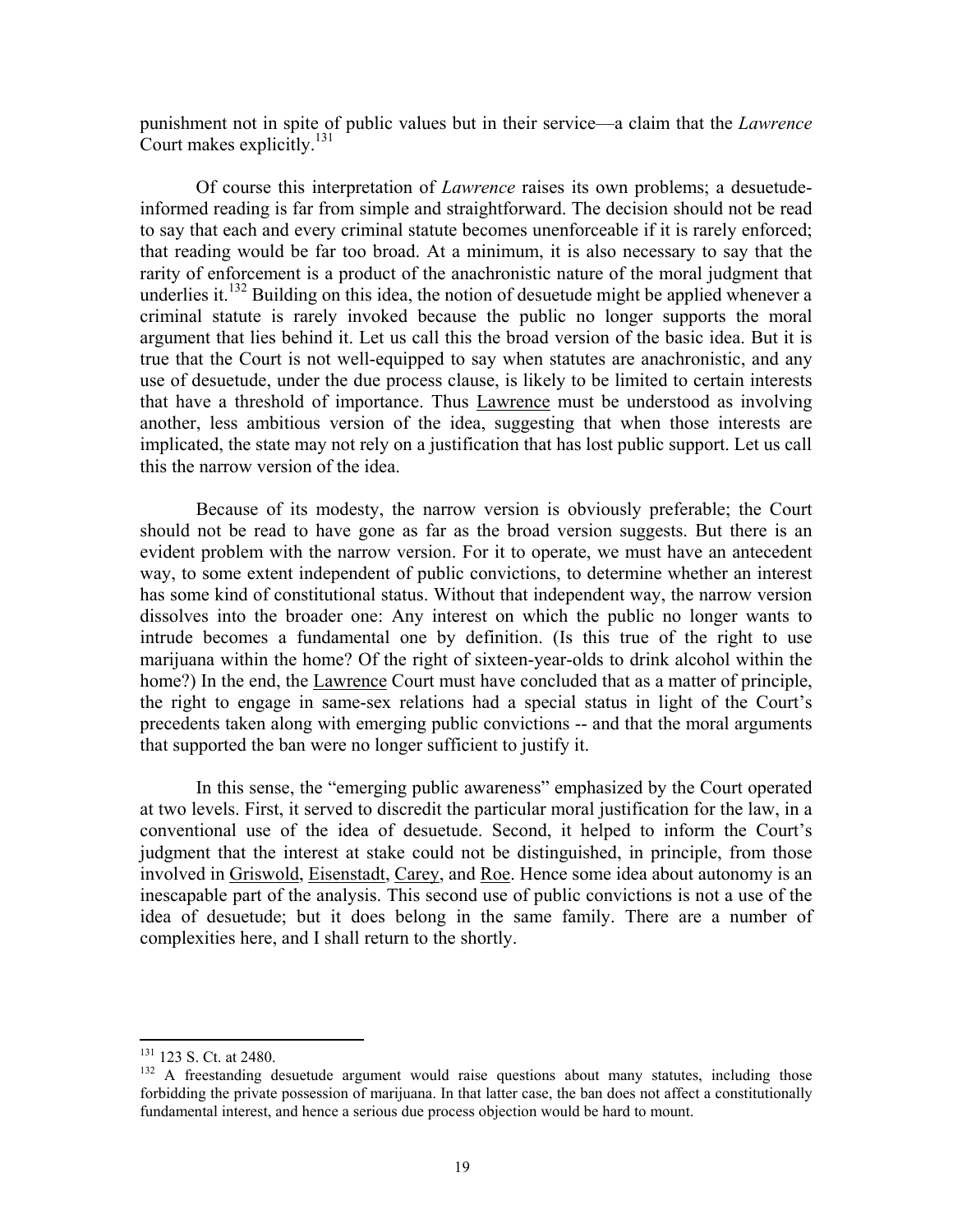#### **C. The Dog That Barked Very Quietly: Equal Protection**

*Lawrence* was rooted in the due process clause, not the equal protection clause.<sup>133</sup> But it defies belief to say that it is not, in a sense, an equal protection ruling. Everyone knows that the case was about sexual orientation. When Justice Scalia urges that the Court "has largely signed on to the so-called homosexual agenda,"<sup>134</sup> he is correct in an important sense: The Court was not willing to legitimate, or to deem legitimate, "the moral opprobrium that has traditionally attached to homosexual conduct."<sup>135</sup> I have questioned Justice Scalia's broader suggestion that the Court meant to say that a moral position, unaccompanied by convincing evidence of tangible harm, is an illegitimate basis for law. The Court was concerned not to excise moral grounds from law, but instead to excise a *particular* moral ground, that is, the moral ground that underlies criminal prohibitions on same-sex relationships. The Court's judgment to this effect had a great deal to do with considerations of equality.

It is not hard to find support for this claim in the Court's opinion. In many places, the Court suggested that equality, and a particular sort of moral claim, were pivotal to the outcome. Consider this suggestion: "Persons in a homosexual relationship may seek autonomy . . . just as heterosexual persons do."[136](#page-21-3) Or this: "When homosexual conduct is made criminal by the law of the State, that declaration in and of itself is an invitation to subject homosexual persons to discrimination in both the public and in the private spheres."<sup>137</sup> Or this: "[A]dults may choose to enter upon this relationship . . . and still retain their dignity as free persons. . . . The liberty protected by the Constitution allows homosexual persons the right to make this choice."<sup>138</sup> Now delete, from the sentences just quoted, the word "homosexual," and replace it with the word "adulterous," or "bigamous," or "incestuous." Somehow the sentences do not work. The Court's due process decision was powerfully influenced by a claim of equality.

#### **D. What** *Lawrence* **Did, with an Evaluation**

If we emphasize the *Lawrence* Court's reliance on "emerging awareness," we will see the decision as most closely analogous to *Griswold* and *Reed*. When the Court held that married people could not be prohibited from using contraceptives<sup>139</sup>, it was using the due process clause to forbid the invocation of a law that could not be fit with current values. When the Court began to invalidate sex discrimination of the most arbitrary kinds<sup>140</sup>, it was not making a revolution on its own. *Lawrence* is in the same spirit. To the extent that the *Lawrence* Court treated homosexual sodomy as equivalent, in principle, to opposite-sex relationships, it was responding to the fact that with respect to the invocation of the criminal law, the American public had come to the same conclusion. To

<span id="page-21-0"></span> $133$  *Id.* at 2482.

<span id="page-21-1"></span><sup>&</sup>lt;sup>134</sup> *Id.* at 2496 (Scalia, J., dissenting).<br><sup>135</sup> *Id.* (Scalia, J., dissenting).<br><sup>136</sup> *Id.* at 2482.<br><sup>137</sup> *Id.*<br><sup>138</sup> *Id.* at 2478.<br><sup>139</sup> Griswold, 381 U.S. 479.<br><sup>140</sup> Reed, 404 U.S. 71.

<span id="page-21-2"></span>

<span id="page-21-3"></span>

<span id="page-21-4"></span>

<span id="page-21-5"></span>

<span id="page-21-6"></span>

<span id="page-21-7"></span>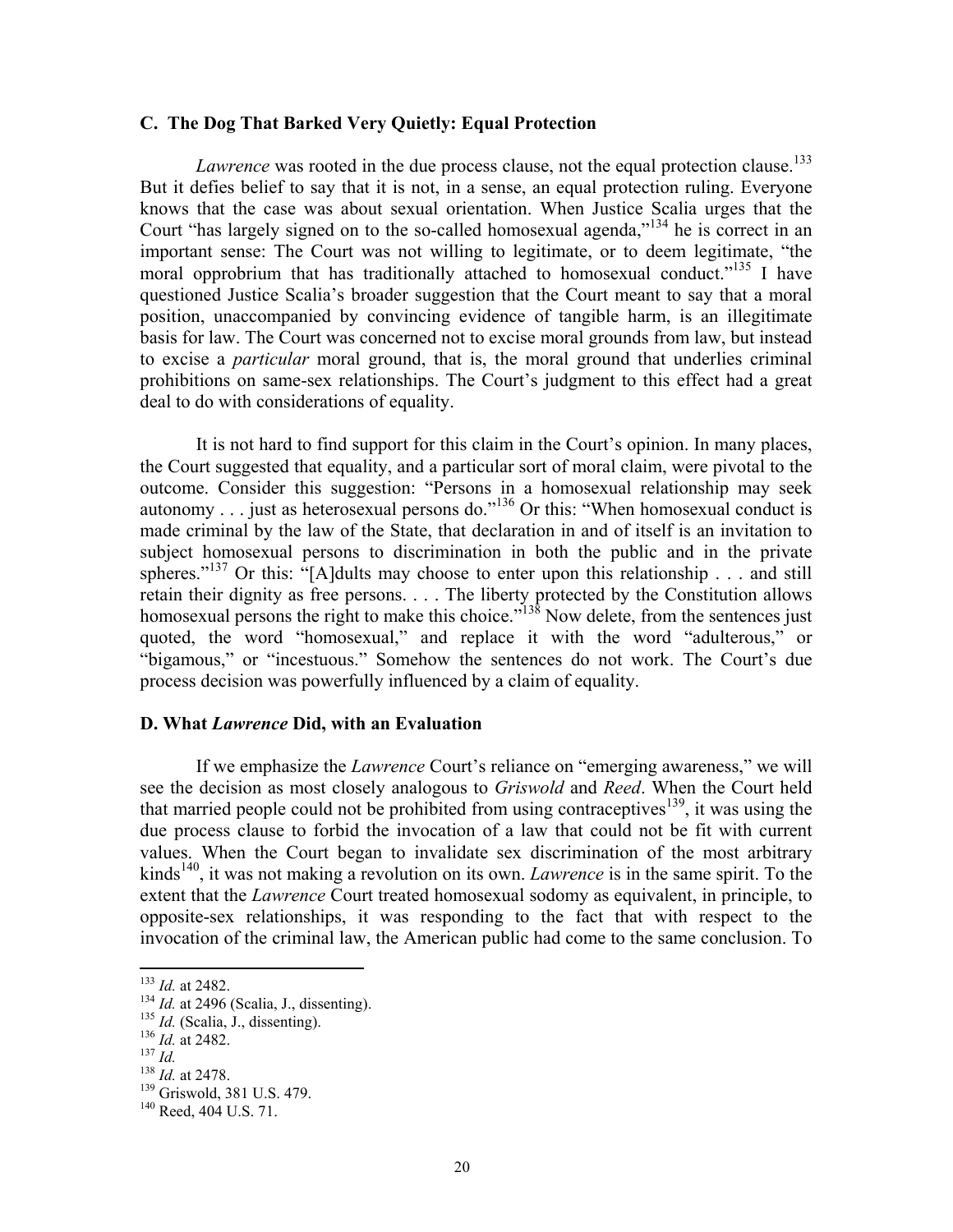<span id="page-22-2"></span>the extent that the Court held that no legitimate state interest justified the ban on samesex relationships, it was acting in the service of widely held convictions. Judges do not interpret the Constitution to please majorities. But widespread social convictions are likely to influence anyone who lives in society. Judges live in society. *Lawrence* is a testimonial to this process of influence.

If *Lawrence* is understood in these terms, should it be applauded or deplored? I do not intend to answer that question fully here. An obvious issue is: Compared to what? I do believe that Justice O'Connor's equal protection argument would have been better and simpler—better because of its fit with precedent, simpler because analytically in the same line with Moreno, Cleburne, and Romer.<sup>141</sup> But what of the other alternatives? I have urged that if *Lawrence* is a kind of American-style desuetude, it can claim to be rooted in a form of procedural due process. A law of the sort that the Court invalidated is a violation of the rule of law; it does not provide fair notice; and it invites arbitrary and unpredictable enforcement, of just the sort that occurred in the case itself. Such a law also lacks a democratic pedigree. It is able to persist only because it is enforced so rarely.

1. Specifying desuetude, American-style. If a desuetude-type rationale is accepted, it is necessary to know when, exactly, it will be triggered. We can imagine many possibilities. The Lawrence Court emphasized two separate points: few states now forbid consensual sodomy; and even in states in which a ban is in place, prosecution is rare. The first point stresses the problem of states-as-outliers; the second is a more standard point about intrajurisdictional desuetude. In Lawrence itself, the two points marched hand-in-hand, but they could easily be pulled apart. A law might fit with existing social values in one state, but those values might be rejected in the rest of the union.<sup>142</sup> This would not be a simple case of desuetude, because the statute would, by hypothesis, receive support within the relevant state. By contrast, a state-specific analysis, based on more conventional ideas about desuetude, would emphasize the ideas of fair notice and arbitrariness and suggest that at least when certain interests are involved, a state may not bring the criminal law to bear when the values that underlie those laws have been anachronistic in that very state. Certainly the standard desuetude idea cannot be invoked in a state in which the law in question is actively enforced. For the Supreme Court, the easiest cases are Lawrence and Griswold: those in which the relevant values lack support both in the enforcing state and in the nation as a whole. My emphasis here is not on national outliers, but on the fact that in Texas itself, the sodomy statute, hardly ever enforced, created problems of both unpredictability and arbitrariness<sup>[143](#page-22-2)</sup>

<span id="page-22-0"></span><sup>&</sup>lt;sup>141</sup> To say this is not to deny that Justice O'Connor's approach would raise complexities of its own. For example, it is not so easily to limit its reach; the approach would seem to raise doubts about bans on samesex marriage, no less than the substantive due process approach. As I have suggested, one of the difficulties for the Lawrence Court was that any invalidation of the Texas law, which seemed constitutionally intolerable, would inevitably raise questions about practices that, whether or not constitutionally tolerable,

<span id="page-22-1"></span>the Court would not like to doubt for prudential reasons at least.<br><sup>142</sup> The role of the Court in disciplining practices that are out of step with national values is stressed in<br>Richard A. Posner, Sex and Reason 327-28 (1

<sup>&</sup>lt;sup>143</sup> It should be noted that we do not quite know whether some kind of coherent pattern underlay enforcement of the law in Texas. The facts of Lawrence suggest one possibility: Perhaps prosecutors would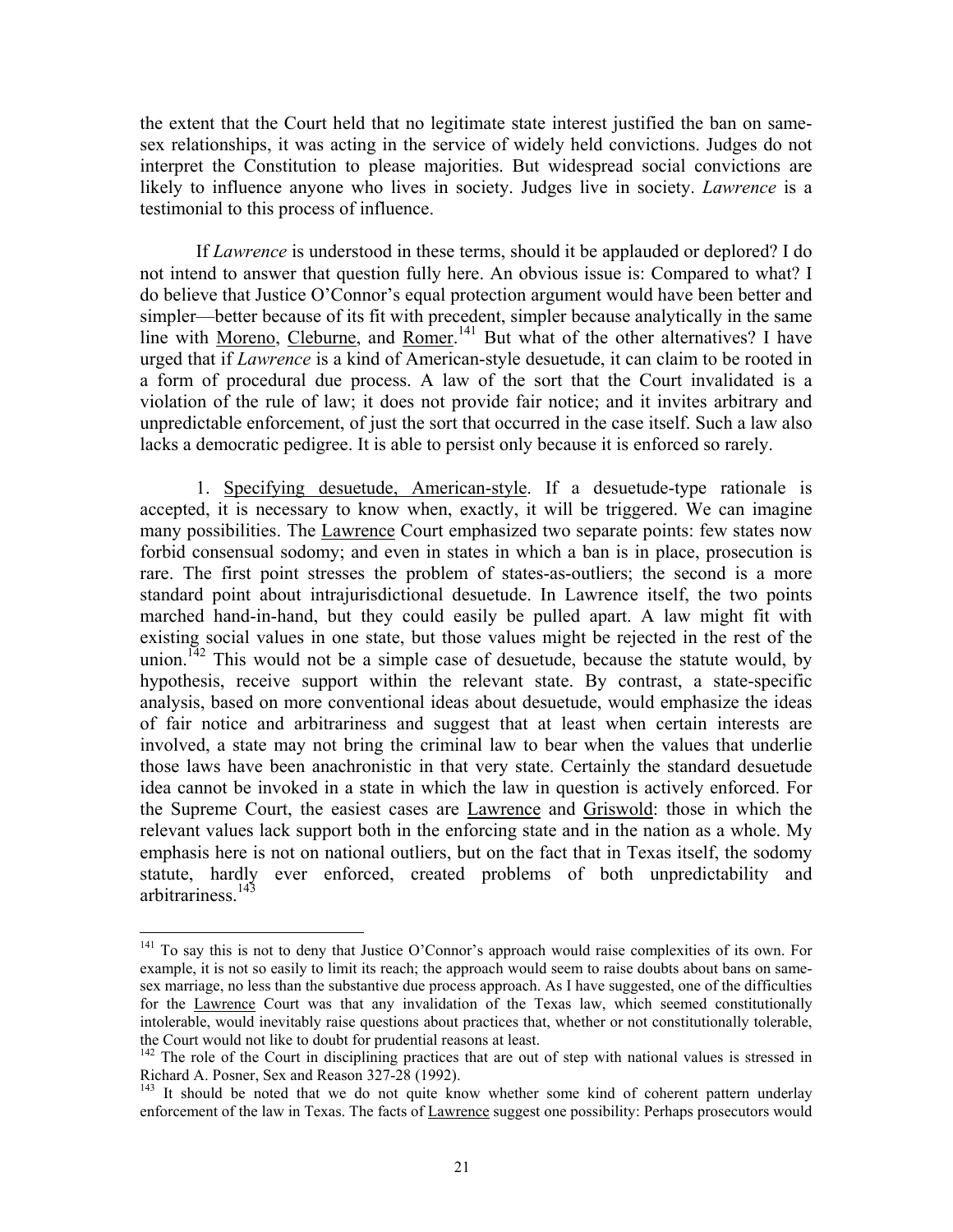2. Too little? But for many defenders of the outcome in *Lawrence*, this interpretation will give the plaintiffs far too little. One obvious alternative is a more critical approach to conventional morality, one that does not define liberty by identifying society's "emerging awareness" as if it were a kind of fact for judicial use, but that attempts to define the idea of liberty, and the legitimacy of intrusions on it, by reference to an account that is independent of whatever views now happen to prevail. For those who prefer this more critical approach, the problem with a desuetude-type interpretation is that it would allow states to have sodomy laws, or adultery laws, or fornication laws, so long as those laws are taken seriously and actually brought to bear against the citizenry. Wouldn't that situation be worse rather than better?

In fact it is possible to understand the Court's opinion in this more critical and evaluative way. Certainly the Court's use of the word "awareness" suggests that it believes the emerging view to be worth attention because it is right. Consider too the Court's suggest that the framers "knew times can blind us to certain *truths* and later generations can see that laws once thought necessary and proper *in fact* serve only to oppress."[144](#page-23-0) Perhaps we might build on the Court's reference to "truths" and what happens "in fact" to suggest its endorsement of a more independent and critical approach to public convictions.

If the Court's judgments on the appropriate content of liberty could be said to be reliable, then a more critical approach would have much to be said in its favor. But even those who endorse that approach might agree that *Lawrence*, read in the way that I have suggested, has the advantage of comparative modesty—and that it does not foreclose use of the critical approach for the future. And for those who endorse the critical approach, there are three reasons for caution. The first is the simple risk of judicial error. Unmoored from public convictions, there is a risk that the Court's conception of liberty will be confused or indefensible. (Recall *Dred Scott v. Sandford*<sup>145</sup> and *Lochner v. New York*<sup>146</sup>.) The second problem is the danger of unintended bad consequences. Even if the Court has the right conception of liberty, it may not do much good by insisting on it when the nation strongly disagrees. If the Court had held, in 1980, that the due process clause requires states to recognize same-sex marriage, it would (in my view) have been responding to the right conception of liberty. But it would undoubtedly have produced a large-scale social backlash, and very likely a constitutional amendment, that would have made same-sex marriage impossible. The simple point is that judicial impositions may do little good and considerable harm, even from the standpoint of the causes that the Court

not invade private domains to ferret out unlawful sodomy, but perhaps they would arrest people if the relevant acts were plainly visible. If so, one kind of arbitrariness would be avoided, for arrests would not be invidiously motivated or entirely random. But as the facts of Lawrence also show, a kind of randomness will be an inevitable result of this very policy. In any case a problem of unpredictability exists even if the policy of arrest and prosecution follows some kind of pattern: The defendants in Lawrence had no reason to

<span id="page-23-1"></span><span id="page-23-0"></span>

know that they would fall within that pattern.<br><sup>144</sup> 123 S. Ct. at 2484 (emphases added).<br><sup>145</sup> 60 U.S. 393 (1856) (holding that African-Americans were not citizens contemplated by the Constitution). 146 198 U.S. 45 (1905) (holding unconstitutional a state statute establishing maximum working hours).

<span id="page-23-2"></span>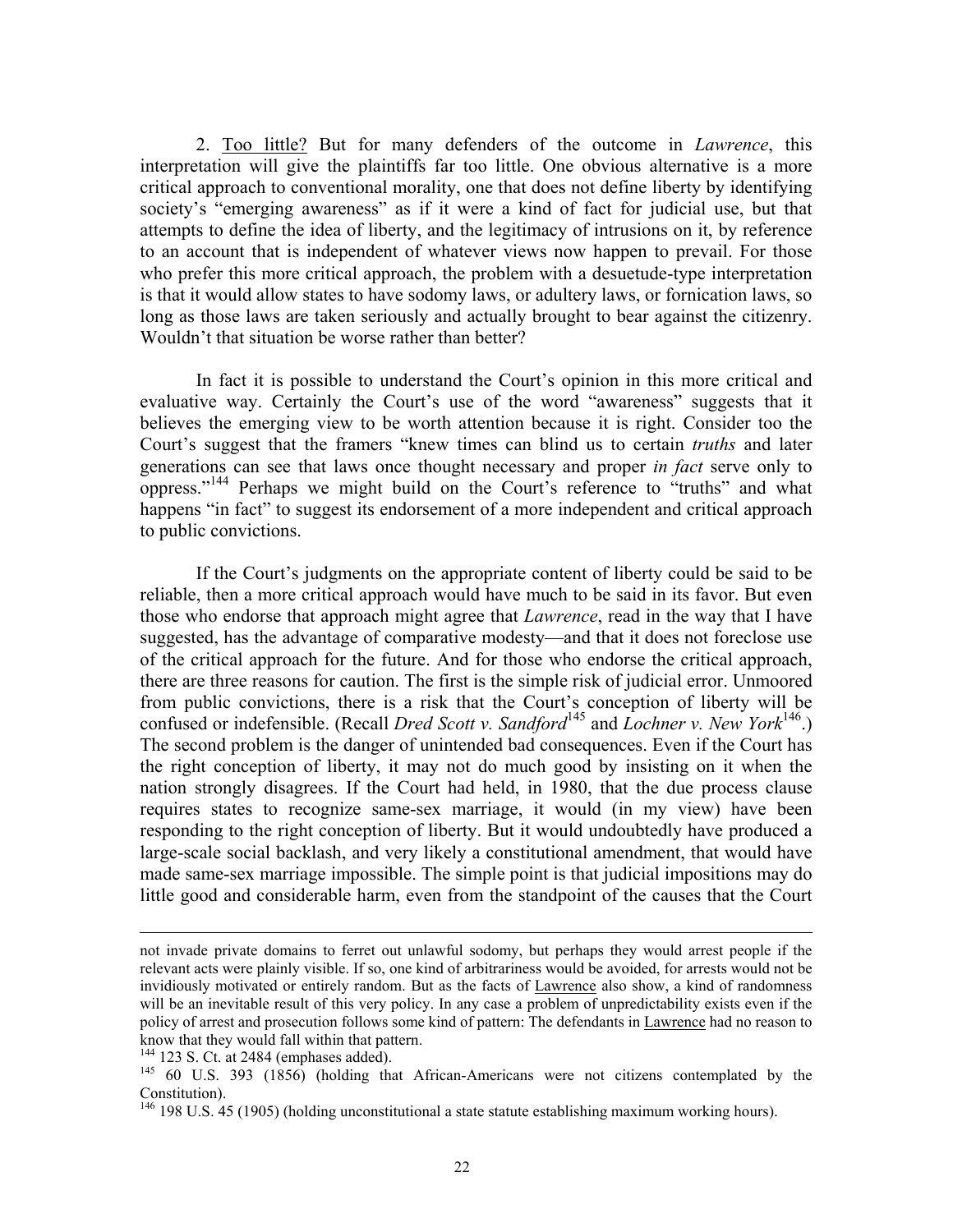hopes to promote. To be sure, these points are cautionary notes and no more. But at the very least, they suggest that where the Court is in a position to choose, a desuetude-type ruling, building on widespread convictions, has considerable advantages over a ruling that is based on the Court's own conception of autonomy.

3. Too much? Of course *Lawrence*, read in the way I have suggested, might be criticized from other directions. Perhaps a better alternative is Thayerism: An approach that would uphold any intrusion on liberty unless it lacks even a minimally rational basis.<sup>147</sup> This approach might be defended on the ground that a judicial judgment about emerging public convictions is not very reliable, and certainly less so than the evidence provided by actual legislation. If there is a serious risk in judicial effort, why not require people to resort to their political remedies? I believe that the idea of desuetude provides a partial answer. If legislation is infrequently enforced, most citizens can treat it as effectively dead. They have nothing to worry about. At least in clear cases, it seems plausible, and inoffensive to democratic values, to use the Due Process Clause to forbid criminal prosecutions in cases of this kind. Both *Griswold* and *Lawrence* are defining examples.

But perhaps the Court would have done better, in *Lawrence*, to continue on the path marked out by *Bowers* and *Glucksberg*, and hence to uphold any intrusion on liberty unless it runs afoul of Anglo-American traditions. Due process traditionalism might be supported on the ground that federal judges are not especially good at evaluating our practices, and that if a practice has endured there is good reason to support it, if only because many people have endorsed it, or at least not seen fit to change it. Constitutional traditionalism therefore makes decisions simpler at the same time that it makes them less likely to go wrong. If economic terminology is thought to be helpful here, the use of traditions by imperfect human beings might not be perfect, but it is the best way to go because it minimizes both "decision costs," taken as the burdens of deciding what to do, and "error costs," taken as the problems introduced by making mistakes.

A central question is whether tradition-bound judges will make more or fewer errors than judges who depart from traditions and pay a great deal of attention to conventional morality. At least some of those who are skeptical about substantive due process might endorse traditionalism as a possible source of law, but also conclude that it is proper for the Court to strike down statutes that lack support in popular convictions. In other words, the desuetude-type approach of the *Lawrence* Court might be a supplement to due process traditionalism, rooted in similar concerns. Indeed, a desuetude-type approach has the advantage of underlining the procedural features of procedural due process. As we have seen, a statute like that invalidated in *Lawrence* fails to provide predictability, and it is a recipe for arbitrary enforcement. The Court's refusal to permit criminal convictions, under these circumstances, is not radically inconsistent with democratic ideals. In a sense, it helps to vindicate them.

<span id="page-24-0"></span><sup>147</sup> *See* James Bradley Thayer, *The Origin and Scope of the American Doctrine of Constitutional Law*, 7 Harv. L. Rev. 129 (1893).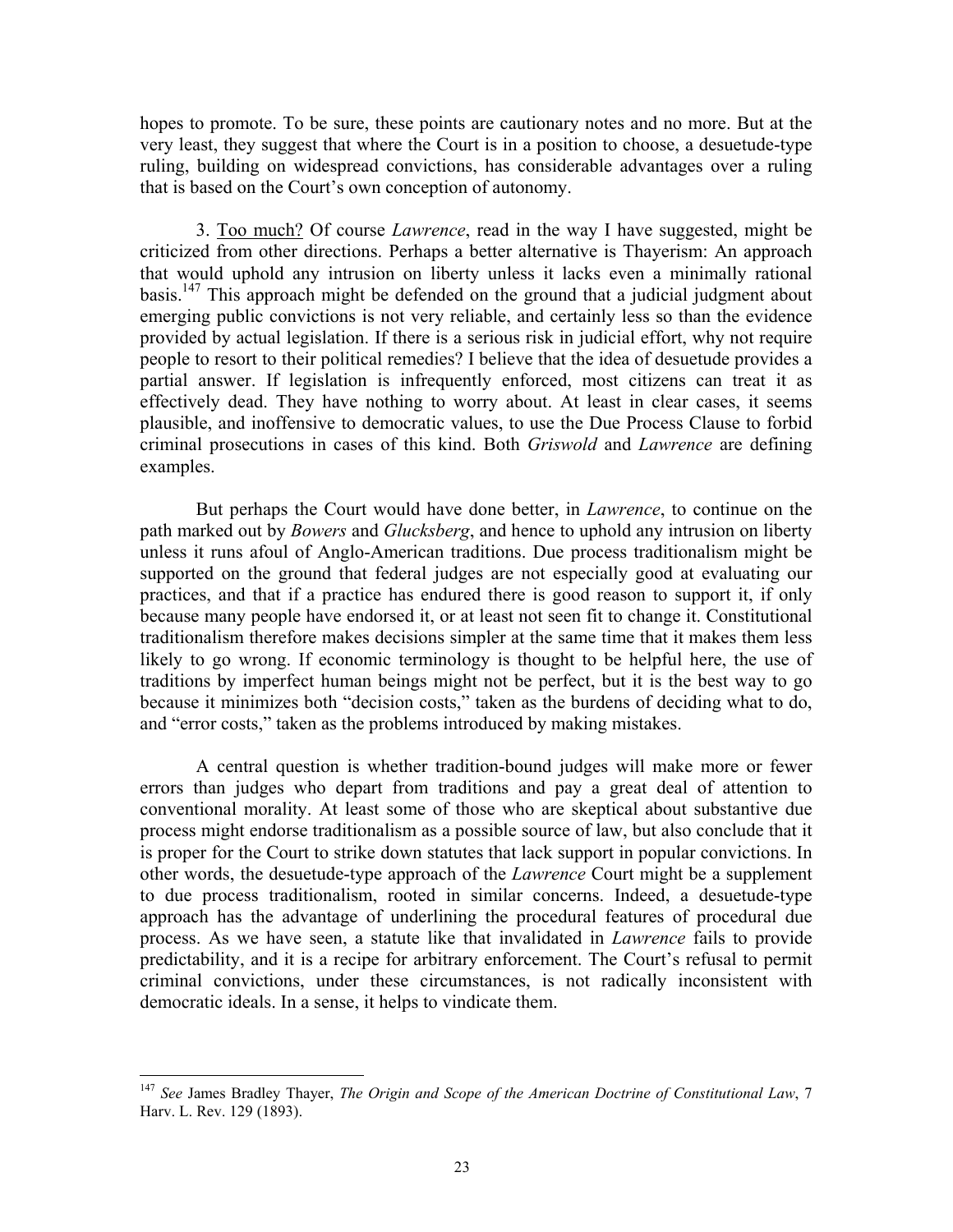4. Coherence, optimal deterrence, and expressive condemnation. Another response is possible, one that would raise questions about the coherence of any approach that draws on the idea of desuetude. For governments, there is a tradeoff between the magnitude and the frequency of punishment. A government might decide to lessen the deterrent signal simply by scaling back enforcement. In the context of conduct that a state would like to deter, but not greatly, the sensible strategy might be to maintain a prohibition but to enforce it rarely. It is easy to imagine a city taking this approach with respect to non-flagrant speeding (driving, say, ten miles over the speed limit), or certain parking offenses (giving tickets rarely in certain places, for example), or certain alcohol or drug offenses (rarely arresting or convicting teenagers for use of alcohol, or infrequently arresting or convicting people for marijuana use). In fact many prohibitions are rarely enforced. Is this situation unconstitutional? Why is a state banned from making this particular tradeoff between severity and probability of sanction? In any case the *ex ante* deterrent effect of a rarely enforced law, including the sodomy law in Texas, applies equally to all those subject to it. Isn't this *ex ante* equality a sufficient response to the objection of unpredictability?

To answer this objection, it is necessary to narrow the due process ruling in *Lawrence*. The problem with the sodomy law was not only the fact that it was enforced rarely; infrequent enforcement stemmed from the particular fact that the moral claim that underlay it could no longer claim public support. The same cannot be said in the examples just described; in those cases, there is public ambivalence about arrest and conviction, but not because of a widespread belief that the prohibition is itself outmoded. But *Lawrence* does not depend on this factor alone. It is also important that the interest at stake is similar, in principle, to those protected by earlier cases. In these circumstances, the state is required to produce, by way of justification, something other than a moral position that no longer fits with public convictions. To be sure, the effect of a rarelyenforced law is similar to that of a lottery, and in that respect there is a degree of *ex ante* equality. But people are punished *ex post*, not *ex ante*, and it is the *ex post* randomness that supports the Court's ruling, at least in the light of the particular interest involved.

Consider a final argument. One purpose of the criminal law is to permit expressive condemnation. For some conduct, the social judgment is in favor of such condemnation but opposed to much in the way of actual prosecution. As examples, consider laws forbidding adultery or the consumption of alcohol by sixteen-year-olds. Rare enforcement reflects a belief that the law, operating in conjunction with social norms, will deter misconduct optimally—and that criminal prosecution would be too heavy-handed, at least in most cases. Does it follow, from Lawrence, that states are forbidding from adopting the strategy of expressive condemnation with rare prosecution? Why isn't that strategy the most sensible one in some circumstances? The answer is that when certain interests are involved, $148$  states are indeed forbidden from following that strategy, and the reason has to do with the lack of fair notice and the inevitability of randomness. As I have emphasized, these are the conventional (procedural) concerns of the due process clause.

<span id="page-25-0"></span><sup>&</sup>lt;sup>148</sup> Consumption of liquor does not fall within the category of protected interests; on adultery, see below,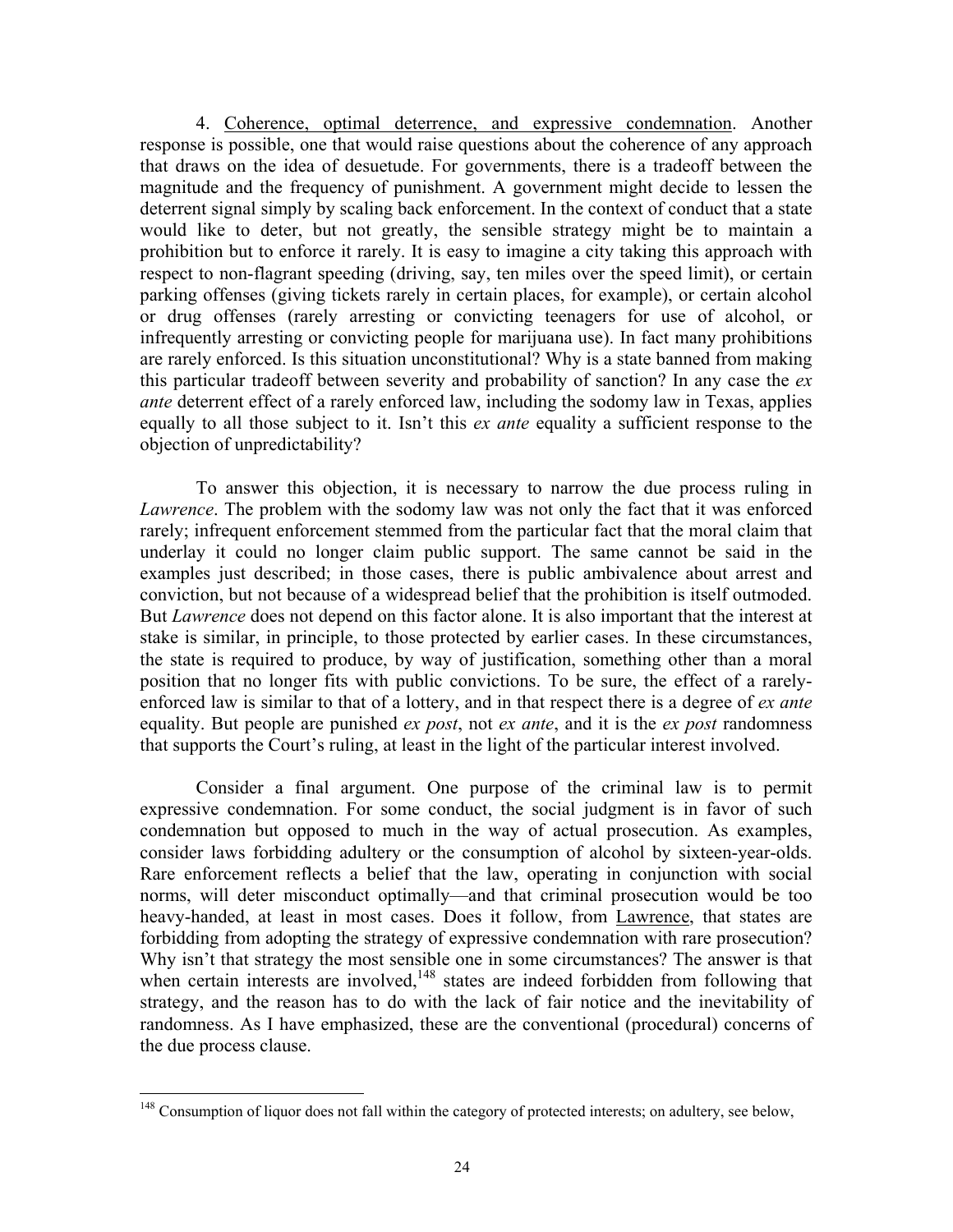#### **IV. Implications**

What are the implications of *Lawrence*? Because of the opacity of the Court's opinion, this is not an easy question to answer. In the fullness of time, it is imaginable that *Lawrence* will be a sport, a decision with no descendents, one in which the Court struck down a law that shocked its conscience but that proved unable to generate further doctrine. But it is no less imaginable that *Lawrence* will turn out to have broad consequences for regulation of sexual relationships, in a way that vindicates a quite general interest in sexual autonomy. *Bowers* had stopped a number of potential doctrinal innovations here; *Bowers* is no longer good law. And it is wholly imaginable that *Lawrence* will draw into question many forms of discrimination against gays and lesbians. If my basic argument is correct, the eventual path of the law will have a great deal to do with public convictions over time. I am concerned in this section with the logic of the Court's opinion and with its bearing on issues that the Court did not resolve.

#### **A. Sex**

Justice Scalia urged that *Lawrence* decrees an end to "morals" legislation<sup>149</sup>, and in the aftermath of the decision, it is natural to wonder about the constitutionality of laws forbidding sexual harassment, prostitution, adultery, fornication, obscenity, polygamy, and incest. Before *Lawrence*, such laws seemed quite secure. The Court had made clear that substantive due process would be used only to protect rights well-recognized by tradition<sup>150</sup>; and in any event the privacy cases had originally been defined with close reference to reproduction and its control, not to sex itself.<sup>151</sup> But after *Lawrence*, it would be possible to contend that many statutory restrictions impose unconstitutional barriers to consensual sexual activity. And in each of these cases, it would be possible to urge both that the relevant right is a fundamental one and that the state lacks a legitimate basis for interfering with consensual activity. Let us see how the underlying issues might be assessed.

1. Coercion. The easiest cases involve coercion. In such cases, the predicate for *Lawrence*—consent—is absent. If consensual sex is not involved, there is no fundamental right that would require the state to provide a compelling justification. And for the same reason, the state has a perfectly legitimate, even compelling, reason to impose a restriction. In cases of sexual harassment, coercion of one or another sort is generally involved<sup>152</sup>, and hence a legal ban is perfectly acceptable. The same is true for many and

<span id="page-26-0"></span> $149$  123 S. Ct. at 2495 (Scalia, J., dissenting).

<span id="page-26-1"></span> $150$  This was the key point in lower court decisions rejecting constitutional challenges to decisions to punish (for example) adultery, *see* Mercure v. Van Buren Township, 81 F.Supp.2d 814 (E.D. Mich. 2000); Commonwealth v. Stowell, 449 N.E.2d 357 (Mass. 1983); City of Sherman v. Henry, 928 S.W.2d 464 (Tex. 1996); and incest, *see* Smith v. State, 6 S.W.3d 512 (Tenn. Crim. App. 1999); State v. Buck, 757 P.2d

<span id="page-26-3"></span><span id="page-26-2"></span>

<sup>861 (</sup>Or. Ct. App. 1988). 151 *See*, *e.g.*, Griswold, 381 U.S. 479; Roe, 410 U.S. 113. 152 *See*, *e.g.*, Franklin v. Gwinnett County Pub. Schs., 503 U.S. 60 (1992).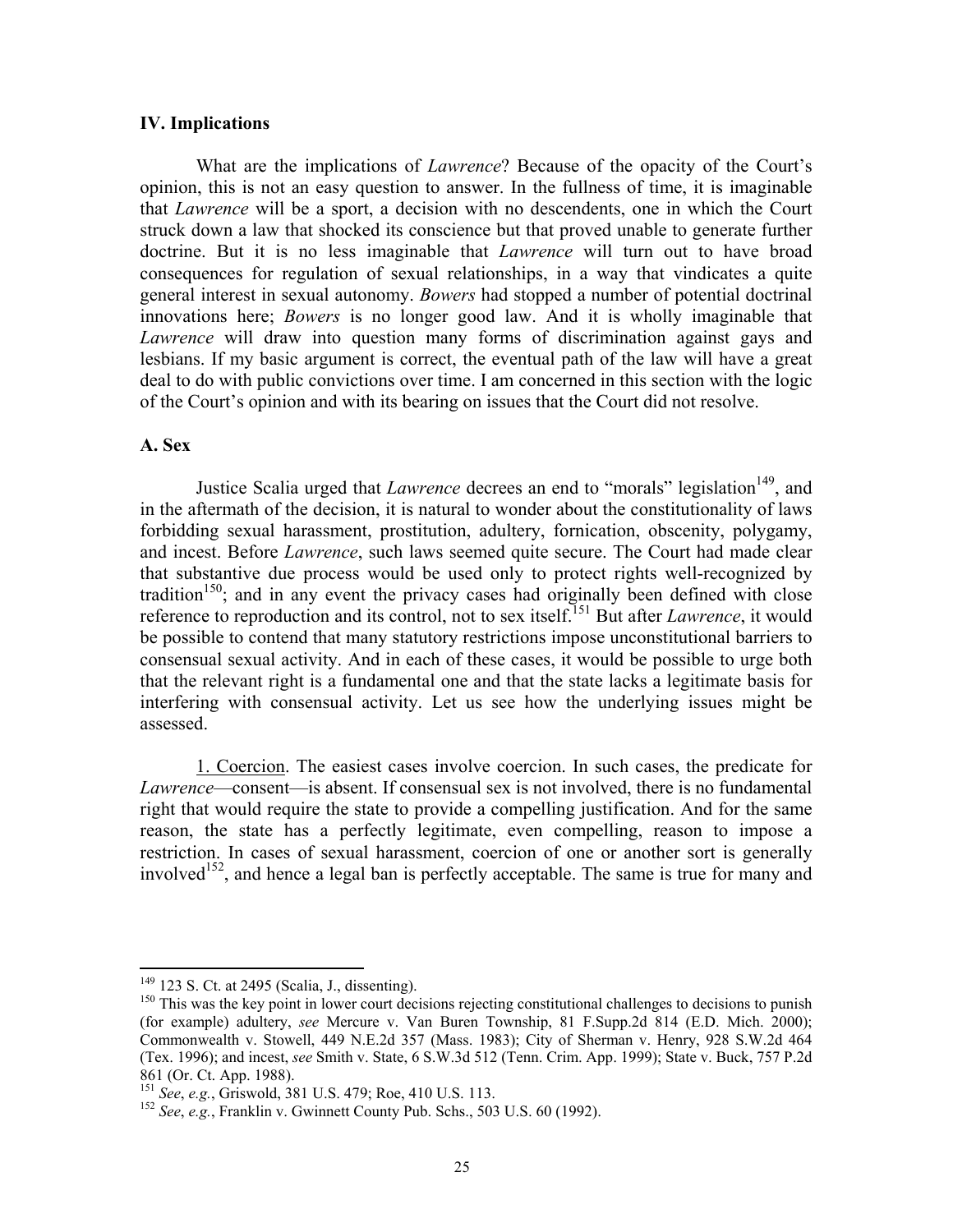perhaps most cases involving incest, which involve minors unable to give legal consent.<sup>153</sup> The interest in preventing coerced sex is sufficient.

But somewhat harder cases are imaginable even here. Suppose, for example, that under a public university's sexual harassment policy, a teacher and a graduate student are banned from having a consensual relationship, even though the teacher is not (and will not be) in a supervisory position over the student. Or suppose that the incestuous relations are between adults—first cousins, let us say. If an "as applied" challenge were product, these would be genuinely difficult after *Lawrence*. If real consent is found in either case, a fundamental right might well be involved. But it would be possible to defend the broad sexual harassment prohibition as a way of reducing risks and introducing clarity for all. And it would be possible to defend the ban on incest among adults as a way of eliminating certain psychological pressures and protecting any children who might result from medical risk.<sup>154</sup> In neither case can it be said that the prohibitions run afoul of some emerging national awareness. These are far weaker cases for invalidation than *Lawrence*, but some of the underlying logic of the case seems to raise doubts in imaginable applications.

2. Commerce. Other easy cases involve commerce. In the case of prostitution, it is hard to urge that a fundamental right is involved.<sup>155</sup> Under *Lawrence*, commercial sex is to be treated differently.<sup>156</sup> The outcome is easy; but the analysis is not. Why the sharp distinction between commercial and noncommercial sex? Why are sexual relations unprotected, or less protected, if dollars are exchanged? Books, after all, are protected, whether they are given away or sold. Part of the analysis here might be that commercial sex should not be treated more protectively than any other kind of commercial interaction, now subject to rational basis review.<sup>157</sup> But if sexual relationships have a special constitutional status, this distinction is far from obvious. The more basic claim must be that special constitutional status attaches to sexual intimacy, not to sexual relationships,<sup>158</sup> and that intimacy in the relevant sense is not involved when sex is exchanged for cash.<sup>159</sup> Hence no fundamental right is involved. To be sure, this argument is not entirely convincing. Many sexual relationships (including many that fall within the category protected by Lawrence) do not involve intimacy (except by definition). But perhaps the Court can be said to be suggesting that noncommercial sex involves intimacy frequently enough to justify protection of the overall class, whereas the opposite is true of sex-for-money.

1

<span id="page-27-0"></span><sup>153</sup> *See*, *e.g.*, Richardson v. State, 353 S.E.2d 342 (Ga. 1987); Commonwealth v. Arnold, 514 A.2d 890 (Pa.

<span id="page-27-1"></span><sup>&</sup>lt;sup>154</sup> *See*, *e.g.*, In re Tiffany Nicole M., 571 N.W.2d 872 (Wis. Ct. App. 1997); *but see* In re Termination of Parental Rights to Zachary B., 662 N.W.2d 360 (Wis. Ct. App. 2003).

<span id="page-27-2"></span><sup>&</sup>lt;sup>155</sup> *See*, *e.g.*, J.B.K., Inc. v. Caron, 600 F.2d 710 (8th Cir. 1979); Morgan v. Detroit, 389 F.Supp. 922 (E.D. Mich. 1975); State v. Allen, 424 A.2d 651 (Conn. Super. Ct. 1980); Blyther v. United States, 577 A.2d

<span id="page-27-3"></span>

<span id="page-27-5"></span><span id="page-27-4"></span>

<sup>1154 (</sup>D.C. 1990).<br>
<sup>156</sup> 123 S. Ct. at 2484.<br>
<sup>157</sup> *See*, *e.g.*, Heart of Atlanta Motel, Inc. v. United States, 379 U.S. 241 (1964).<br>
<sup>157</sup> *See*, *e.g.*, Heart of Atlanta Motel, Inc. v. United States, 379 U.S. 241 (196

<span id="page-27-6"></span><sup>&</sup>lt;sup>159</sup> See Commonwealth v. Walter, 446 N.E.2d 707, 710 (Mass. 1983); State v. Price, 446 N.W.2d 813, 818 (Iowa 1976).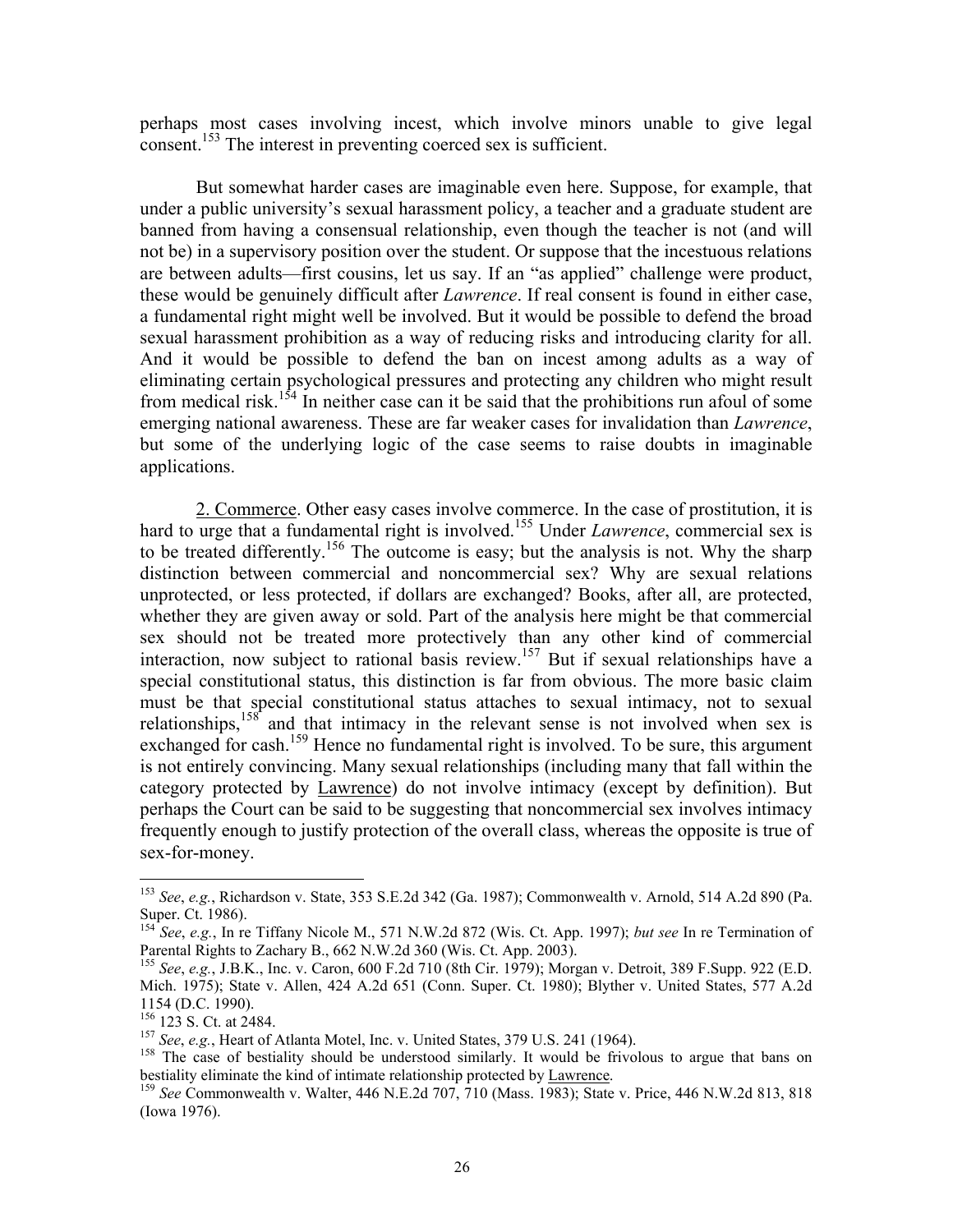But what justification does the state have for forbidding prostitution? It is probably sufficient here to point to the adverse effects of prostitution on the lives of prostitutes; the risk of exploitation (and worse) is real and serious.<sup>160</sup> Nor are moral justifications, pointing to the corrosive effects of prostitution on sexuality and sex equality,[161 r](#page-28-1)uled off-limits by *Lawrence*. I am not taking a position on the complex and disputed question whether and how prostitution should be outlawed. My suggestion is only that under rational basis review, restrictions on prostitution are easily defensible. The ban on the sale of obscenity should be understood in similar terms<sup>162</sup>; the use of obscenity raises different issues.<sup>[163](#page-28-3)</sup>

3. Without coercion and without commerce. For the state, the most serious problems, post-*Lawrence*, come in cases challenging restrictions on genuinely consensual and noncommercial practices. Begin with what might seem an intermediate case: bans on sexual devices.<sup>164</sup> Following the previous discussion, we should distinguish here between sale on the one hand and use on the other. Perhaps the state could ban the sale itself, urging that it is attempting to regulate a commercial enterprise, and that it is permitted to do so in light of the commercial-noncommercial distinction just made. Even this is not entirely clear.<sup>165</sup> And could the state make it a crime for people to use such devices? The right to do so might well fall within the protection of fundamental interests. In any case what is the state's justification for banning such use? It is easy to imagine an as-applied challenge, in which a married couple attacks a ban on either the sale or the use of sexual devices with reference to *Griswold* itself. [166 T](#page-28-6)he difference is that in *Griswold*, the ban on use of contraceptives was an effort to prevent non-procreative sex, whereas in the hypothetical case, the state is banning devices that are designed to increase sexual pleasure. But why, exactly, would it seek to do that? Is there something wrong with certain sources of sexual pleasure within constitutionally protected relationships? Perhaps the answer would be affirmative if real harms were involved, as for example through sadomasochistic practices. Almost certainly the state could justify a prohibition on the public display of such devices. But we are not now speaking of these questions. At first

<span id="page-28-0"></span><sup>160</sup> *See*, *e.g.*, People v. Mason, 642 P.2d 8, 12 (Colo. 1982); People v. Johnson, 376 N.E.2d 381, 386 (Ill. App. Ct. 1978). Of course some of the risk stems from the very fact that prostitution is unlawful.<br><sup>161</sup> *See* Bell v. United States, 349 U.S. 81, 84 (1955) (Minton, J., dissenting); People v. Warren, 535

<span id="page-28-1"></span>N.W.2d 173, 177 (Mich. 1995) (Levin, J., dissenting); State v. Wright, 561 A.2d 659, 662 (N.J. Super. Ct.<br>App. Div. 1989).<br><sup>162</sup> See a.g. Paris Adult Theody: J.r. Sky (19.19.19. 19.59.59. 19.253)

<span id="page-28-3"></span><span id="page-28-2"></span>

<sup>&</sup>lt;sup>162</sup> *See*, *e.g.*, Paris Adult Theatre I v. Slayton, 413 U.S. 49, 58-59 (1973).<br><sup>163</sup> The use can be banned under Miller, by reference to moral objections, though Stanley v. Georgia, US, protects the use of obscenity within the home. A different and in my view better analysis would point to actual harms, see Catharine MacKinnon, Feminism Unmodified (1986); Cass R. Sunstein, Pornography and the First Amendment, Duke LJ (1996).<br><sup>164</sup> *See*, *e.g.*, Williams v. Pryor, 240 F.3d 944 (11th Cir. 2001); Pleasureland Museum, Inc. v. Beutter, 288

<span id="page-28-4"></span>F.3d 988 (7th Cir. 2002) (remanding for consideration of whether a ban on sexual devices violated a

<span id="page-28-5"></span> $^{165}$  Recall that the constitutional protection given to the use of contraceptives was extended to the sale of contraceptives. See Carey, supra. If a ban on the sale of contraceptives cannot be justified, it is not clear, after *Lawrence*, how the state can justify a ban on the sale of sexual devices. Before *Lawrence*, it might have been said that the privacy cases did not protect sexual activity as such, but merely banned the state from punishing that activity through the indirect and discriminatory means of risking unwanted pregnancy. But *Lawrence* forbids this narrow reading of the cases.<br><sup>166</sup> See Williams, *id.* at 952-53 (suggesting that an as-applied challenge is plausible).

<span id="page-28-6"></span>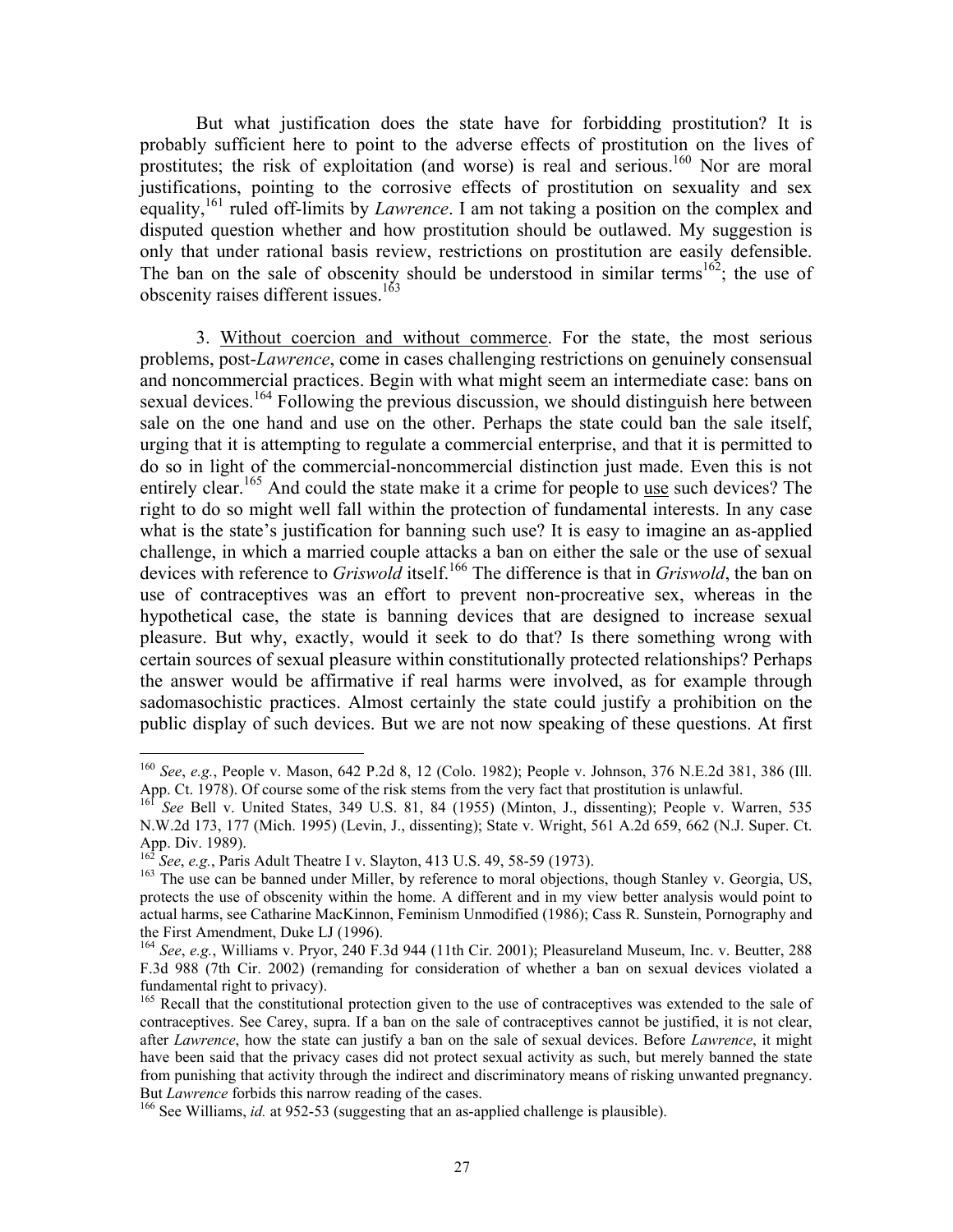glance, individuals have a fundamental interest here, and the state seems to lack a legitimate basis for intruding on that interest.

If there were laws forbidding masturbation, *Lawrence* would indeed raise extremely serious questions about them. Fortunately, there are no such laws.<sup>167</sup> What about laws forbidding fornication, understood to mean non-adulterous sex outside of marriage?<sup>[168](#page-29-1)</sup> *Lawrence* creates serious doubts, simply because coercion and consent are not present. In any case, there seems to be an emerging social awareness that fornication is not a proper basis for criminal punishment.<sup>169</sup> And with respect to consenting adults, it is not easy to produce a legitimate ground for interfering with non-adulterous sex.<sup>170</sup> As I have noted, fully consensual incest is a somewhat harder case. In the case of adult brothers and sisters, it might be urged that the goal is to prevent harms to any children who might result, or psychological difficulties that would predictably produce and accompany any such relationships. Certainly the ban on sexual relations within the family cannot be said to be anachronistic. There is no "emerging public awareness" that such relations should be accepted. But imagine, for example, that sex is banned among first cousins, in circumstances in which any harms are highly speculative. Rational basis review would be satisfied. But Lawrence does not apply rational basis review, and in some applications, the ruling would seem to throw legal prohibitions on incest into considerable doubt.

The most difficult cases involve laws forbidding adultery.<sup>171</sup> We could imagine  $\frac{1}{2}$  actual adultery prosecutions<sup>172</sup>; we could also imagine cases in which government takes adverse employment action against those involved in adulterous relationships.<sup>173</sup> Here as in other contexts, it would be possible to urge that a consensual relationship is involved, one with which the state may not interfere on purely moral grounds. On the other hand, it is possible to justify prohibitions on adultery by reference to harms to third parties: children, in many cases, and the betrayed spouse, in many more cases. The adultery laws can be seen as an effort to protect the marital relationship, involving persons and interests, including those of children, that are harmed if adultery occurs.[174 M](#page-29-7)arriage can and often is understood as an exchange of commitments, which have individual and social value; and a prohibition on adultery, moral and legal, operates in the service of

<span id="page-29-0"></span><sup>167</sup> As I have noted, *Lawrence* raises no questions about laws forbidding public masturbation. The most plausible objection would be that mere offense is not a legitimate basis for regulating noncoercive sex; and indeed Justice Scalia seems to read the Court's opinion to have that implication. But the Court's rejection of the moral basis of the ban on sodomy should not be taken to forbid governments from protecting people from unwanted viewing of other people's sex lives.<br><sup>168</sup> See, e.g., Jarrett v. Jarrett, 449 U.S. 927, 929 n. 2 (citing Ill. Rev. Stat. ch. 38, § 11-8 (1977)).<br><sup>169</sup> See, e.g., *id.*; In re J.M., 575 S.E.2d 441, 444 (Ga. 20

<span id="page-29-1"></span>

<span id="page-29-2"></span><sup>1977).</sup> 

<span id="page-29-3"></span><sup>&</sup>lt;sup>170</sup> Admittedly, rational basis review might be satisfied if, for example, the state urged that it was attempting to reduce the risks of unwanted pregnancy and venereal disease. But after Lawrence, rational basis review is unlikely to be applied here.<br>
<sup>171</sup> See Marcum v. MacWharter, 308 U.S. 635 (2002).<br>
<sup>172</sup> See Commonwealth v. Stowell, 449 N.E.2d 357 (Mass. 1983).<br>
<sup>173</sup> See Oliverson v. West Valley City, 875 F.Supp. 1465

<span id="page-29-4"></span>

<span id="page-29-5"></span>

<span id="page-29-6"></span>S.W.2d 464 (Tex. 1996). 174 *See* Oliverson, *id.*, at 1477.

<span id="page-29-7"></span>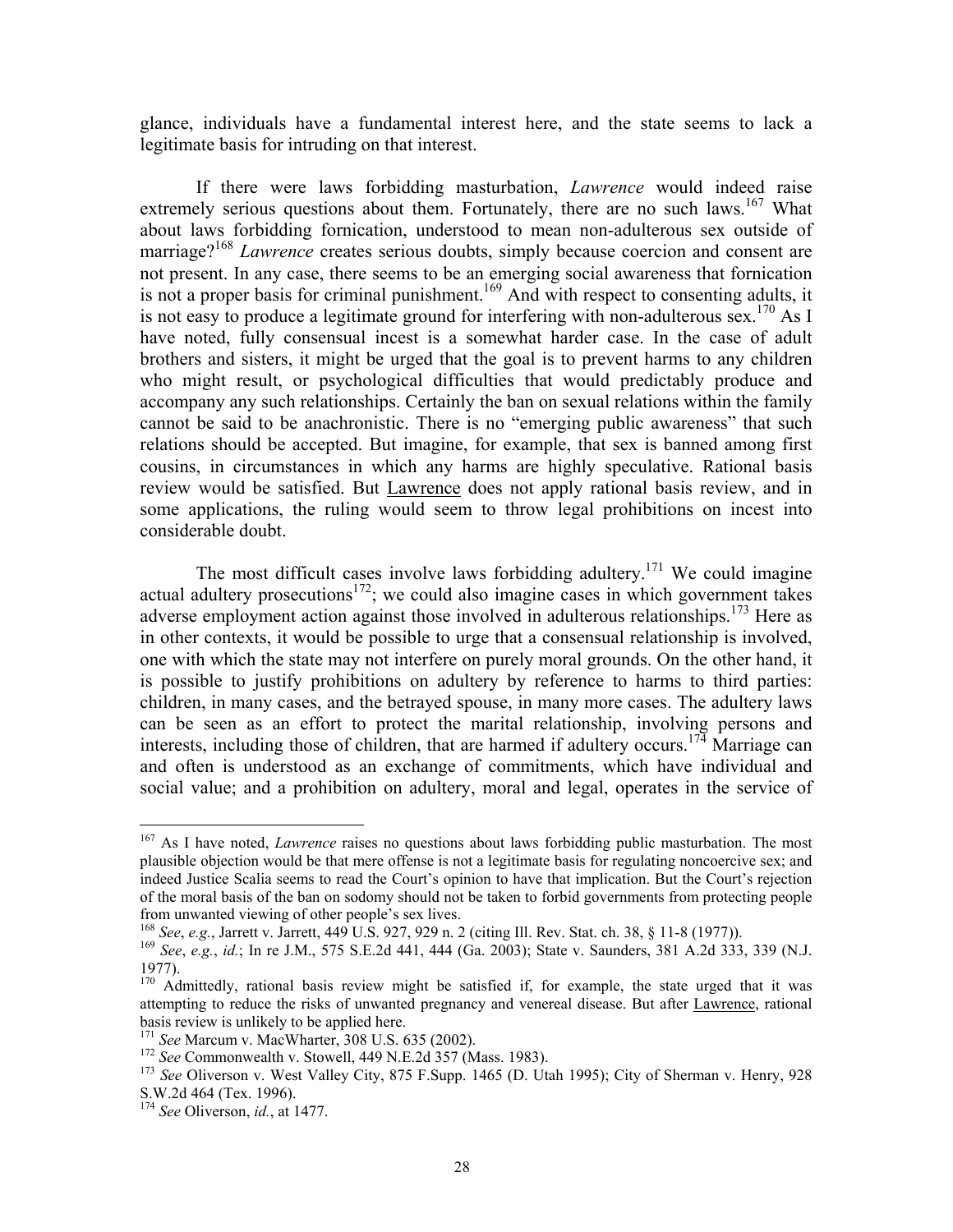those commitments. If rational basis review is involved, prohibitions on adultery should certainly be acceptable—except, perhaps, in cases in which the married couple has agreed to non-exclusivity (in which case criminal prosecution would be especially surprising).

The difficulty here is that in the context of adultery, criminal prosecutions are extremely unusual, at least as rare as criminal prosecutions for sodomy. There is a good argument that criminal prosecutions, in this context, are inconsistent with emerging social values. This is not because adultery is thought to be morally acceptable; it is not. It is because adultery is not thought to be a proper basis for the use of the criminal law. Perhaps it could be said that *Lawrence* turned at least in part on the Court's evident desire to ensure against practices that would "demean<sup>[]</sup> the lives of homosexual persons."<sup>175</sup> It is not plausible to say that the Court should take special steps to ensure against practices that would "demean the lives of" adulterers. But in the end, it is not so easy to distinguish an adultery prosecution from the sodomy prosecution forbidden in *Lawrence*. [176](#page-30-1) 

#### **B. Sexual Orientation, Employment, and Marriage**

1. Employment. May a public employer discharge or punish an employee because of his sexual orientation? Before *Lawrence*, the lower courts were divided on the issue[.177](#page-30-2) The logic of *Bowers* supported the decisions upholding such discharges, at least against due process challenges. And it was possible to urge that because homosexual activity is not protected by the Constitution, government employees are permitted to discriminate against those who engage in that activity. At first glance, however, *Lawrence* resolves that question the other way. A public employer is not permitted to discharge an employee because she has exercised a constitutional right (an oversimplification to which I shall return). If an employee has converted to Catholicism, or voted for a Republican, she may not be adversely affected for that reason. So too if an employee has exercised a right protected by the due process clause. A state may not refuse to hire a secretary who has used contraception or had an abortion. Under *Lawrence*, government may not refuse to hire people who have engaged in same-sex relations. It could perhaps be argued that a criminal punishment is worse than a civil disability, and hence that the prohibition on

<span id="page-30-0"></span><sup>&</sup>lt;sup>175</sup> 123 S. Ct. at 2482.

<span id="page-30-1"></span> $176$  Employment discrimination by the state against adulterers raises further complexities. On a standard analysis, protection against criminal prosecution, if it exists, is conclusive on the issue of public employment, forbidding discrimination against people who have engaged in constitutionally protected activity. One exception would apply when the government can invoke distinctive employment-related grounds for the discrimination. A public university's admissions office need not hire, as director of admissions, people who speak out in favor of race discrimination; perhaps discrimination againstadulterers can, in some contexts, be similarly justified. In any case everything turns on the reason for a due process ruling. If adultery prosecutions were banned on the basis of a rationale tied to the illegitimacy of using the criminal law, perhaps civil disabilities, as through employment discrimination, would be permissible.

<span id="page-30-2"></span><sup>&</sup>lt;sup>177</sup> See DeSantis v. Pacific Tel. & Tel. Co., Inc., 608 F.2d 327 (9th Cir. 1979) (holding that homosexuals are not a protected class under Title VII); Childers v. Dallas Police Dep't, 513 F.Supp. 134 (N.D. Tex. 1981) (holding that a police department could refuse to hire a gay activist because of doubts about his character). *Compare* Glover v. Williamsburg Local Sch. Dist. Bd. of Educ., 20 F.Supp.2d 1160 (S.D. Ohio 1998) (finding no rational basis for a decision not to renew the contract of a homosexual teacher); Weaver v. Nebo Sch. Dist., 29 F.Supp.2d 1279 (D. Utah 1998) (to the same effect).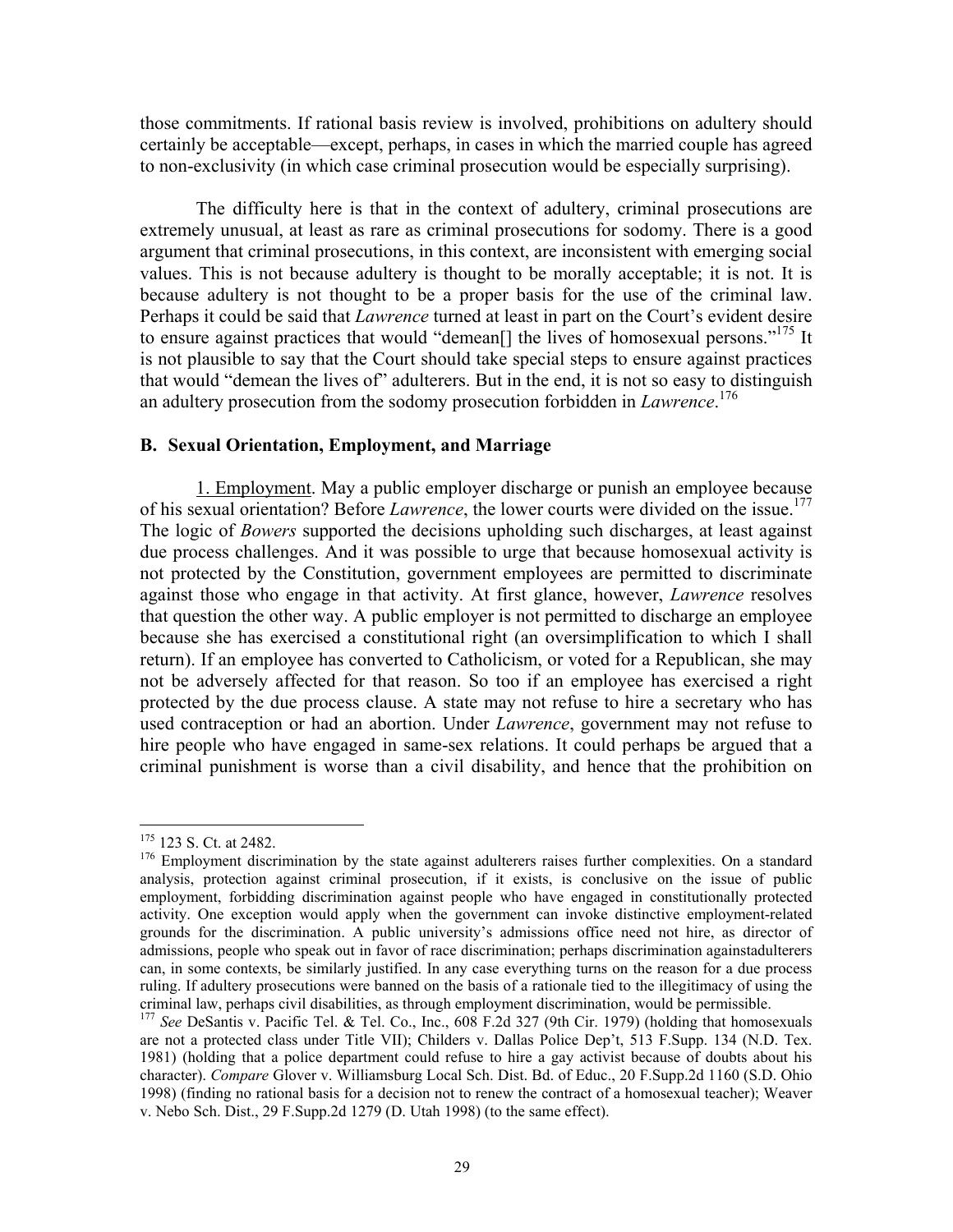criminal prosecution does not entail an equivalent prohibition on adverse employment actions. But the cases just described should be sufficient response to that argument.

Most cases of adverse employment action, prompted by homosexual activity, are easy after *Lawrence*. But there are some possible responses. One would emphasize the reading I have emphasized here: *Lawrence* turned not simply on a finding of a fundamental right, but more importantly on the Court's conclusion that the Texas law was no longer supported by public convictions. If desuetude is involved, then perhaps employment discrimination is permitted even if criminal prosecution is not. This argument is not implausible or incoherent; if we emphasize the idea of desuetude, then a moral judgment might be permissible in the employment context even if it cannot be invoked as a basis for criminal prosecution. But this approach reads *Lawrence* a bit too finely. The Court is best read to have found a fundamental interest, whatever its reason for doing so; and if so, states may not refuse to hire people who have engaged in the relevant behavior.

Another response would emphasize that the government sometimes may indeed refuse to hire people for engaging in constitutionally protected activity. The President is permitted to fail to employ, as Secretary of State, someone who has publicly criticized his policies; so too, a public university is allowed not to hire, or even to fire, an admissions officer who has said that women should not go to college, or that it is best for African-Americans to attend vocational school. In such cases, the university can claim, plausibly, that it is not trying to censor anyone, or to punish them for exercising constitutional right, but instead to accomplish the substantive task that it has set for itself.<sup>178</sup> Might discrimination against gays and lesbians be similarly justified? This is not entirely unimaginable, but it is hard to see. Unless the state is to capitulate to private prejudice, as it is generally forbidden from doing,<sup>179</sup> it cannot easily invoke a distinct, employmentrelated reason to discriminate on the basis of sexual orientation.

It also follows that the "don't ask, don't tell" policy, in the military setting, is under new pressure. It is no longer possible to defend that policy simply by citing *Bowers*. If the policy is to be upheld, it is because courts should give great deference to military judgments, applying a form of rational basis review to them. I believe that federal courts are not likely to interfere with military judgments here, and that there is good reason for a general posture of deference to such judgments. In principle, however, it is extremely difficult to defend "don't ask, don't tell" against constitutional challenge, and this appears to be one of the exceedingly rare settings in which judicial interference with military judgments would be justified.<sup>[180](#page-31-2)</sup>

2. Marriage. Of course the largest issue is the fate of same-sex marriage. Under *Lawrence*, must states recognize such marriages? I have suggested that Lawrence is akin to Griswold; but Griswold led to Roe. Perhaps Lawrence will lead to its own Roe, in the

<span id="page-31-0"></span><sup>&</sup>lt;sup>178</sup> See Pickering v. Board of Educ., 391 US 563 (1968), for the basic framework.

<span id="page-31-2"></span><span id="page-31-1"></span>

<sup>&</sup>lt;sup>179</sup> See Palmore v. Sidoti, 466 US 429 (1984). <sup>279</sup> See Palmore v. Sidoti, 466 US 429 (1984). <sup>180</sup> For an argument to this effect before Lawrence was decided, see Cass R. Sunstein, Designing Democracy (2002).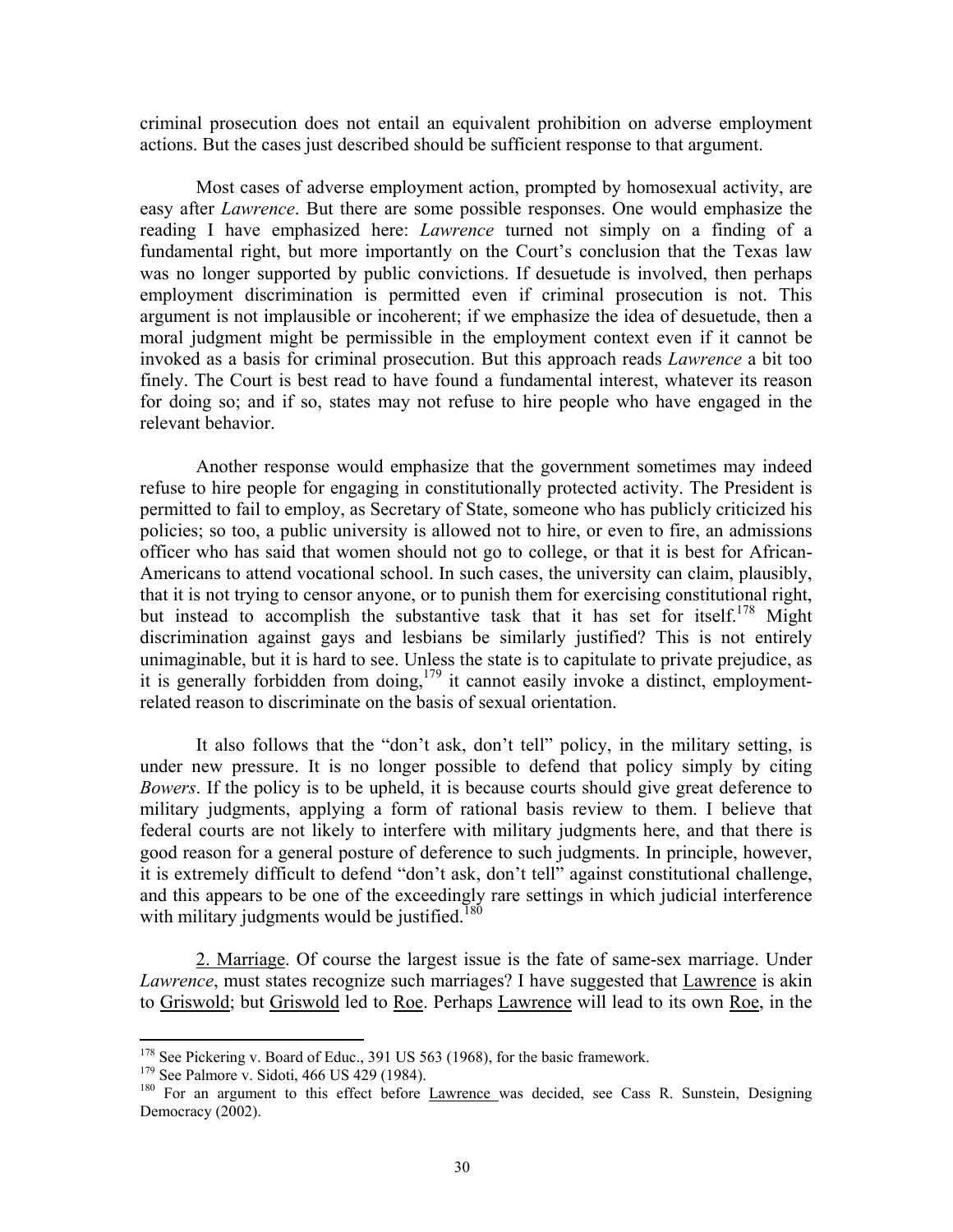form of a requirement that states allow gays and lesbians, not less than heterosexuals, to marry.

The issue is exceedingly complex. At first glance, *Lawrence* has nothing at all to do with same-sex marriage. It involved sodomy prosecutions, brought under anachronistic laws, and the due process challenge to those prosecutions need not draw into doubt the still-universal practice of defining marriage to involve one man and one woman. In any case, the most natural challenge to laws rejecting such marriages is rooted in the equal protection clause; and *Lawrence* said nothing about the equal protection clause (perhaps because it sought to avoid the marriage issue). To the extent that the Court was emphasizing an "emerging awareness," its decision does not touch prohibitions on same-sex marriage—and will not do so unless and until such prohibitions seem as outmoded as bans on homosexual sodomy do today. Existing practice suggests universal opposition to same-sex marriage,  $\frac{181}{2}$  and polling evidence suggests that most Americans support existing practice.<sup>[182](#page-32-1)</sup>

But under existing law, the issue cannot be disposed of so readily. In *Loving v. Virginia*<sup>183</sup> (probably the best-named case in all of constitutional law), the Court struck down a ban on racial intermarriage on two grounds. The first is the familiar equal protection ground, seeing that ban as a form of racial discrimination. But in a separate ruling, the Court also held that the ban violated the due process clause. In the Court's words, "the freedom to marry has long been recognized as one of the vital personal rights essential to the orderly pursuit of happiness by free men."<sup>184</sup> It added that "[m]arriage is one of the 'basic civil rights of man,' fundamental to our very existence and survival."<sup>[185](#page-32-4)</sup> The *Loving* Court's due process ruling was not free from ambiguity; the problem of racial discrimination played a large role. But subsequent cases confirm that the right to marry counts as fundamental for due process purposes—and is sufficient by itself to take the analysis into the domain of heightened scrutiny.

In *Zablocki v. Redhail*, the Court struck down a Wisconsin law forbidding people under child support obligations to remarry unless they had obtained a judicial determination that they had met those obligations and that their children were not likely to become public charges. <sup>186</sup> The Court insisted that "the right to marry is of fundamental importance for all individuals,["187 a](#page-32-6)nd that "the decision to marry has been placed on the same level of importance as decisions relating to procreation, childbirth, child rearing, and family relationships."<sup>188</sup> The Court said that it would uphold "reasonable regulations" that do not significantly interfere with decisions to enter into the marital relationship."<sup>189</sup> But any direct and substantial interference with the right to marry would be strictly

<span id="page-32-0"></span> $^{181}$  Civil unions are a different matter, but they hardly can claim even strong minority support.

<span id="page-32-1"></span>

<span id="page-32-2"></span>

<span id="page-32-4"></span><span id="page-32-3"></span>

<sup>&</sup>lt;sup>182</sup> See the summary at http://www.bpnews.org/bpnews.asp?ID=16337.<br><sup>183</sup> 388 U.S. 1 (1968).<br><sup>184</sup> *Id.* at 12.<br><sup>185</sup> *Id.* (quoting Skinner v. Oklahoma ex rel. Williamson, 316 U.S. 535, 541 (1942)).<br><sup>186</sup> 434 U.S. 374 (1

<span id="page-32-5"></span>

<span id="page-32-6"></span>

<span id="page-32-7"></span>

<span id="page-32-8"></span>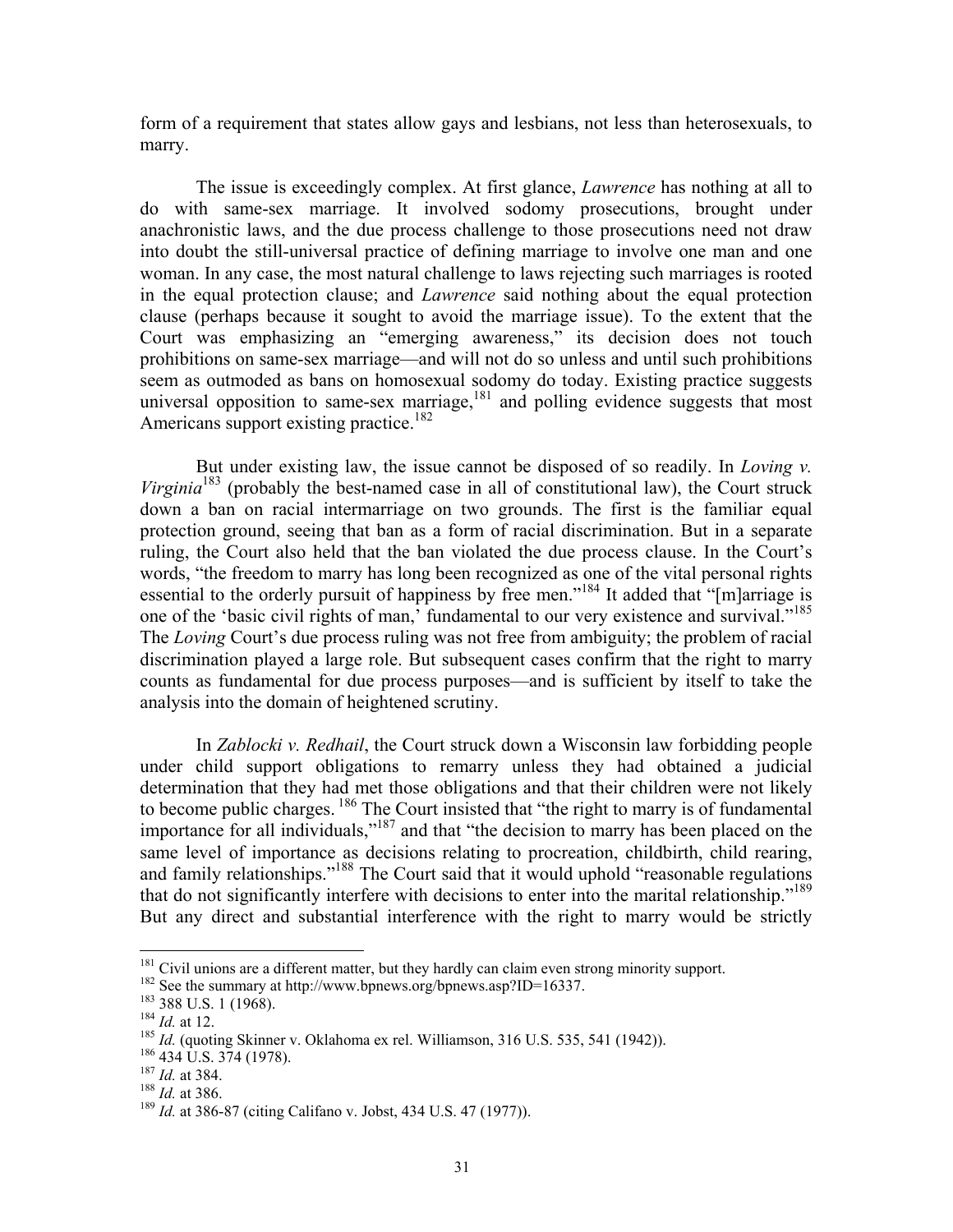scrutinized. In a concurring opinion, Justice Stevens underlined the point, urging that the Constitution would cast serious doubt on any "classification which determines who may lawfully enter into the marriage relationship."<sup>[190](#page-33-0)</sup>

In this light a prohibition on same-sex marriage is not so easy to defend in the aftermath of *Lawrence*. Under the Court's decisions, a fundamental right does seem to be involved, one with which the state can defend only by pointing to a countervailing interest that is not merely legitimate but also compelling. In the context of same-sex marriage, what might that interest be? What sorts of social harms would follow from recognizing marriages between people of the same sex? It is conventional to argue that the refusal to recognize same-sex marriage is a way of protecting the marital institution itself. But this is very puzzling; how do same-sex marriages threaten the institution of marriage? Or perhaps the state can legitimately reserve the idea of marriage to men and women for expressive reasons. Perhaps the state can urge that it does not want to give the same expressive support to same-sex unions as to opposite-sex unions. But why not? As compared to a ban on same-sex marriages, a prohibition on adultery seems easy to justify. Such a prohibition is likely, in numerous cases, to protect one or even both spouses, and to protect children besides. If, as I have suggested, *Lawrence* draws prohibitions on adultery into some doubt, it would seem to raise extremely serious questions about prohibitions on same-sex marriage.

But perhaps criminal punishment is special. Perhaps such punishment is quite different from, and to be assessed more skeptically than, a statute that confers the benefits of marriage to some but not to all. Perhaps *Lawrence* forbids the state from using the heavy artillery of the criminal law—but without raising questions about civil rights and civil duties. It would not be at all implausible to say that the *Lawrence* Court was responsive to the assortment of disabilities associated with criminal punishment—a set of disabilities that might be thought unique. But *Loving* and *Zablocki* themselves raise questions for this kind of distinction. Neither case involved a criminal prohibition. Both applied careful judicial scrutiny to laws saying that certain people could not enter into the marital relationship.

Perhaps we could read *Loving* and *Zablocki* more narrowly.<sup>191</sup> Notwithstanding the Court's rhetoric, it is quite doubtful that the Court really meant to raise serious questions about *all* state laws dictating who may enter into a marital relationship. People are not permitted to marry dogs or cats. They are banned from marrying their first cousins or their aunts. They cannot marry two people, or three, or twenty. Must these restrictions be justified by showing that they are the least restrictive means of achieving a compelling state interest? If so, at least some of them would be in serious trouble. Perhaps the ban on incestuous marriages could be defended by pointing to the risk of coercion and the danger to any children who would result. But as we have seen, it is easy to imagine some cases in which any such defense would be weak—as, for example, where the would-be spouses

<span id="page-33-0"></span> $190$  *Id.* at 404.

<span id="page-33-1"></span><sup>&</sup>lt;sup>191</sup> It would also be possible to deny that the right to marry has a constitutional status—to urge that Loving and Zablocki were really equal protection cases. This view would have some appeal, especially to skeptics about substantive due process; but it does not fit with current law.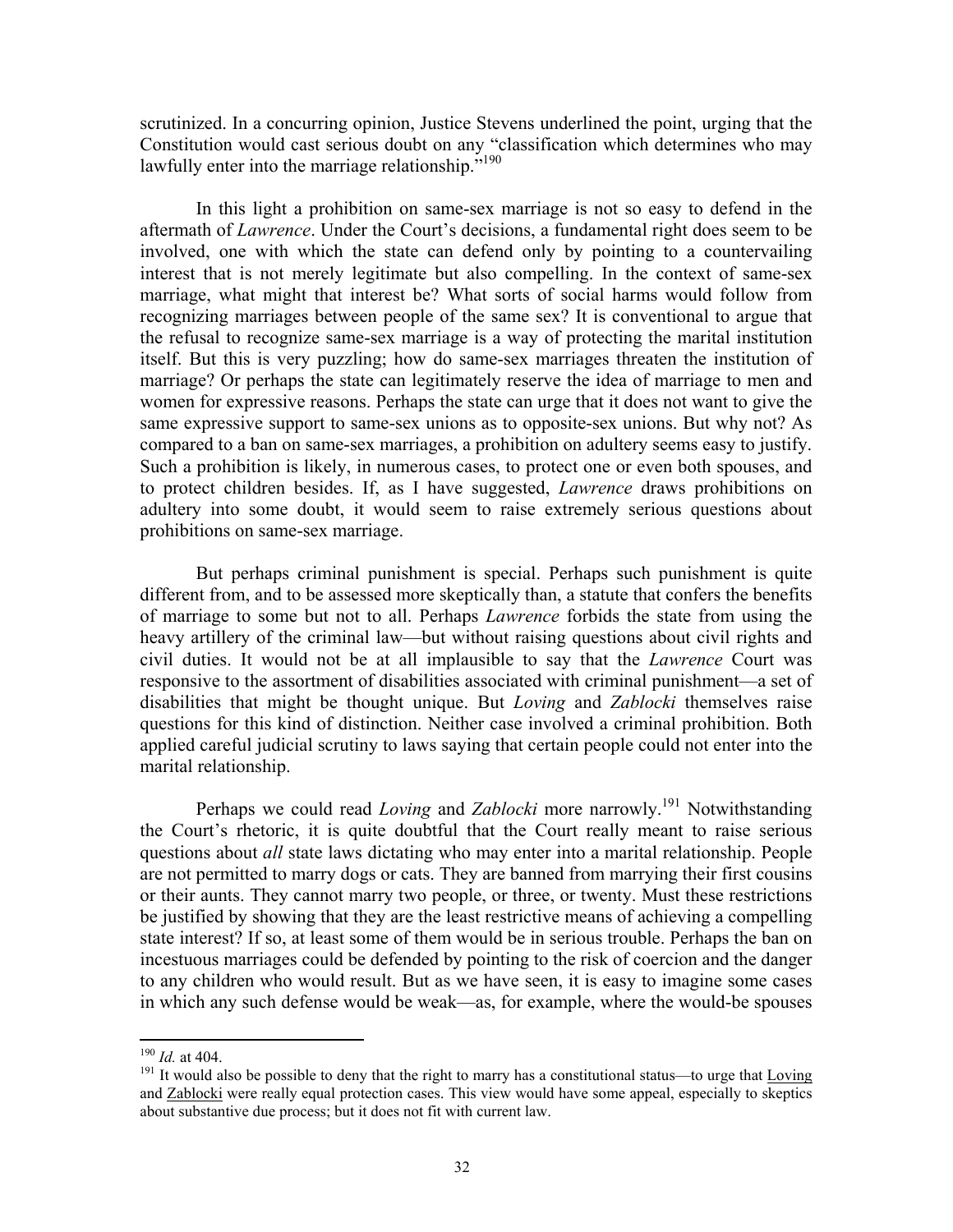are both adults and do not plan to have children. Perhaps bans on polygamy could be defended by pointing to the risk of exploitation, especially of the women involved. But we might doubt whether *Loving* and *Zablocki* should be read to require a careful judicial inquiry into that question.

A possible opinion would urge that by deeming the right to marry fundamental, the Court did not mean to suggest that it would strictly scrutinize any law that departed from the traditional idea that a marriage is between (one) woman and (one) man. It meant only to say that when a man and a woman seek to marry, the state must have good reasons for putting significant barriers in their path. This rationale has the advantage of fitting with both *Loving* and *Zablocki*. The problem is that it seems somewhat arbitrary and opportunistic. Why, exactly, should a marriage be defined in this way? Why, in any case, should the definition be such as to allow the state not to recognize same-sex marriages?

It is not at all easy to answer this question. In my view, the only difference between *Lawrence* and a ban on same-sex marriage is that the sodomy law no longer fits with widespread public convictions, whereas the public does not (yet) support same-sex marriages. If we rely heavily on the desuetude-type passages of the Court's opinion, then it would be possible to sketch an opinion upholding the ban on same-sex marriages while also invalidating any state law that punishes consensual sodomy. Such an opinion would read *Loving* and *Zablocki* in the narrow way just suggested, with reference to slippery slope problems, and conclude that a rational basis is all that is required for a law that restricts the institution of marriage to one woman and one man. This opinion would certainly be plausible. The problem is a general one with any approach that relies on public convictions: they might not be principled. The public might have gone this far, and no further; but there may be no good reason for it not to have gone further. I cannot see a principled distinction, aside from public convictions, between what the Court did in Lawrence and what a court would do in striking down a state's failure to recognize samesex marriages.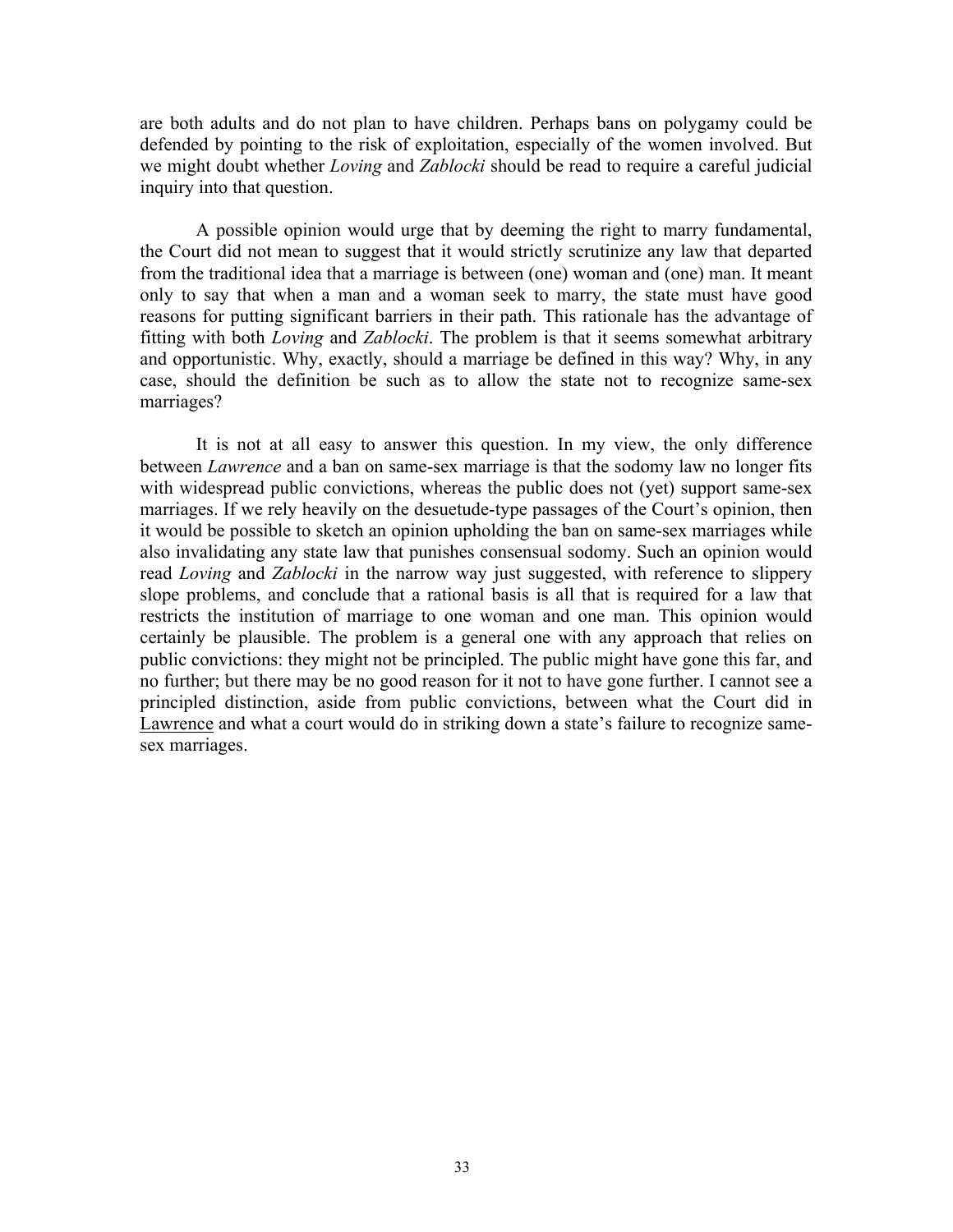#### **C. A Summary**

The discussion thus far has gone briskly over a considerable amount of territory. For those who find tabular summaries useful, consider the following:

|                                                              | Valid          | Invalid                       | Probably Valid                                                            | Probably Invalid                                                               |
|--------------------------------------------------------------|----------------|-------------------------------|---------------------------------------------------------------------------|--------------------------------------------------------------------------------|
| Sexual Harassment                                            | X (coercive)   |                               |                                                                           |                                                                                |
| Prostitution                                                 | X (commercial) |                               |                                                                           |                                                                                |
| Incest                                                       |                |                               | X<br>(coercive; but<br>some hard issues<br>in imaginable<br>applications) |                                                                                |
| Adultery                                                     |                |                               |                                                                           | X<br>(but perhaps)<br>defensible by<br>reference to harms<br>to third parties) |
| Fornication                                                  |                | X                             |                                                                           |                                                                                |
| Use of sexual<br>devices                                     |                | X                             |                                                                           |                                                                                |
| Polygamy                                                     | X              |                               |                                                                           |                                                                                |
| Employment<br>discrimination<br>against gays and<br>lesbians |                | X<br>(except for<br>military) | X<br>(military)                                                           |                                                                                |
| Bans on same-sex<br>marriage                                 |                |                               | $X$ (for now?)                                                            |                                                                                |

#### **Conclusion**

The *Lawrence* decision is susceptible to two broad readings. The Court's ruling could easily be seen as a recognition of the constitutionally fundamental character of sexual liberty, disabling the state from controlling the acts of consenting adults without an extremely powerful justification. Alternatively, it could be seen as a rational basis holding with a strong Millian foundation—a holding that invalidates "morals" legislation, requiring harm to third parties whenever government is regulating private sexual conduct. In practice, these two readings would not be terribly far apart; they would use different doctrinal avenues to similar results.

I have suggested the possibility of a third and narrower reading, one that stresses, as the Court did, that a criminal ban on sodomy is hopelessly out of accord with contemporary convictions. Thus understood, the due process principle of *Lawrence* asserts a constitutional objection to statutes that are rarely enforced and that interfere with important human interests without anything like a justification in contemporary values. Such statutes are a recipe for unpredictable and discriminatory enforcement practices; they do violence to both democratic values and the rule of law. I have stressed the roots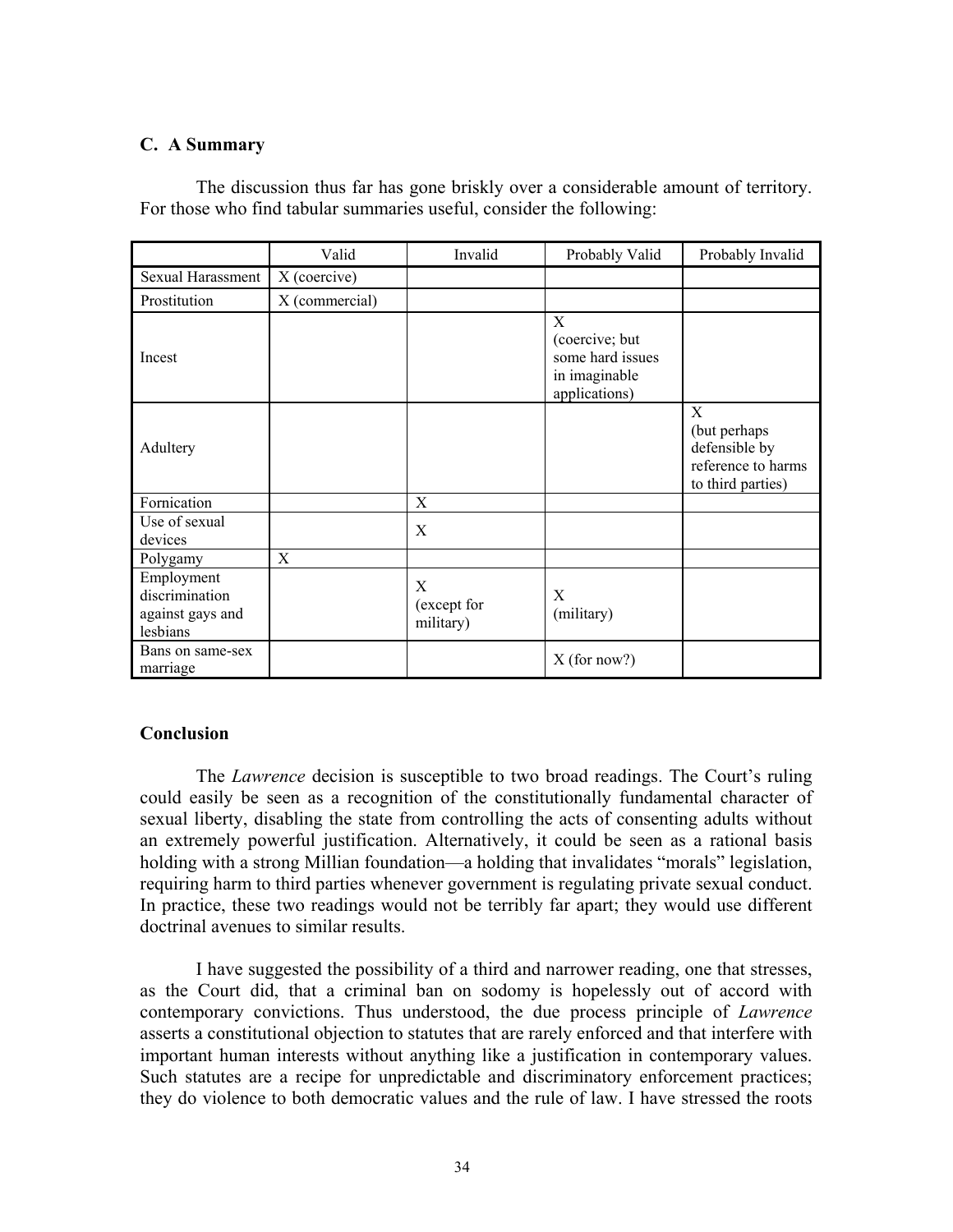of *Lawrence* in a narrow, American-style version of the idea of desuetude -- not because the broader readings are entirely implausible, but because the Court would have been extremely unlikely to rule as it did if not for its perception that the Texas law could not claim a plausible foundation in widely shared moral commitments. I believe that an equal protection ruling, of the sort sketched by Justice O'Connor, would have been preferable, not least because it would have emphasized what should be clear to all: The problem in Lawrence had everything to with the social subordination of gays and lesbians. But a due process ruling, understood in the relatively narrow terms outlined here, has considerable appeal.

What is the reach of *Lawrence*? Restrictions on sex that is nonconsensual or commercial are surely valid. By contrast, laws forbidding fornication (defined as extramarital but non-adulterous sex) are surely invalid. The Constitution probably forbids government from punishing, either criminally or civilly, those who have used sexual devices. The state is almost certainly banned from discriminating against those who have engaged in homosexual conduct, at least outside of certain specialized contexts (most notably the military). In some applications, bans on incest and adultery could be subject to serious constitutional challenge.

The hardest cases involve the failure to recognize same-sex marriages. If *Lawrence* is put together with *Loving* and *Zablocki*, it would seem clear that the government would have to produce a compelling justification for refusing to recognize such marriages, and compelling justifications are not easy to find. If we emphasize an equality rationale, the subtext of Lawrence, then bans on same-sex marriages are in serious constitutional trouble. On the other hand, the ban on same-sex marriages cannot, at this point in time, be regarded as an anachronism, or as conspicuously out of touch with emerging social values; and there are strong prudential reasons for the Court to hesitate in this domain. The marriage issue, more than any other, will test the question whether *Lawrence* is this generation's *Griswold*—or the start of something far more ambitious.

Readers with comments should address them to:

Cass R. Sunstein University of Chicago Law School 1111 East 60th Street Chicago, IL 60637 csunstei@midway.uchicago.edu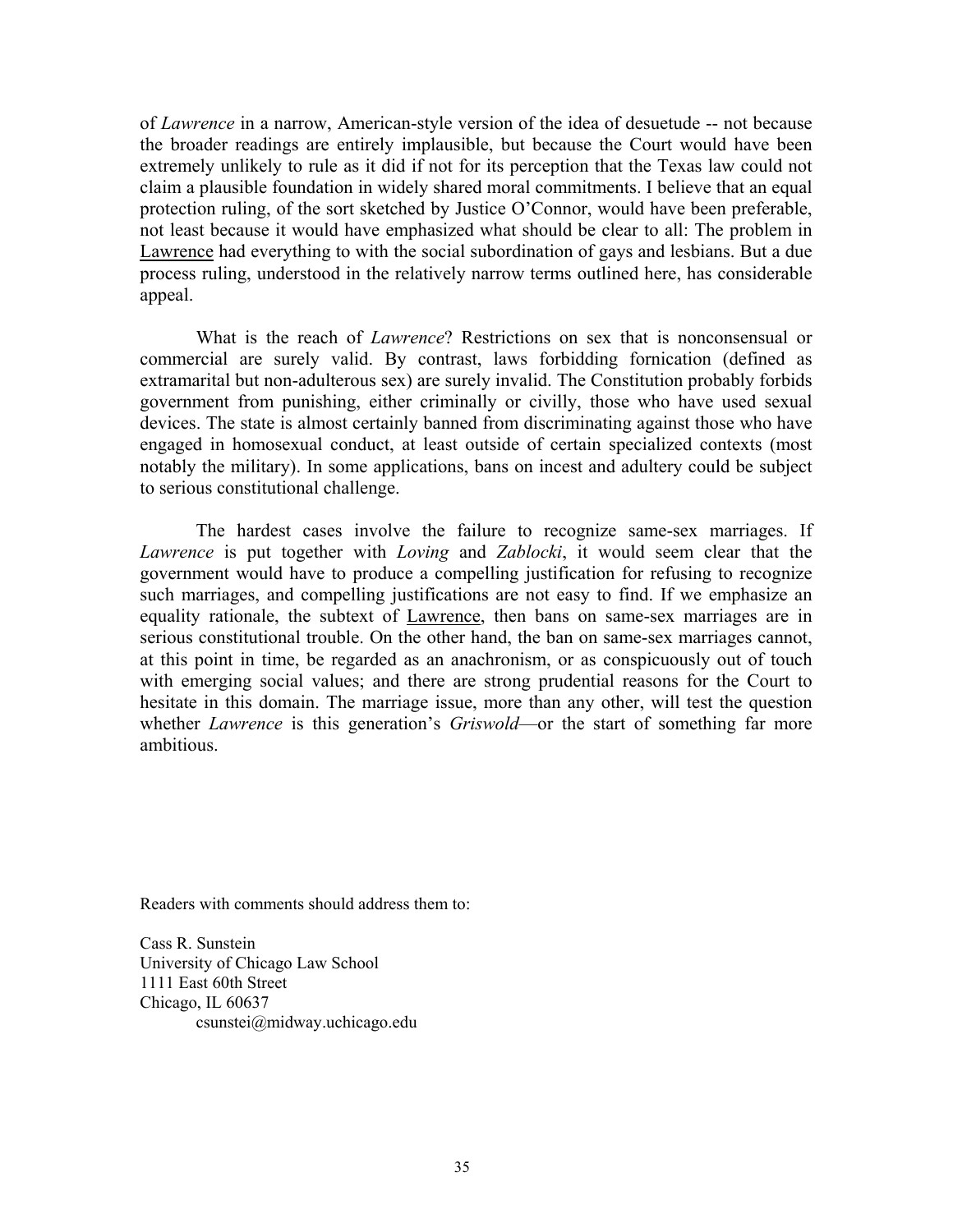## Chicago Working Papers in Law and Economics (Second Series)

- 1. William M. Landes, Copyright Protection of Letters, Diaries and Other Unpublished Works: An Economic Approach (July 1991)
- 2. Richard A. Epstein, The Path to *The T. J. Hooper*: The Theory and History of Custom in the Law of Tort (August 1991)
- 3. Cass R. Sunstein, On Property and Constitutionalism (September 1991)
- 4. Richard A. Posner, Blackmail, Privacy, and Freedom of Contract (February 1992)
- 5. Randal C. Picker, Security Interests, Misbehavior, and Common Pools (February 1992)
- 6. Tomas J. Philipson & Richard A. Posner, Optimal Regulation of AIDS (April 1992)
- 7. Douglas G. Baird, Revisiting Auctions in Chapter 11 (April 1992)
- 8. William M. Landes, Sequential versus Unitary Trials: An Economic Analysis (July 1992)
- 9. William M. Landes & Richard A. Posner, The Influence of Economics on Law: A Quantitative Study (August 1992)
- 10. Alan O. Sykes, The Welfare Economics of Immigration Law: A Theoretical Survey With An Analysis of U.S. Policy (September 1992)
- 11. Douglas G. Baird, 1992 Katz Lecture: Reconstructing Contracts (November 1992)
- 12. Gary S. Becker, The Economic Way of Looking at Life (January 1993)
- 13. J. Mark Ramseyer, Credibly Committing to Efficiency Wages: Cotton Spinning Cartels in Imperial Japan (March 1993)
- 14. Cass R. Sunstein, Endogenous Preferences, Environmental Law (April 1993)
- 15. Richard A. Posner, What Do Judges and Justices Maximize? (The Same Thing Everyone Else Does) (April 1993)
- 16. Lucian Arye Bebchuk and Randal C. Picker, Bankruptcy Rules, Managerial Entrenchment, and Firm-Specific Human Capital (August 1993)
- 17. J. Mark Ramseyer, Explicit Reasons for Implicit Contracts: The Legal Logic to the Japanese Main Bank System (August 1993)
- 18. William M. Landes and Richard A. Posner, The Economics of Anticipatory Adjudication (September 1993)
- 19. Kenneth W. Dam, The Economic Underpinnings of Patent Law (September 1993)
- 20. Alan O. Sykes, An Introduction to Regression Analysis (October 1993)
- 21. Richard A. Epstein, The Ubiquity of the Benefit Principle (March 1994)
- 22. Randal C. Picker, An Introduction to Game Theory and the Law (June 1994)
- 23. William M. Landes, Counterclaims: An Economic Analysis (June 1994)
- 24. J. Mark Ramseyer, The Market for Children: Evidence from Early Modern Japan (August 1994)
- 25. Robert H. Gertner and Geoffrey P. Miller, Settlement Escrows (August 1994)
- 26. Kenneth W. Dam, Some Economic Considerations in the Intellectual Property Protection of Software (August 1994)
- 27. Cass R. Sunstein, Rules and Rulelessness, (October 1994)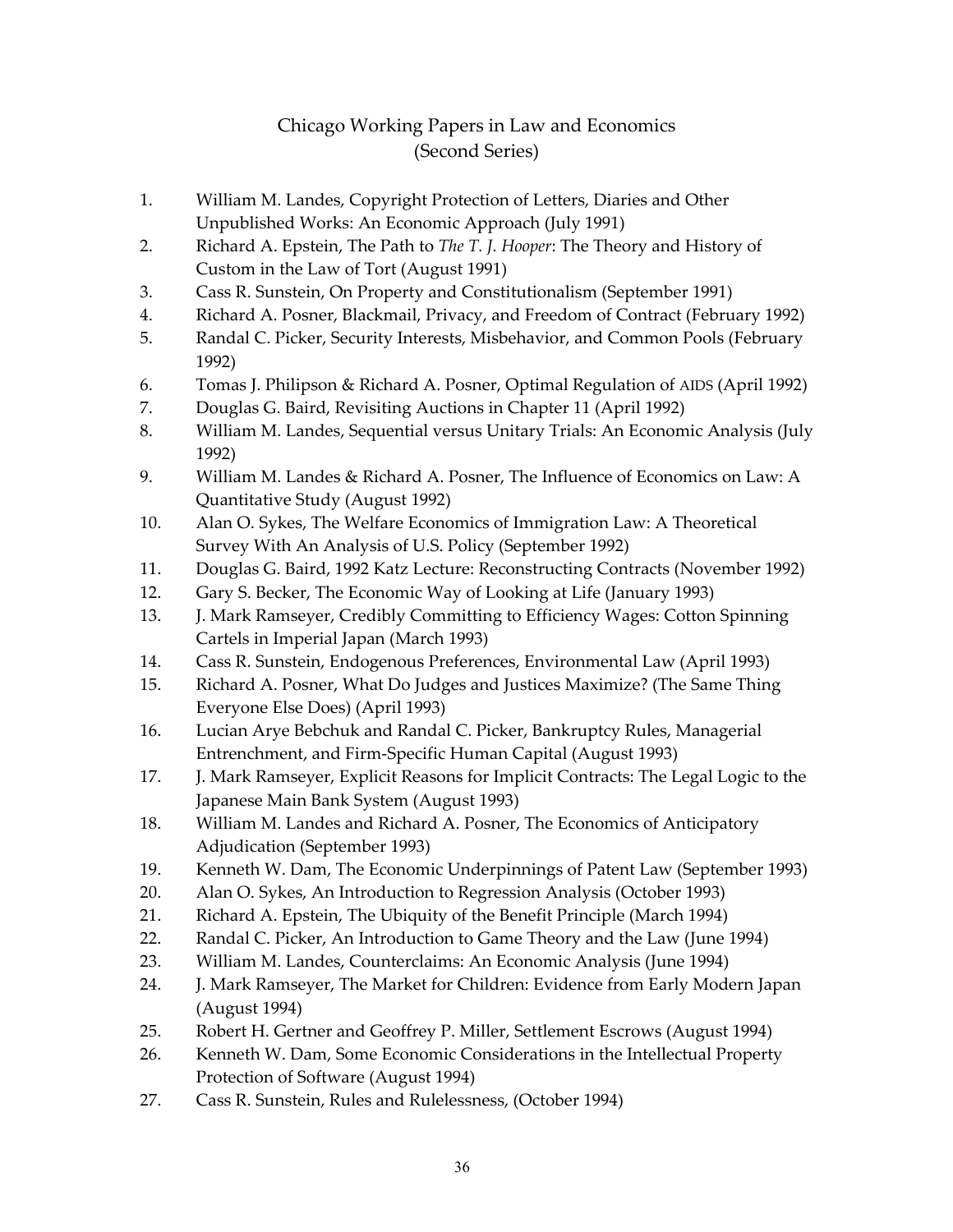- 28. David Friedman, More Justice for Less Money: A Step Beyond *Cimino* (December 1994)
- 29. Daniel Shaviro, Budget Deficits and the Intergenerational Distribution of Lifetime Consumption (January 1995)
- 30. Douglas G. Baird, The Law and Economics of Contract Damages (February 1995)
- 31. Daniel Kessler, Thomas Meites, and Geoffrey P. Miller, Explaining Deviations from the Fifty Percent Rule: A Multimodal Approach to the Selection of Cases for Litigation (March 1995)
- 32. Geoffrey P. Miller, Das Kapital: Solvency Regulation of the American Business Enterprise (April 1995)
- 33. Richard Craswell, Freedom of Contract (August 1995)
- 34. J. Mark Ramseyer, Public Choice (November 1995)
- 35. Kenneth W. Dam, Intellectual Property in an Age of Software and Biotechnology (November 1995)
- 36. Cass R. Sunstein, Social Norms and Social Roles (January 1996)
- 37. J. Mark Ramseyer and Eric B. Rasmusen, Judicial Independence in Civil Law Regimes: Econometrics from Japan (January 1996)
- 38. Richard A. Epstein, Transaction Costs and Property Rights: Or Do Good Fences Make Good Neighbors? (March 1996)
- 39. Cass R. Sunstein, The Cost-Benefit State (May 1996)
- 40. William M. Landes and Richard A. Posner, The Economics of Legal Disputes Over the Ownership of Works of Art and Other Collectibles (July 1996)
- 41. John R. Lott, Jr. and David B. Mustard, Crime, Deterrence, and Right-to-Carry Concealed Handguns (August 1996)
- 42. Cass R. Sunstein, Health-Health Tradeoffs (September 1996)
- 43. G. Baird, The Hidden Virtues of Chapter 11: An Overview of the Law and Economics of Financially Distressed Firms (March 1997)
- 44. Richard A. Posner, Community, Wealth, and Equality (March 1997)
- 45. William M. Landes, The Art of Law and Economics: An Autobiographical Essay (March 1997)
- 46. Cass R. Sunstein, Behavioral Analysis of Law (April 1997)
- 47. John R. Lott, Jr. and Kermit Daniel, Term Limits and Electoral Competitiveness: Evidence from California's State Legislative Races (May 1997)
- 48. Randal C. Picker, Simple Games in a Complex World: A Generative Approach to the Adoption of Norms (June 1997)
- 49. Richard A. Epstein, Contracts Small and Contracts Large: Contract Law through the Lens of Laissez-Faire (August 1997)
- 50. Cass R. Sunstein, Daniel Kahneman, and David Schkade, Assessing Punitive Damages (with Notes on Cognition and Valuation in Law) (December 1997)
- 51. William M. Landes, Lawrence Lessig, and Michael E. Solimine, Judicial Influence: A Citation Analysis of Federal Courts of Appeals Judges (January 1998)
- 52. John R. Lott, Jr., A Simple Explanation for Why Campaign Expenditures are Increasing: The Government is Getting Bigger (February 1998)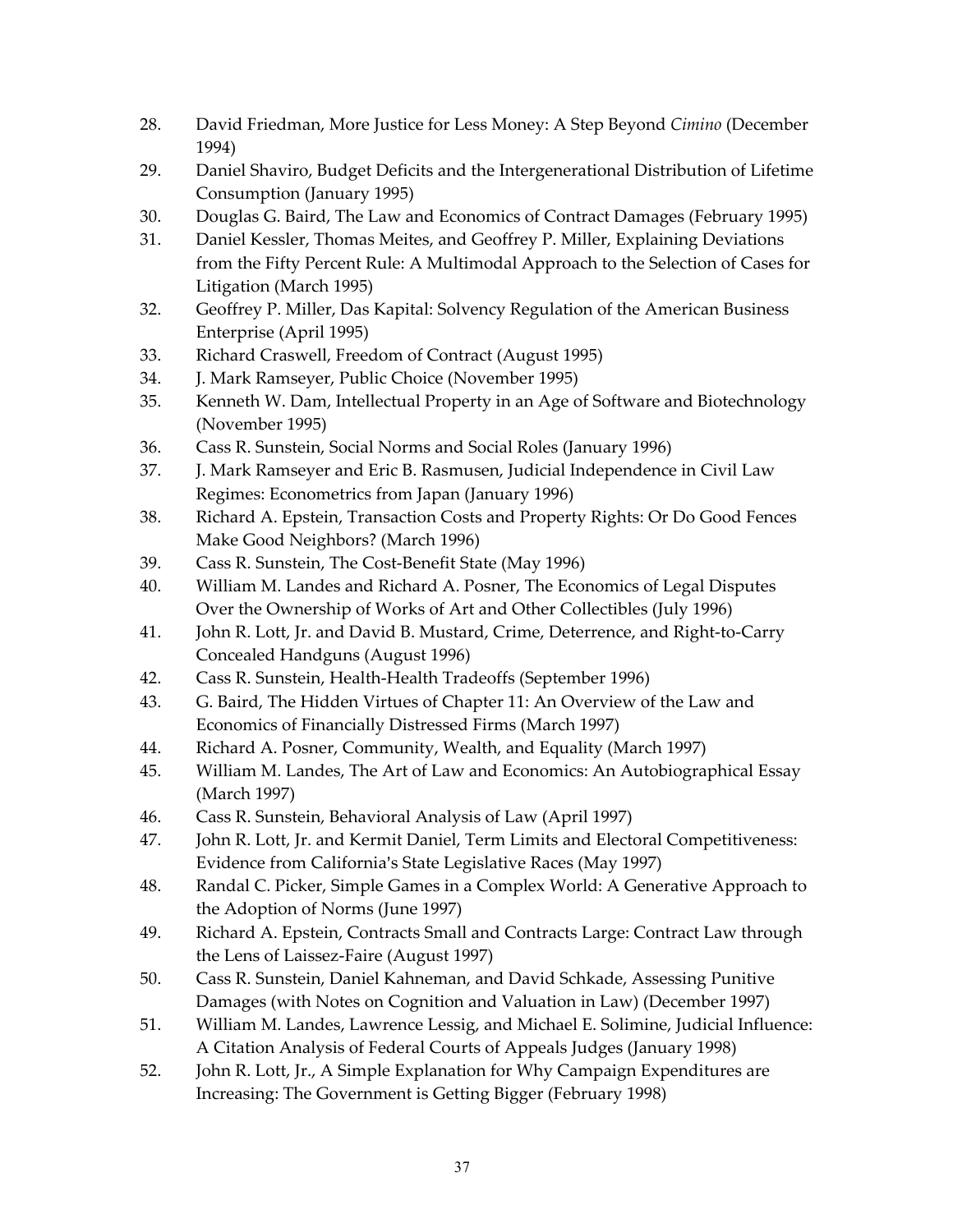- 53. Richard A. Posner, Values and Consequences: An Introduction to Economic Analysis of Law (March 1998)
- 54. Denise DiPasquale and Edward L. Glaeser, Incentives and Social Capital: Are Homeowners Better Citizens? (April 1998)
- 55. Christine Jolls, Cass R. Sunstein, and Richard Thaler, A Behavioral Approach to Law and Economics (May 1998)
- 56. John R. Lott, Jr., Does a Helping Hand Put Others At Risk?: Affirmative Action, Police Departments, and Crime (May 1998)
- 57. Cass R. Sunstein and Edna Ullmann-Margalit, Second-Order Decisions (June 1998)
- 58. Jonathan M. Karpoff and John R. Lott, Jr., Punitive Damages: Their Determinants, Effects on Firm Value, and the Impact of Supreme Court and Congressional Attempts to Limit Awards (July 1998)
- 59. Kenneth W. Dam, Self-Help in the Digital Jungle (August 1998)
- 60. John R. Lott, Jr., How Dramatically Did Women's Suffrage Change the Size and Scope of Government? (September 1998)
- 61. Kevin A. Kordana and Eric A. Posner, A Positive Theory of Chapter 11 (October 1998)
- 62. David A. Weisbach, Line Drawing, Doctrine, and Efficiency in the Tax Law (November 1998)
- 63. Jack L. Goldsmith and Eric A. Posner, A Theory of Customary International Law (November 1998)
- 64. John R. Lott, Jr., Public Schooling, Indoctrination, and Totalitarianism (December 1998)
- 65. Cass R. Sunstein, Private Broadcasters and the Public Interest: Notes Toward A "Third Way" (January 1999)
- 66. Richard A. Posner, An Economic Approach to the Law of Evidence (February 1999)
- 67. Yannis Bakos, Erik Brynjolfsson, Douglas Lichtman, Shared Information Goods (February 1999)
- 68. Kenneth W. Dam, Intellectual Property and the Academic Enterprise (February 1999)
- 69. Gertrud M. Fremling and Richard A. Posner, Status Signaling and the Law, with Particular Application to Sexual Harassment (March 1999)
- 70. Cass R. Sunstein, Must Formalism Be Defended Empirically? (March 1999)
- 71. Jonathan M. Karpoff, John R. Lott, Jr., and Graeme Rankine, Environmental Violations, Legal Penalties, and Reputation Costs (March 1999)
- 72. Matthew D. Adler and Eric A. Posner, Rethinking Cost-Benefit Analysis (April 1999)
- 73. John R. Lott, Jr. and William M. Landes, Multiple Victim Public Shooting, Bombings, and Right-to-Carry Concealed Handgun Laws: Contrasting Private and Public Law Enforcement (April 1999)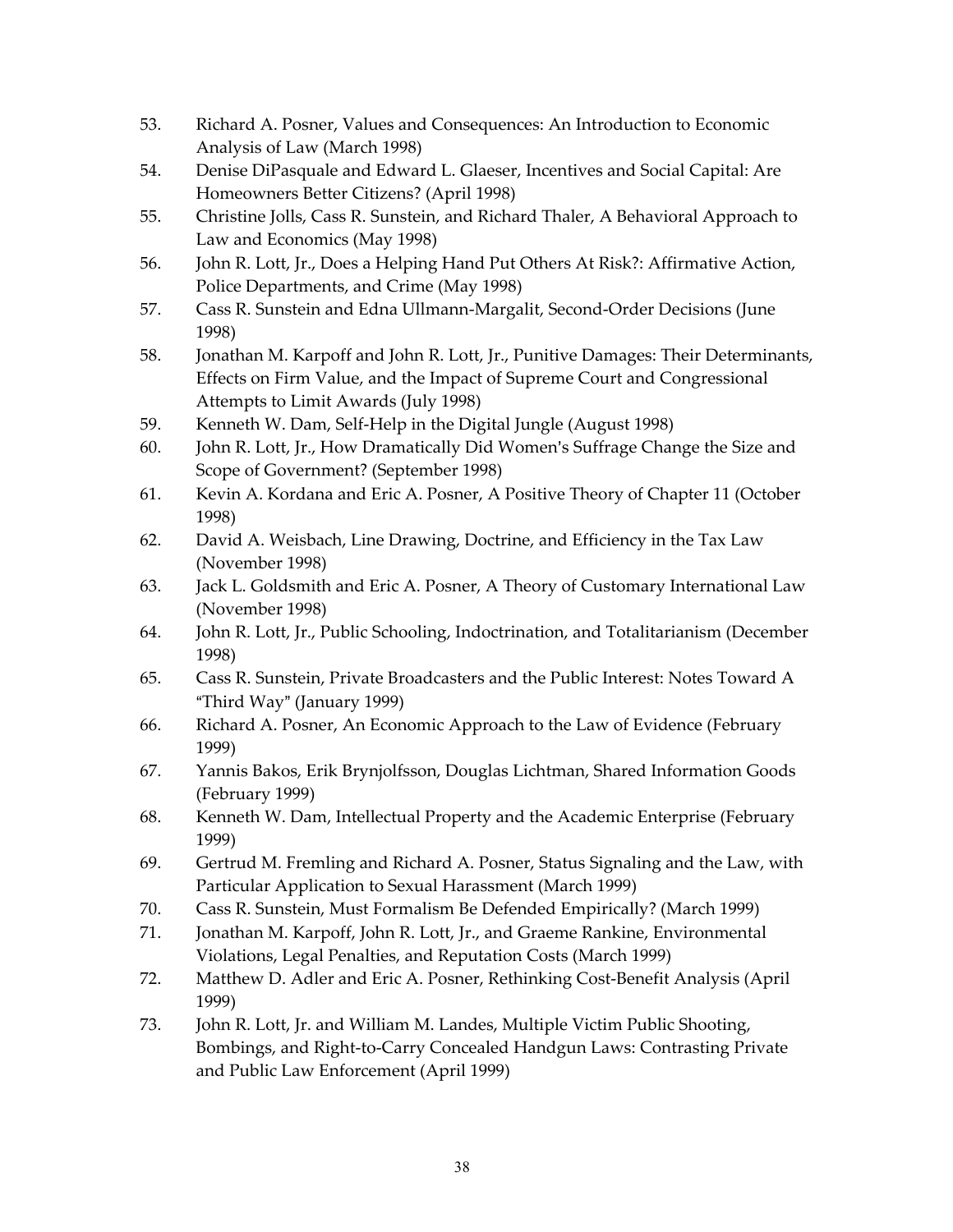- 74. Lisa Bernstein, The Questionable Empirical Basis of Article 2's Incorporation Strategy: A Preliminary Study (May 1999)
- 75. Richard A. Epstein, Deconstructing Privacy: and Putting It Back Together Again (May 1999)
- 76. William M. Landes, Winning the Art Lottery: The Economic Returns to the Ganz Collection (May 1999)
- 77. Cass R. Sunstein, David Schkade, and Daniel Kahneman, Do People Want Optimal Deterrence? (June 1999)
- 78. Tomas J. Philipson and Richard A. Posner, The Long-Run Growth in Obesity as a Function of Technological Change (June 1999)
- 79. David A. Weisbach, Ironing Out the Flat Tax (August 1999)
- 80. Eric A. Posner, A Theory of Contract Law under Conditions of Radical Judicial Error (August 1999)
- 81. David Schkade, Cass R. Sunstein, and Daniel Kahneman, Are Juries Less Erratic than Individuals? Deliberation, Polarization, and Punitive Damages (September 1999)
- 82. Cass R. Sunstein, Nondelegation Canons (September 1999)
- 83. Richard A. Posner, The Theory and Practice of Citations Analysis, with Special Reference to Law and Economics (September 1999)
- 84. Randal C. Picker, Regulating Network Industries: A Look at *Intel* (October 1999)
- 85. Cass R. Sunstein, Cognition and Cost-Benefit Analysis (October 1999)
- 86. Douglas G. Baird and Edward R. Morrison, Optimal Timing and Legal Decisionmaking: The Case of the Liquidation Decision in Bankruptcy (October 1999)
- 87. Gertrud M. Fremling and Richard A. Posner, Market Signaling of Personal Characteristics (November 1999)
- 88. Matthew D. Adler and Eric A. Posner, Implementing Cost-Benefit Analysis When Preferences Are Distorted (November 1999)
- 89. Richard A. Posner, Orwell versus Huxley: Economics, Technology, Privacy, and Satire (November 1999)
- 90. David A. Weisbach, Should the Tax Law Require Current Accrual of Interest on Derivative Financial Instruments? (December 1999)
- 91. Cass R. Sunstein, The Law of Group Polarization (December 1999)
- 92. Eric A. Posner, Agency Models in Law and Economics (January 2000)
- 93. Karen Eggleston, Eric A. Posner, and Richard Zeckhauser, Simplicity and Complexity in Contracts (January 2000)
- 94. Douglas G. Baird and Robert K. Rasmussen, Boyd's Legacy and Blackstone's Ghost (February 2000)
- 95. David Schkade, Cass R. Sunstein, Daniel Kahneman, Deliberating about Dollars: The Severity Shift (February 2000)
- 96. Richard A. Posner and Eric B. Rasmusen, Creating and Enforcing Norms, with Special Reference to Sanctions (March 2000)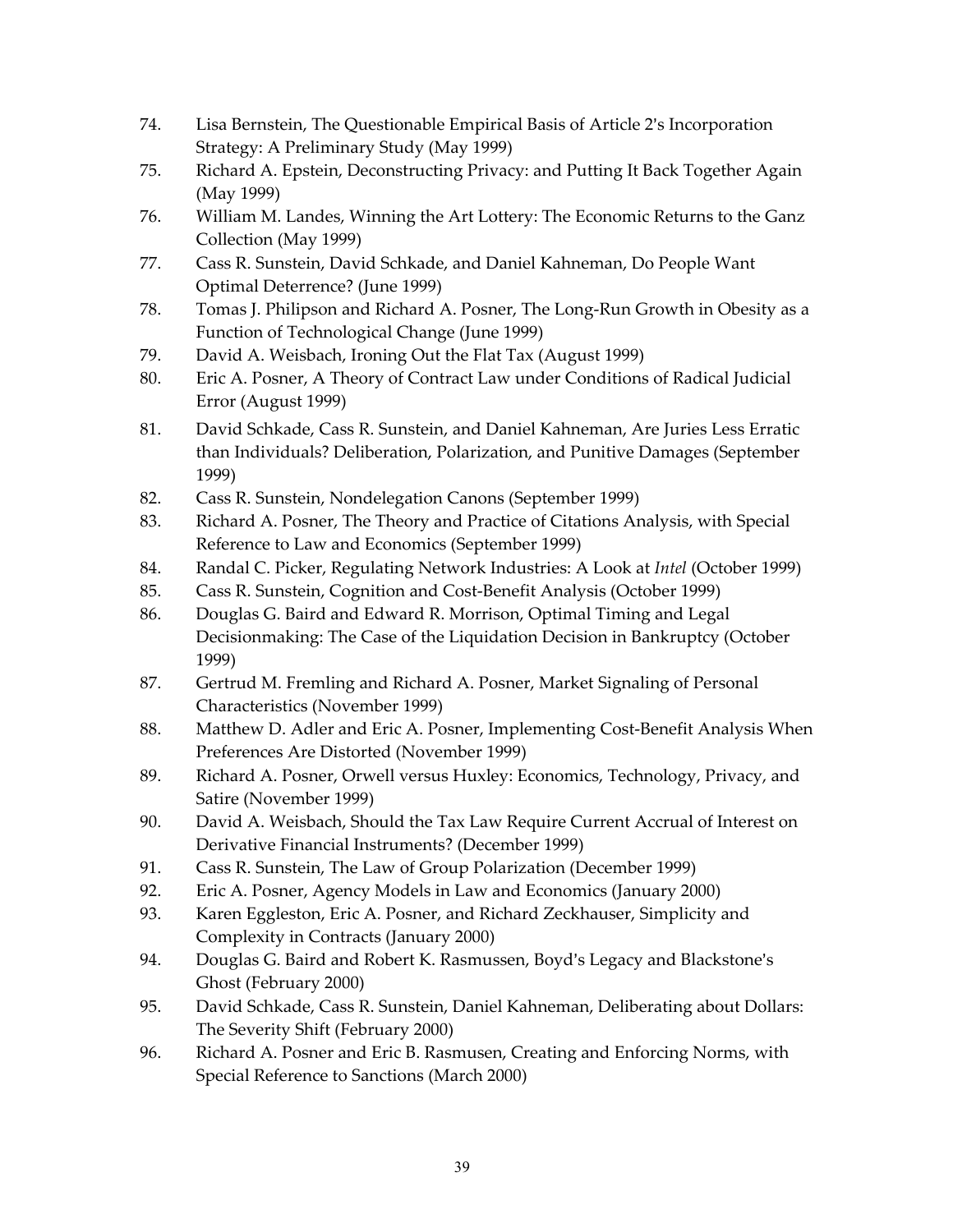- 97. Douglas Lichtman, Property Rights in Emerging Platform Technologies (April 2000)
- 98. Cass R. Sunstein and Edna Ullmann-Margalit, Solidarity in Consumption (May 2000)
- 99. David A. Weisbach, An Economic Analysis of Anti-Tax Avoidance Laws (May 2000, revised May 2002)
- 100. Cass R. Sunstein, Human Behavior and the Law of Work (June 2000)
- 101. William M. Landes and Richard A. Posner, Harmless Error (June 2000)
- 102. Robert H. Frank and Cass R. Sunstein, Cost-Benefit Analysis and Relative Position (August 2000)
- 103. Eric A. Posner, Law and the Emotions (September 2000)
- 104. Cass R. Sunstein, Cost-Benefit Default Principles (October 2000)
- 105. Jack Goldsmith and Alan Sykes, The Dormant Commerce Clause and the Internet (November 2000)
- 106. Richard A. Posner, Antitrust in the New Economy (November 2000)
- 107. Douglas Lichtman, Scott Baker, and Kate Kraus, Strategic Disclosure in the Patent System (November 2000)
- 108. Jack L. Goldsmith and Eric A. Posner, Moral and Legal Rhetoric in International Relations: A Rational Choice Perspective (November 2000)
- 109. William Meadow and Cass R. Sunstein, Statistics, Not Experts (December 2000)
- 110. Saul Levmore, Conjunction and Aggregation (December 2000)
- 111. Saul Levmore, Puzzling Stock Options and Compensation Norms (December 2000)
- 112. Richard A. Epstein and Alan O. Sykes, The Assault on Managed Care: Vicarious Liability, Class Actions and the Patient's Bill of Rights (December 2000)
- 113. William M. Landes, Copyright, Borrowed Images and Appropriation Art: An Economic Approach (December 2000)
- 114. Cass R. Sunstein, Switching the Default Rule (January 2001)
- 115. George G. Triantis, Financial Contract Design in the World of Venture Capital (January 2001)
- 116. Jack Goldsmith, Statutory Foreign Affairs Preemption (February 2001)
- 117. Richard Hynes and Eric A. Posner, The Law and Economics of Consumer Finance (February 2001)
- 118. Cass R. Sunstein, Academic Fads and Fashions (with Special Reference to Law) (March 2001)
- 119. Eric A. Posner, Controlling Agencies with Cost-Benefit Analysis: A Positive Political Theory Perspective (April 2001)
- 120. Douglas G. Baird, Does Bogart Still Get Scale? Rights of Publicity in the Digital Age (April 2001)
- 121. Douglas G. Baird and Robert K. Rasmussen, Control Rights, Priority Rights and the Conceptual Foundations of Corporate Reorganization (April 2001)
- 122. David A. Weisbach, Ten Truths about Tax Shelters (May 2001)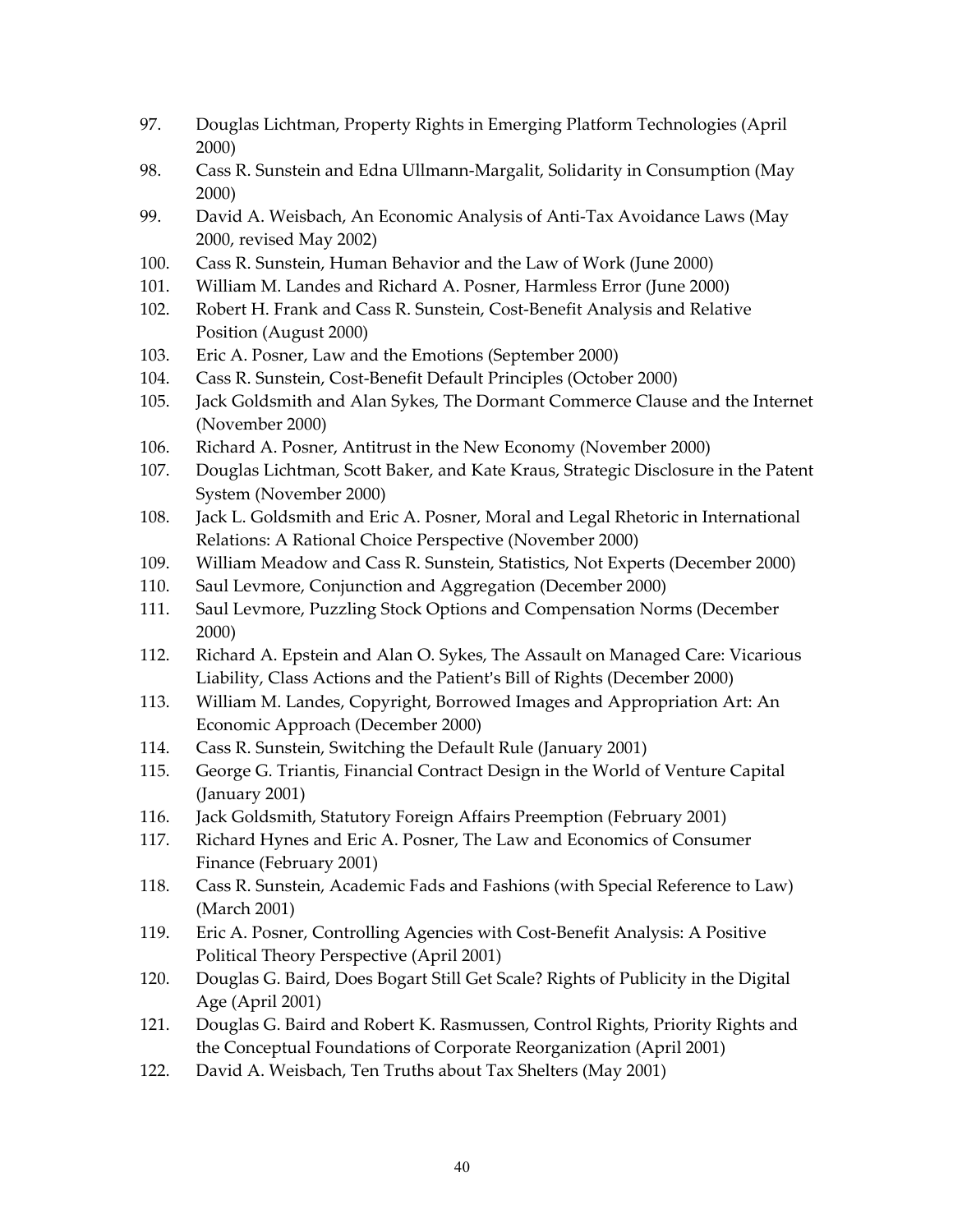- 123. William M. Landes, What Has the Visual Arts Rights Act of 1990 Accomplished? (May 2001)
- 124. Cass R. Sunstein, Social and Economic Rights? Lessons from South Africa (May 2001)
- 125. Christopher Avery, Christine Jolls, Richard A. Posner, and Alvin E. Roth, The Market for Federal Judicial Law Clerks (June 2001)
- 126. Douglas G. Baird and Edward R. Morrison, Bankruptcy Decision Making (June 2001)
- 127. Cass R. Sunstein, Regulating Risks after ATA (June 2001)
- 128. Cass R. Sunstein, The Laws of Fear (June 2001)
- 129. Richard A. Epstein, In and Out of Public Solution: The Hidden Perils of Property Transfer (July 2001)
- 130. Randal C. Picker, Pursuing a Remedy in *Microsoft*: The Declining Need for Centralized Coordination in a Networked World (July 2001)
- 131. Cass R. Sunstein, Daniel Kahneman, David Schkade, and Ilana Ritov, Predictably Incoherent Judgments (July 2001)
- 132. Eric A. Posner, Courts Should Not Enforce Government Contracts (August 2001)
- 133. Lisa Bernstein, Private Commercial Law in the Cotton Industry: Creating Cooperation through Rules, Norms, and Institutions (August 2001)
- 134. Richard A. Epstein, The Allocation of the Commons:Parking and Stopping on the Commons (August 2001)
- 135. Cass R. Sunstein, The Arithmetic of Arsenic (September 2001)
- 136. Eric A. Posner, Richard Hynes, and Anup Malani, The Political Economy of Property Exemption Laws (September 2001)
- 137. Eric A. Posner and George G. Triantis, Covenants Not to Compete from an Incomplete Contracts Perspective (September 2001)
- 138. Cass R. Sunstein, Probability Neglect: Emptions, Worst Cases, and Law (November 2001)
- 139. Randall S. Kroszner and Philip E. Strahan, Throwing Good Money after Bad? Board Connections and Conflicts in Bank Lending (December 2001)
- 140. Alan O. Sykes, TRIPs, Pharmaceuticals, Developing Countries, and the Doha "Solution" (February 2002)
- 141. Edna Ullmann-Margalit and Cass R. Sunstein, Inequality and Indignation (February 2002)
- 142. Daniel N. Shaviro and David A. Weisbach, The Fifth Circuit Gets It Wrong in *Compaq v. Commissioner* (February 2002) (Published in *Tax Notes*, January 28, 2002)
- 143. Warren F. Schwartz and Alan O. Sykes, The Economic Structure of Renegotiation and Dispute Resolution in the WTO/GATT System (March 2002, *Journal of Legal Studies* 2002)
- 144. Richard A. Epstein, HIPAA on Privacy: Its Unintended and Intended Consequences (March 2002, forthcoming *Cato Journal*, summer 2002)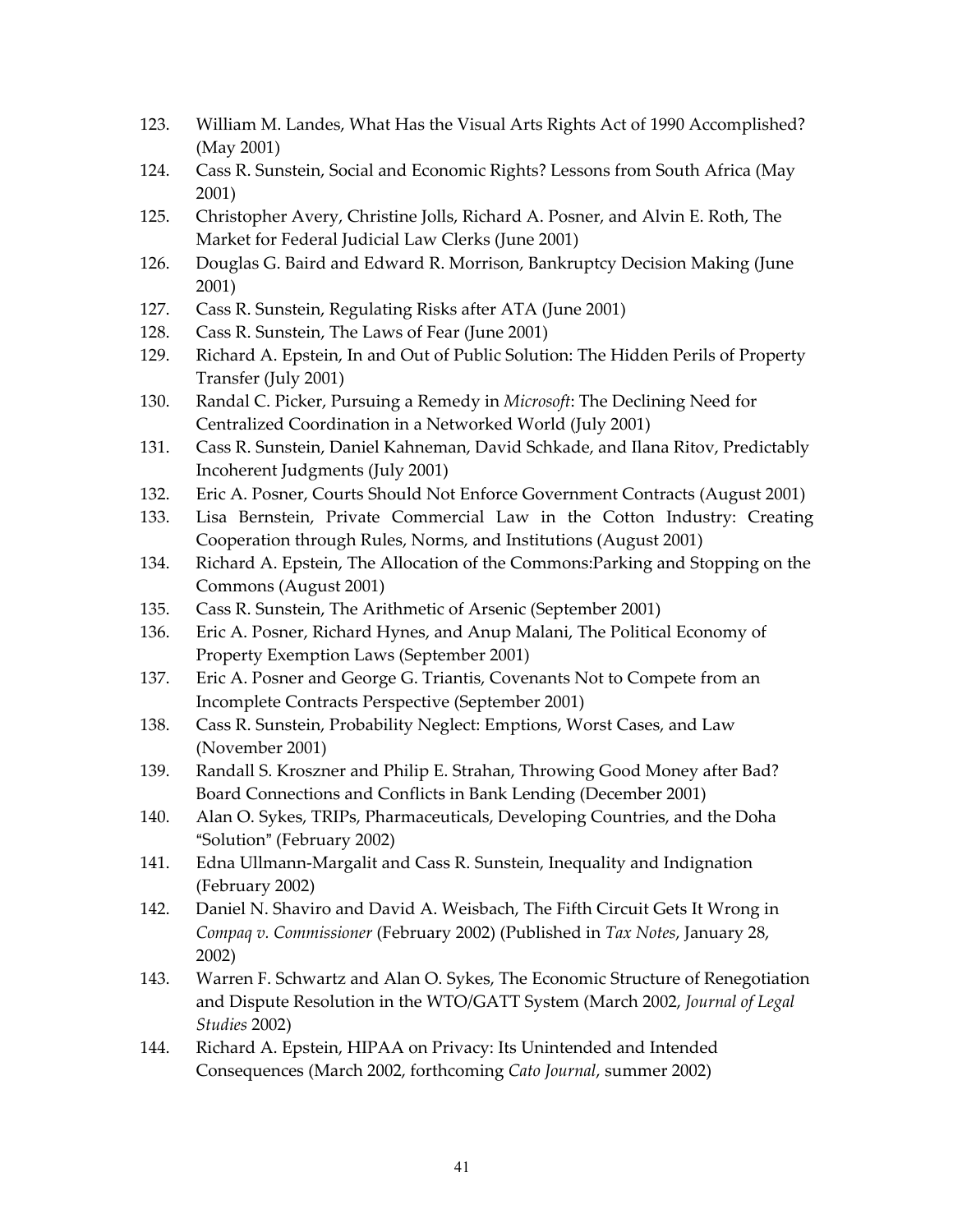- 145. David A. Weisbach, Thinking Ouside the Little Boxes (March 2002, *Texas Law Review*)
- 146. Eric A. Posner, Economic Analysis of Contract Law after Three Decades: Success or Failure (March 2002)
- 147. Randal C. Picker, Copyright as Entry Policy: The Case of Digital Distribution (April 2002, The Antitrust Bulletin)
- 148. David A. Weisbach, Taxes and Torts in the Redistribution of Income (April 2002, Coase Lecture February 2002)
- 149. Cass R. Sunstein, Beyond the Precautionary Principle (April 2002)
- 150. Robert W. Hahn and Cass R. Sunstein, A New Executive Order for Improving Federal Regulation? Deeper and Wider Cost-Benefit Analysis (April 2002)
- 151. Douglas Lichtman, Copyright as a Rule of Evidence (May 2002, updated January 2003)
- 152. Richard A. Epstein, Steady the Course: Property Rights in Genetic Material (May 2002)
- 153. Jack Goldsmith and Cass R. Sunstein, Military Tribunals and Legal Culture: What a Difference Sixty Years Makes (June 2002)
- 154. William M. Landes and Richard A. Posner, Indefinitely Renewable Copyright (July 2002)
- 155. Anne Gron and Alan O. Sykes, Terrorism and Insurance Markets: A Role for the Government as Insurer? (July 2002)
- 156. Cass R. Sunstein and Adrian Vermeule, Interpretation and Institutions (July 2002)
- 157. Cass R. Sunstein, The Rights of Animals: A Very Short Primer (August 2002)
- 158. Cass R. Sunstein, Avoiding Absurdity? A New Canon in Regulatory Law (with Notes on Interpretive Theory) (August 2002)
- 159. Randal C. Picker, From Edison to the Broadcast Flag: Mechanisms of Consent and Refusal and the Propertization of Copyright (September 2002)
- 160. Eric A. Posner, A Theory of the Laws of War (September 2002)
- 161 Eric A. Posner, Probability Errors: Some Positive and Normative Implications for Tort and Contract Law (September 2002)
- 162. Lior Jacob Strahilevitz, Charismatic Code, Social Norms, and the Emergence of Cooperation on the File-Swapping Networks (September 2002)
- 163. David A. Weisbach, Does the X-Tax Mark the Spot? (September 2002)
- 164. Cass R. Sunstein, Conformity and Dissent (September 2002)
- 165. Cass R. Sunstein, Hazardous Heuristics (October 2002)
- 166. Douglas Lichtman, Uncertainty and the Standard for Preliminary Relief (October 2002)
- 167. Edward T. Swaine, Rational Custom (November 2002)
- 168. Julie Roin, Truth in Government: Beyond the Tax Expenditure Budget (November 2002)
- 169. Avraham D. Tabbach, Criminal Behavior, Sanctions, and Income Taxation: An Economic Analysis (November 2002)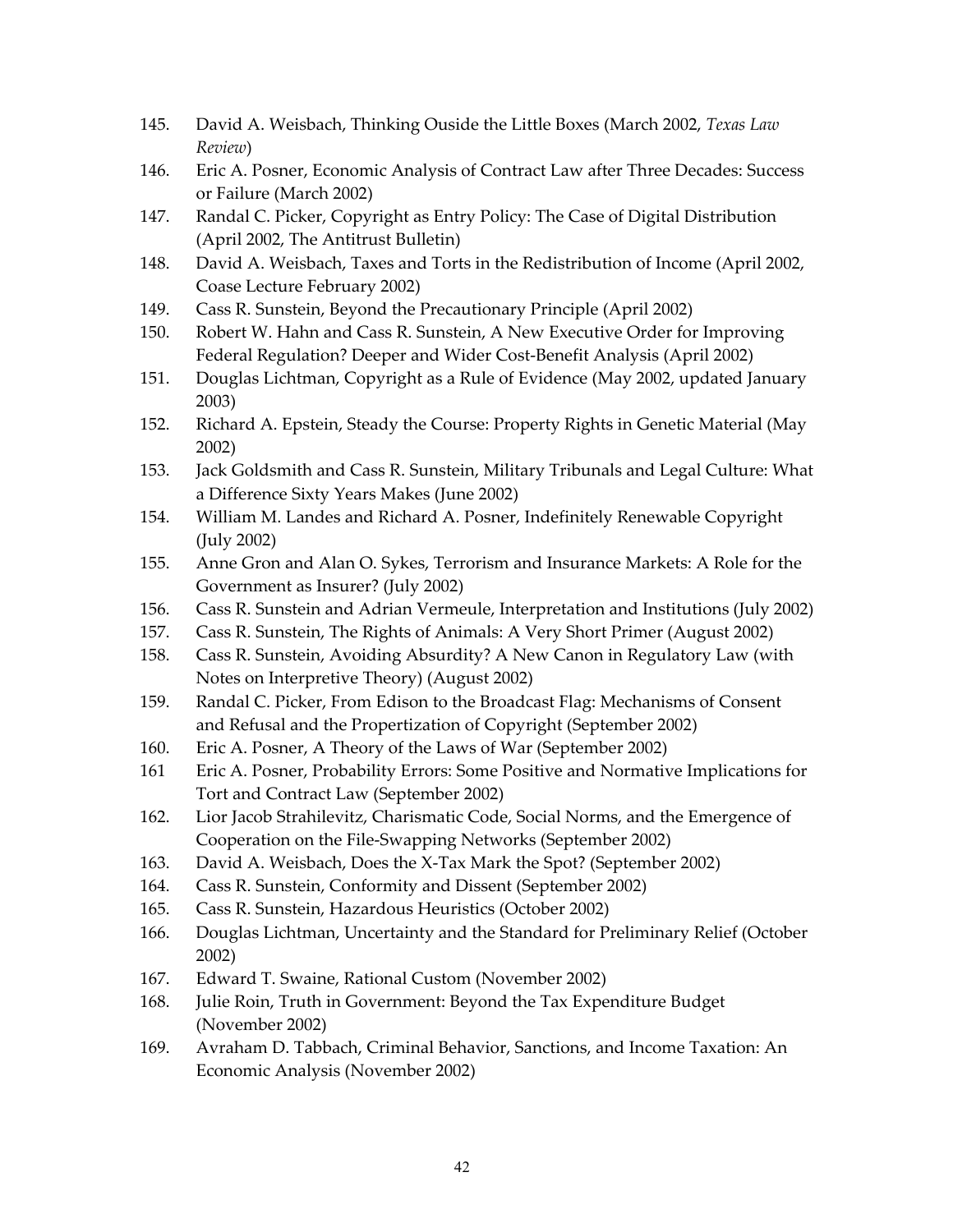- 170. Richard A. Epstein, In Defense of "Old" Public Health: The Legal Framework for the Regulation of Public Health (December 2002)
- 171. Richard A. Epstein, Animals as Objects, or Subjects, of Rights (December 2002)
- 172. David A. Weisbach, Taxation and Risk-Taking with Multiple Tax Rates (December 2002)
- 173. Douglas G. Baird and Robert K. Rasmussen, The End of Bankruptcy (December 2002)
- 174. Richard A. Epstein, Into the Frying Pan: Standing and Privity under the Telecommunications Act of 1996 and Beyond (December 2002)
- 175. Douglas G. Baird, In Coase's Footsteps (January 2003)
- 176. David A. Weisbach, Measurement and Tax Depreciation Policy: The Case of Short-Term Assets (January 2003)
- 177. Randal C. Picker, Understanding Statutory Bundles: Does the Sherman Act Come with the 1996 Telecommunications Act? (January 2003)
- 178. Douglas Lichtman and Randal C. Picker, Entry Policy in Local Telecommunications: *Iowa Utilities* and *Verizon* (January 2003)
- 179. William Landes and Douglas Lichtman, Indirect Liability for Copyright Infringement: An Economic Perspective (February 2003)
- 180. Cass R. Sunstein, Moral Heuristics (March 2003)
- 181. Amitai Aviram, Regulation by Networks (March 2003)
- 182. Richard A. Epstein, Class Actions: Aggregation, Amplification *and* Distortion (April 2003)
- 183. Richard A. Epstein, The "Necessary" History of Property and Liberty (April 2003)
- 184. Eric A. Posner, Transfer Regulations and Cost-Effectiveness Analysis (April 2003)
- 185. Cass R. Sunstein and Richard H. Thaler, Libertarian Paternalizm Is Not an Oxymoron (May 2003)
- 186. Alan O. Sykes, The Economics of WTO Rules on Subsidies and Countervailing Measures (May 2003)
- 187. Alan O. Sykes, The Safeguards Mess: A Critique of WTO Jurisprudence (May 2003)
- 188. Alan O. Sykes, International Trade and Human Rights: An Economic Perspective (May 2003)
- 189. Saul Levmore and Kyle Logue, Insuring against Terrorism—and Crime (June 2003)
- 190. Richard A. Epstein, Trade Secrets as Private Property: Their Constitutional Protection (June 2003)
- 191. Cass R. Sunstein, Lives, Life-Years, and Willingness to Pay (June 2003)
- 192. Amitai Aviram, The Paradox of Spontaneous Formation of Private Legal Systems (July 2003)
- 193. Robert Cooter and Ariel Porat, Decreasing Liability Contracts (July 2003)
- 194. David A. Weisbach and Jacob Nussim, The Integration of Tax and Spending Programs (September 2003)